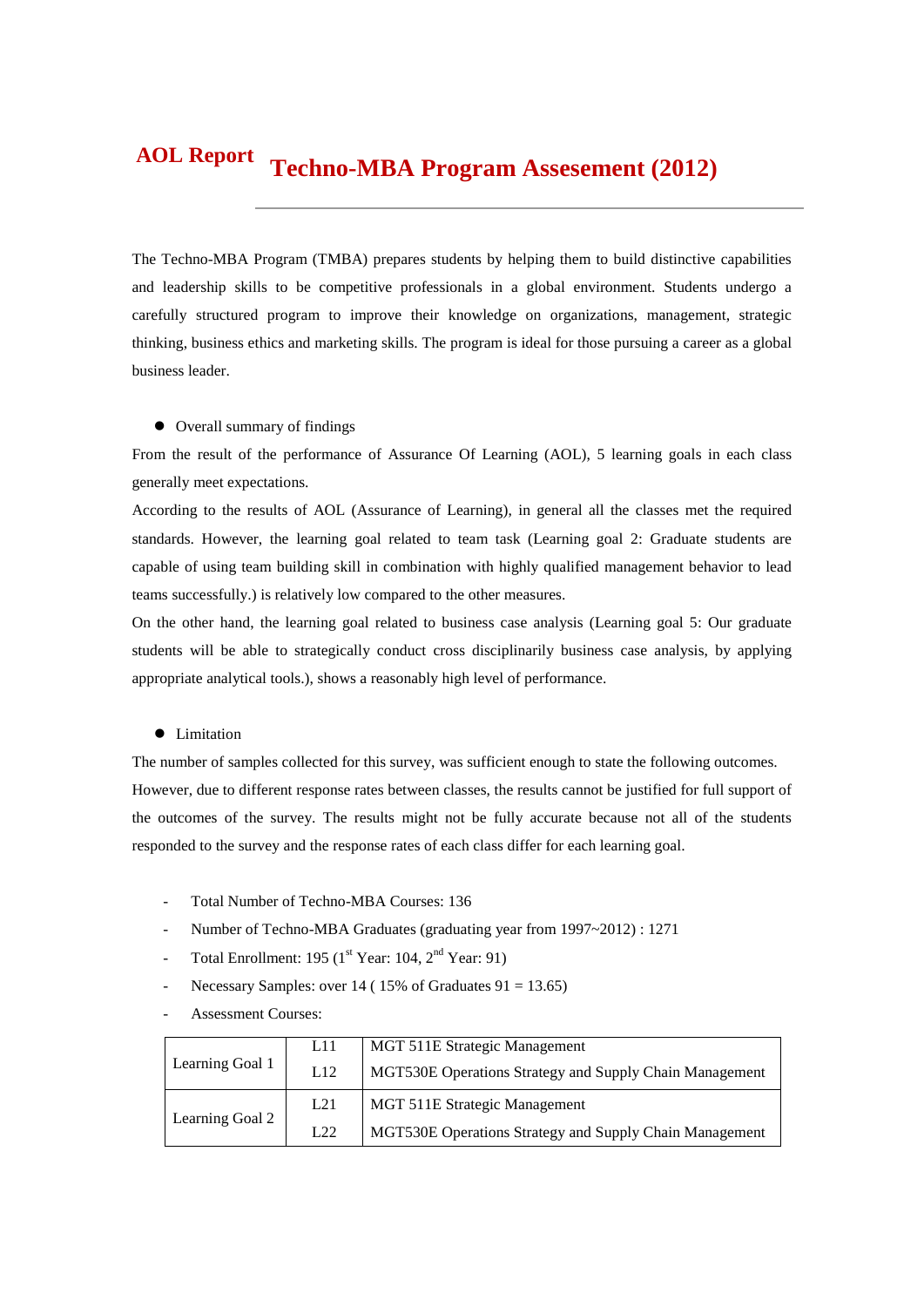|                 | L31 | MGT 511E Strategic Management                           |
|-----------------|-----|---------------------------------------------------------|
| Learning Goal 3 | L32 | MGT 514 Principles of Managerial Economics              |
|                 |     | MGT530E Operations Strategy and Supply Chain Management |
|                 | L41 | MGT 511E Strategic Management                           |
| Learning Goal 4 | IA2 | MGT530E Operations Strategy and Supply Chain Management |
|                 | L51 | MGT 511E Strategic Management                           |
| Learning Goal 5 | L52 | MGT 514 Principles of Managerial Economics              |
|                 | L53 | MGT530E Operations Strategy and Supply Chain Management |

# *Overview of Assessment*

| T-MBA Program Assessment: Learning Goal 1                                                                                                                                    |                                                                |                                                                        |  |  |  |  |  |
|------------------------------------------------------------------------------------------------------------------------------------------------------------------------------|----------------------------------------------------------------|------------------------------------------------------------------------|--|--|--|--|--|
| Learning Goal: Our graduates will be effective communicators.                                                                                                                |                                                                |                                                                        |  |  |  |  |  |
| <b>Learning Objective</b>                                                                                                                                                    | <b>Sample</b>                                                  | <b>Methods</b>                                                         |  |  |  |  |  |
| (L11) Our student will produce professional<br>business documents.<br>(L12) Our students will deliver effective<br>presentation accompanied with proper media<br>technology. | Students enrolled in<br>$MGT511E (N=32)$ ,<br>$MGT530E (N=47)$ | - (L11) course-embedded<br>survey<br>- (L12) course-embedded<br>survey |  |  |  |  |  |

Findings

- The average score exceeded level 2 performance (Meet Expectations) using the course embedded survey, L11 and L12 in the MGT511E and MGT530E courses.

- Most students produce professional business documents and deliver effective presentations accompanied with proper media technology. They are effective communicators.

\* 1 (Fails to Meet Expectations) 2 (Meets Expectations) 3 (Exceed Expectation)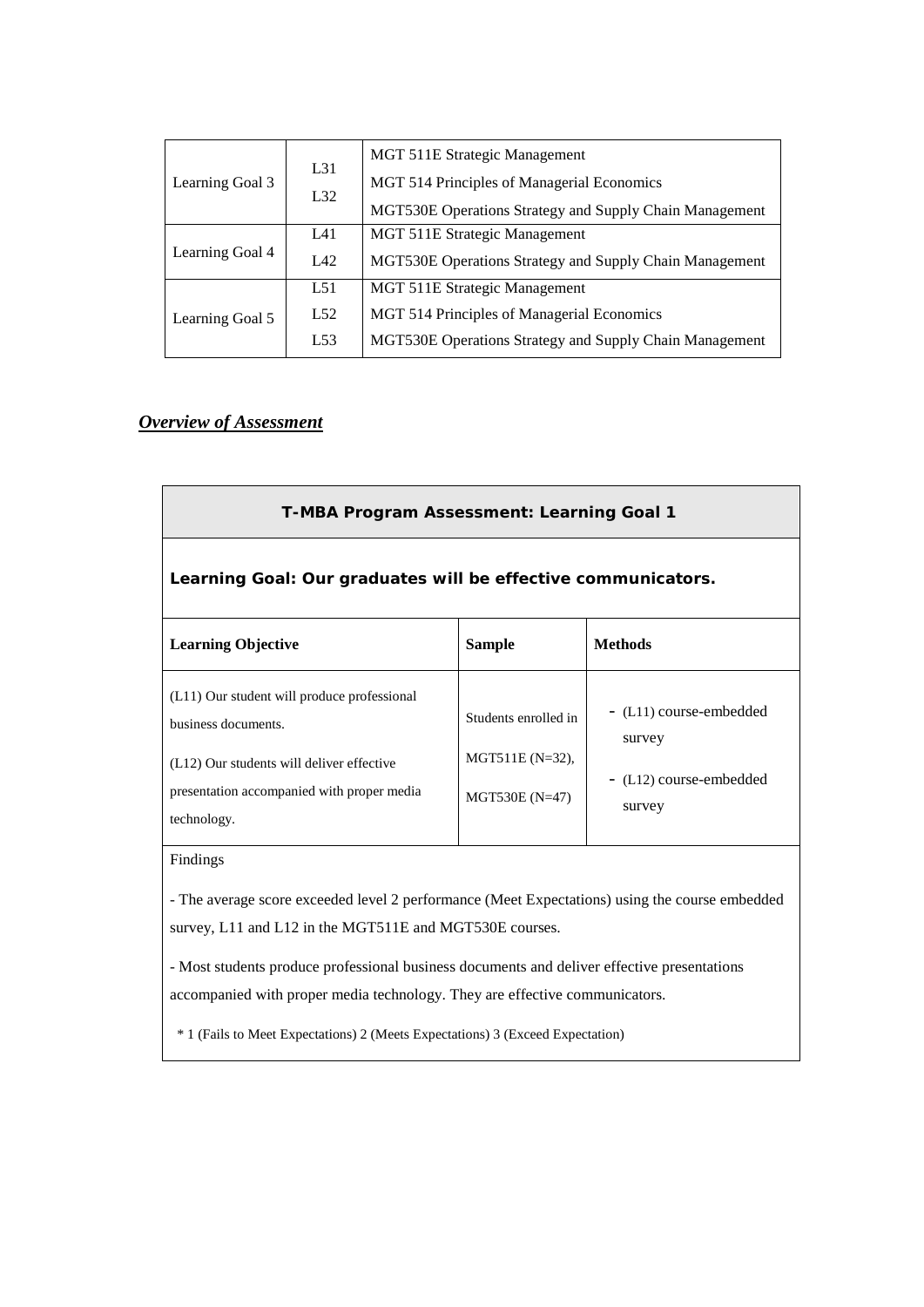### **T-MBA Program Assessment: Learning Goal 2**

# **Learning Goal: Our graduates will use team building and highperformance management behaviors to lead a team task successfully.**

| <b>Learning Objective</b>                                                                                                               | <b>Sample</b>                                                                         | <b>Methods</b>                                                         |
|-----------------------------------------------------------------------------------------------------------------------------------------|---------------------------------------------------------------------------------------|------------------------------------------------------------------------|
| (L21) Our students will have high-performance<br>leadership skill.<br>(L22) Our students will know how to build a team<br>successfully. | Students enrolled in<br><b>MGT 511E</b><br>L21 ( $N = 32$ )<br>MGT530E<br>$L22(N=47)$ | - (L21) course-embedded<br>survey<br>- (L22) course-embedded<br>survey |

#### Findings

- The average score exceeded level 2 performance (Meet Expectations) using the course embedded survey, L21 and L22 in the MGT511E and MGT530E courses.

- Most students in MGT511E display high-performance in leadership skill and most students in MGT530E know how to build a team successfully. Most TMBA students have powerful leadership and team building ability.

\* 1 (Fails to Meet Expectations) 2 (Meets Expectations) 3 (Exceed Expectation)

### **T-MBA Program Assessment: Learning Goal 3**

### **Learning Goal: Our graduates will have a global perspective.**

| <b>Learning Objective</b>                                                                                                                                                                                                             | <b>Sample</b>                                                                                                         | <b>Methods</b>                                                                                        |
|---------------------------------------------------------------------------------------------------------------------------------------------------------------------------------------------------------------------------------------|-----------------------------------------------------------------------------------------------------------------------|-------------------------------------------------------------------------------------------------------|
| (L31) Our student will understand global business<br>issues and relate current issues to emerging business<br>opportunities.<br>(L32) Our students will have command of business<br>English or other language of major global market. | Students enrolled in<br>MGT 511E ( $N = 32$ ),<br>MGT 514E ( $N = 48$ ),<br>$MGT530E (N=47)$<br><b>OPI</b> level test | - (L31) Course-embedded<br>Survey<br>- (L32) OPI level test<br>(English speaking)<br>Capability test) |
| Findings                                                                                                                                                                                                                              |                                                                                                                       |                                                                                                       |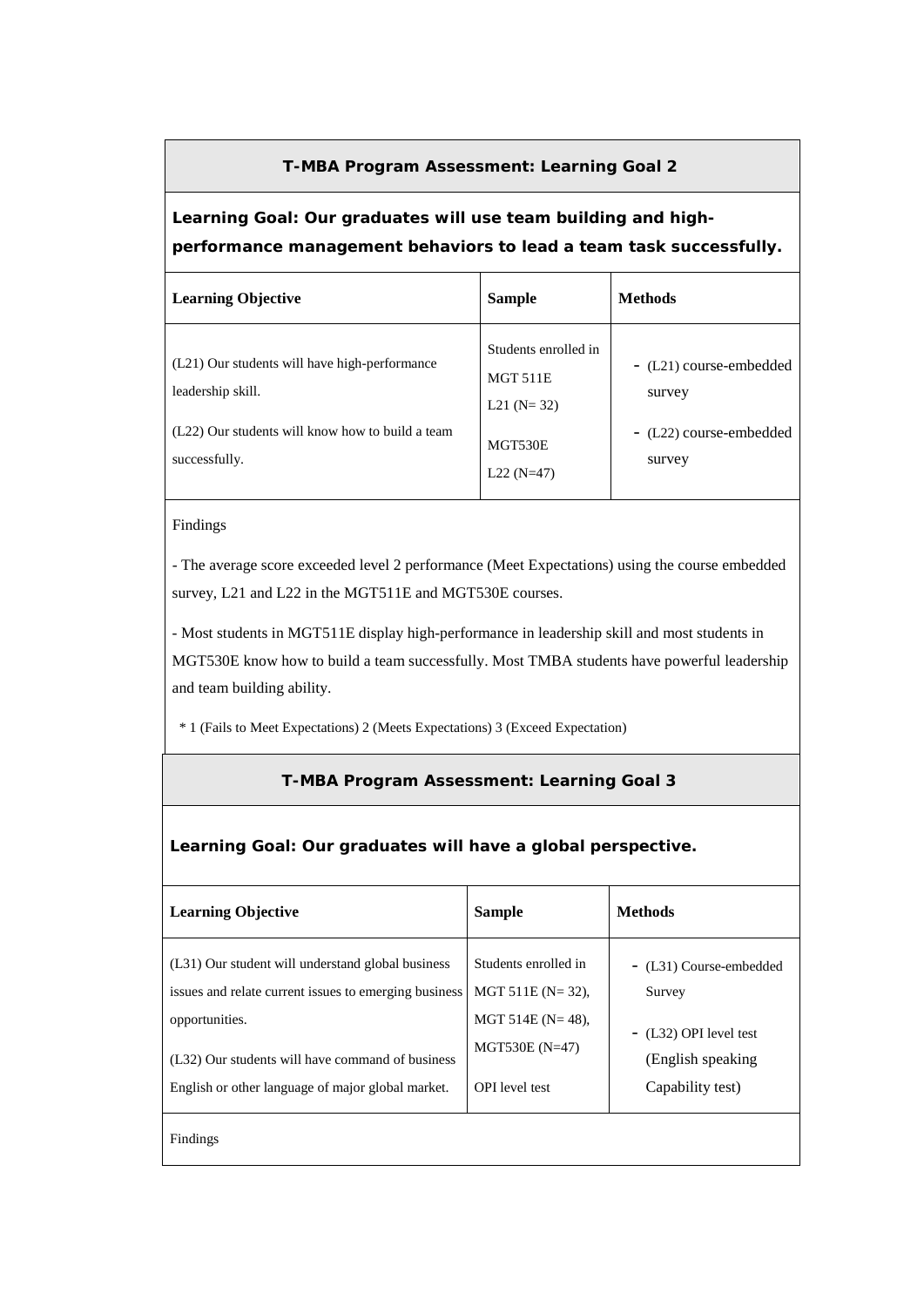- The average score exceeded level 2 performance (Meet Expectations) using the course embedded survey, L31 and L32 in the MGT511E, MGT514E and MGT530E courses.

- Most TMBA students understand global business issues and relate current issues in emerging business opportunities.

- OPI (Oral Proficiency Interview in English) level test is mandatory for all TMBA students. The OPI level ranges from 1 to 10. Students with level 1 to 9 are required to complete two English Business Communication courses. This requirement is waived for students who obtain S (Superior, Level 10) in the OPI test.

\* 1 (Fails to Meet Expectations) 2 (Meets Expectations) 3 (Exceed Expectation)

### **T-MBA Program Assessment: Learning Goal 4**

# **Learning Goal: Our graduates will understand the gravity of ethical behavior and corporate social responsibility.**

| <b>Learning Objective</b>                                                              | <b>Sample</b>                                       | <b>Methods</b>                    |
|----------------------------------------------------------------------------------------|-----------------------------------------------------|-----------------------------------|
| (L41) Our student will identify ethical and                                            | Students enrolled in                                |                                   |
| social dilemma and be able to recognize<br>and evaluate alternative courses of action. | <b>MGT 511E</b>                                     | - (L41) course-embedded<br>survey |
| $(L42)$ Our students will know the<br>professional code of conduct within their        | L <sub>41</sub> , L <sub>42</sub> (N=32)<br>MGT530E | - (L42) course-embedded<br>survey |
| discipline.                                                                            | L41 (N=47)                                          |                                   |

Findings

- The average score exceeded level 2 performance (Meet Expectations) using the course embedded survey, L41 and L42 in the MGT511E and MGT530E courses.

- Most TMBA students in MGT511E and MGT530E identify ethical and social dilemmas and are able to recognize and evaluate alternative courses of action. Most students in MGT530E know the professional code of conduct within their discipline.

- In conclusion, most TMBA students understand the gravity of ethical behavior and corporate social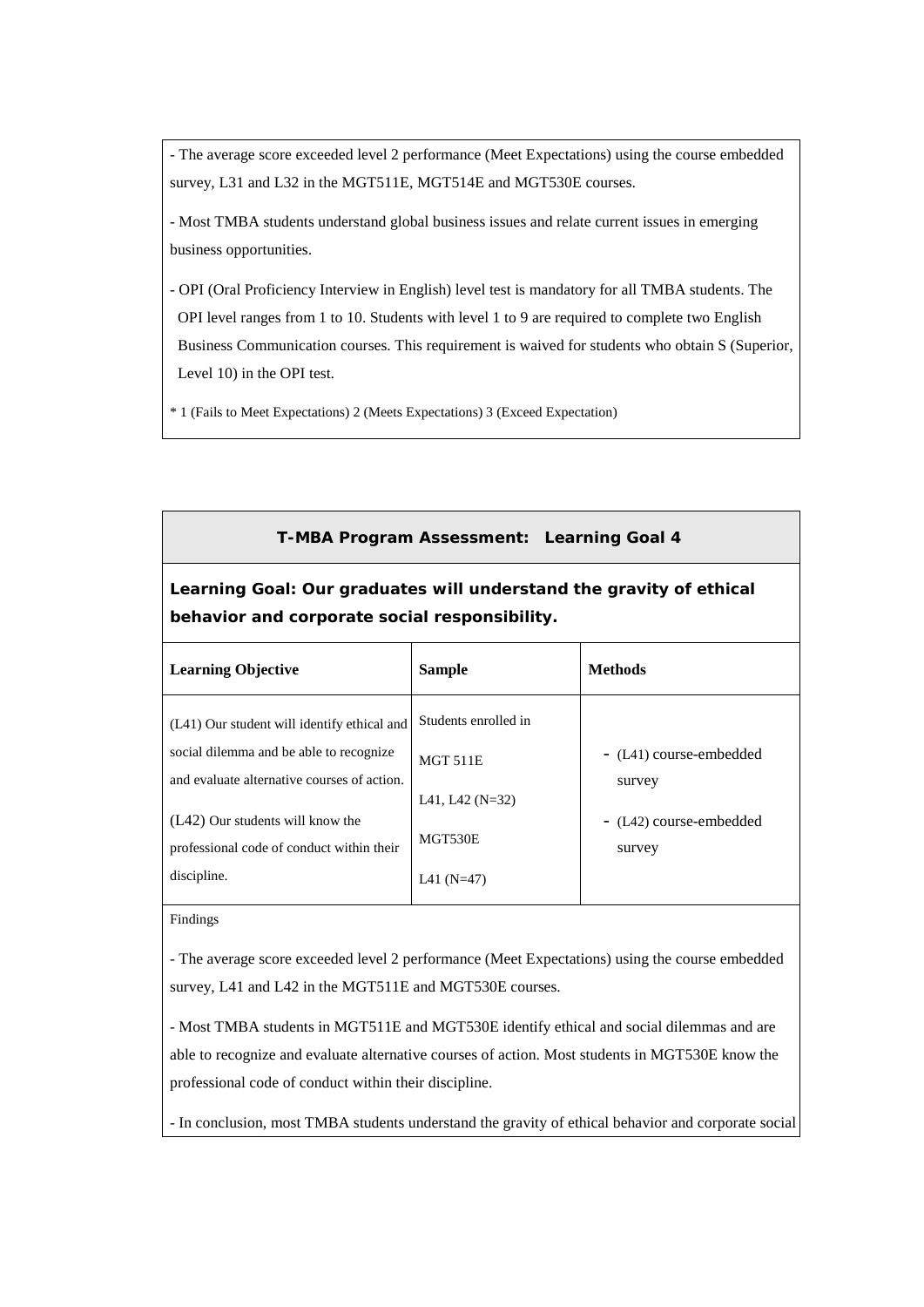responsibility.

\* 1 (Fails to Meet Expectations) 2 (Meets Expectations) 3 (Exceed Expectation)

### **T-MBA Program Assessment: Learning Goal 5**

**Learning Goal: Our graduates will be able to strategically and cross disciplinarily analyze business cases and to use appropriate analytical tools in solving business problems.**

| <b>Learning Objective</b>                                                                                                                    | <b>Sample</b>                                                          | <b>Methods</b>              |
|----------------------------------------------------------------------------------------------------------------------------------------------|------------------------------------------------------------------------|-----------------------------|
| (L51) Our student will be able to<br>strategically analyze business cases and<br>will demonstrate the ability of sound<br>business judgment. | Students enrolled in<br><b>MGT 511E</b><br>L51, L52, L53 ( $N = 32$ ), |                             |
| (L52) Our students will synthesize                                                                                                           | <b>MGT 514E</b>                                                        | Course-embedded Survey<br>- |
| different discipline areas.                                                                                                                  | L51, L52, L53( $N = 48$ ),                                             |                             |
| (L53) Our student will use appropriate<br>analytical technique to analyze data and                                                           | MGT530E                                                                |                             |
| solve business problem.                                                                                                                      | L51, L53 $(N=47)$                                                      |                             |

#### Findings

- The average score exceeded level 2 performance (Meet Expectations) using the course embedded survey, L52 and L53 in the MGT511E, MGT514E and MGT530E courses.

- Most TMBA students in MGT511E, MGT514E and MGT530E are able to strategically and cross disciplinarily analyze complex business cases and use appropriate analytical tools in solving business problems.

\* 1 (Fails to Meet Expectations) 2 (Meets Expectations) 3 (Exceed Expectation)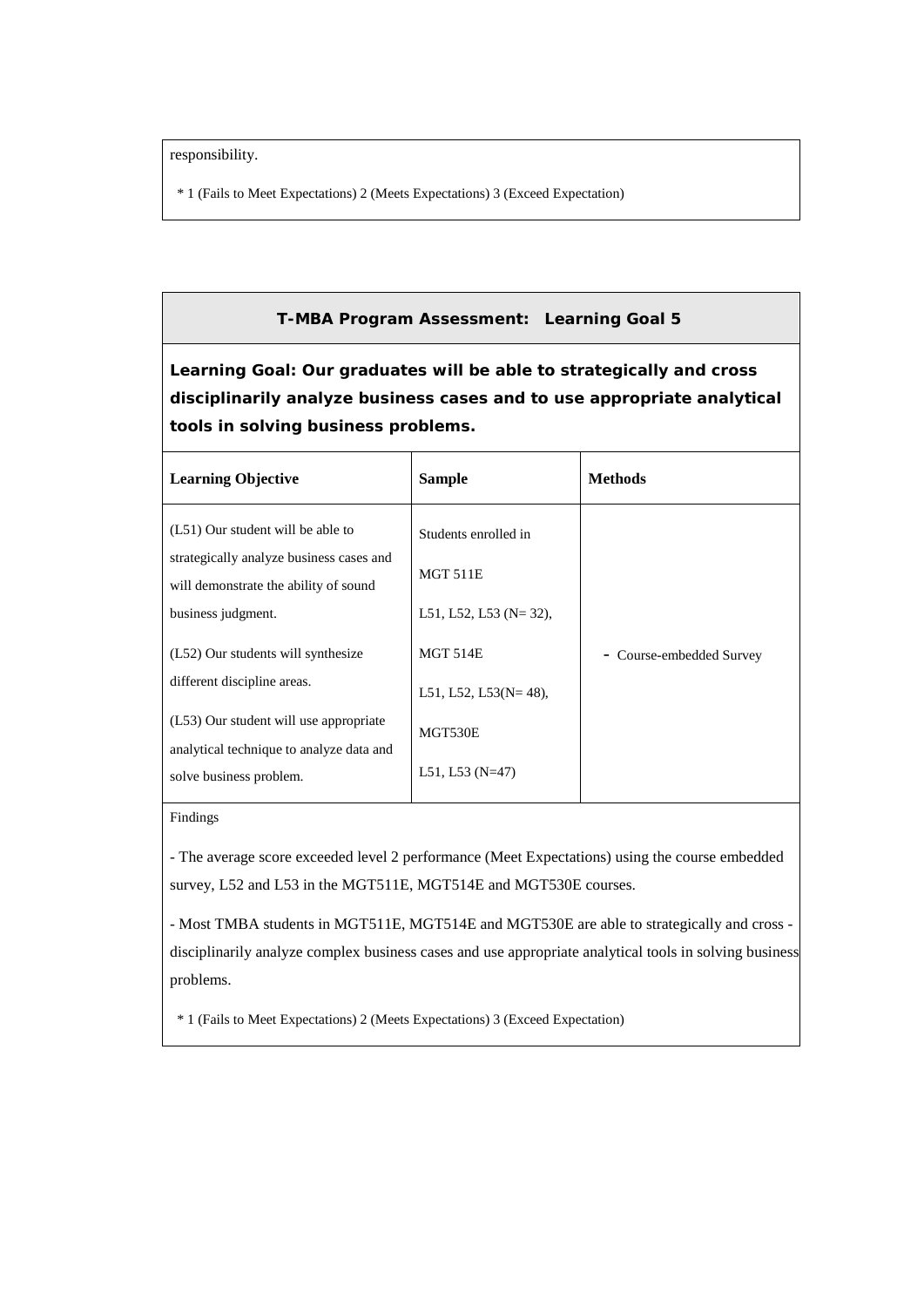# *Data Analysis and Results*

| Assessment Learning Goal 1(L11): MGT511E                 |                             |                |                |                         |                             |                  |                  |                             |  |
|----------------------------------------------------------|-----------------------------|----------------|----------------|-------------------------|-----------------------------|------------------|------------------|-----------------------------|--|
| Using course-embedded survey<br>$\overline{\phantom{a}}$ |                             |                |                |                         |                             |                  |                  |                             |  |
| <b>Student</b>                                           | L11 (Trait)                 |                |                |                         |                             |                  |                  |                             |  |
| $\quad$ number                                           | $\mathbf{1}$                | $\overline{2}$ | 3              | $\overline{\mathbf{4}}$ | 5                           | $\boldsymbol{6}$ | $\overline{7}$   | 8                           |  |
| $\,1\,$                                                  | $\mathfrak{Z}$              | $\mathfrak{Z}$ | $\mathfrak{Z}$ | $\sqrt{2}$              | $\mathfrak{Z}$              | 3                | $\mathfrak{Z}$   | $\mathfrak{Z}$              |  |
| $\overline{2}$                                           | $\mathfrak{Z}$              | $\overline{3}$ | 3              | 3                       | $\mathfrak{Z}$              | 3                | $\mathfrak{Z}$   | $\mathfrak{Z}$              |  |
| $\overline{3}$                                           | $\sqrt{2}$                  | $\overline{3}$ | $\mathfrak{Z}$ | $\overline{c}$          | $\sqrt{2}$                  | $\mathfrak{Z}$   | $\overline{3}$   | $\mathfrak{Z}$              |  |
| $\overline{4}$                                           | $\sqrt{2}$                  | $\overline{2}$ | $\sqrt{2}$     | $\overline{c}$          | $\sqrt{2}$                  | $\sqrt{2}$       | $\overline{c}$   | $\sqrt{2}$                  |  |
| 5                                                        | $\overline{2}$              | $\overline{2}$ | $\overline{2}$ | $\overline{2}$          | $\overline{2}$              | $\overline{2}$   | 3                | $\mathfrak{Z}$              |  |
| $\sqrt{6}$                                               | $\sqrt{2}$                  | $\overline{3}$ | $\overline{2}$ | $\overline{c}$          | $\sqrt{2}$                  | $\sqrt{2}$       | $\overline{3}$   | $\sqrt{2}$                  |  |
| $\boldsymbol{7}$                                         | $\sqrt{2}$                  | $\sqrt{2}$     | $\overline{2}$ | $\sqrt{2}$              | $\sqrt{2}$                  | $\overline{2}$   | $\overline{c}$   | $\sqrt{2}$                  |  |
| $\,8\,$                                                  | $\sqrt{2}$                  | $\overline{2}$ | $\overline{2}$ | $\sqrt{2}$              | $\overline{3}$              | 3                | $\overline{2}$   | $\mathfrak{Z}$              |  |
| 9                                                        | $\mathfrak{Z}$              | $\mathfrak{Z}$ | $\mathfrak{Z}$ | 3                       | $\mathfrak{Z}$              | $\,1\,$          | 3                | $\mathfrak{Z}$              |  |
| $10\,$                                                   | $\mathfrak{Z}$              | $\overline{3}$ | $\mathfrak{Z}$ | 3                       | $\mathfrak{Z}$              | 3                | 3                | $\mathfrak{Z}$              |  |
| $11\,$                                                   | $\mathfrak{Z}$              | $\overline{2}$ | $\mathfrak{Z}$ | 3                       | $\sqrt{2}$                  | 3                | 3                | $\sqrt{2}$                  |  |
| 12                                                       | $\mathfrak{Z}$              | $\overline{3}$ | $\mathfrak{Z}$ | 3                       | $\overline{3}$              | 3                | 3                | $\mathfrak{Z}$              |  |
| 13                                                       | $\ensuremath{\mathfrak{Z}}$ | $\mathfrak{Z}$ | $\mathfrak{Z}$ | 3                       | $\mathfrak{Z}$              | $\mathfrak{Z}$   | 3                | $\ensuremath{\mathfrak{Z}}$ |  |
| 14                                                       | $\sqrt{2}$                  | $\overline{2}$ | $\sqrt{2}$     | $\overline{c}$          | $\sqrt{2}$                  | $\sqrt{2}$       | $\overline{c}$   | $\sqrt{2}$                  |  |
| 15                                                       | $\mathfrak{Z}$              | $\mathfrak{Z}$ | $\mathfrak{Z}$ | 3                       | $\mathfrak{Z}$              | $\sqrt{2}$       | $\overline{c}$   | $\ensuremath{\mathfrak{Z}}$ |  |
| 16                                                       | $\ensuremath{\mathfrak{Z}}$ | $\mathfrak{Z}$ | $\mathfrak{Z}$ | 3                       | $\ensuremath{\mathfrak{Z}}$ | 3                | 3                | $\ensuremath{\mathfrak{Z}}$ |  |
| $17\,$                                                   | $\mathfrak{Z}$              | $\overline{3}$ | $\overline{3}$ | 3                       | 3                           | 3                | 3                | $\mathfrak{Z}$              |  |
| $18\,$                                                   | $\sqrt{2}$                  | $\sqrt{2}$     | $1\,$          | $\overline{c}$          | $\mathfrak{Z}$              | $\sqrt{2}$       | $\overline{c}$   | $\mathfrak 3$               |  |
| 19                                                       | $\ensuremath{\mathfrak{Z}}$ | $\mathfrak 3$  | $\mathfrak{Z}$ | $\mathfrak{Z}$          | $\ensuremath{\mathfrak{Z}}$ | $\mathfrak{Z}$   | $\mathfrak{Z}$   | $\sqrt{3}$                  |  |
| $20\,$                                                   | $\overline{3}$              | $\mathfrak{Z}$ | $\mathfrak{Z}$ | 3                       | $\mathfrak{Z}$              | 3                | $\mathfrak{Z}$   | 3                           |  |
| 21                                                       | $\overline{2}$              | $\overline{2}$ | $\overline{2}$ | $\overline{2}$          | $\sqrt{2}$                  | $\sqrt{2}$       | $\overline{c}$   | $\sqrt{2}$                  |  |
| 22                                                       | $\overline{2}$              | $\overline{2}$ | $\overline{2}$ | $\overline{c}$          | $\sqrt{2}$                  | $\boldsymbol{2}$ | $\overline{3}$   | $\,1\,$                     |  |
| 23                                                       | $\overline{2}$              | $\mathfrak{Z}$ | $\overline{2}$ | $\overline{3}$          | $\overline{3}$              | $\mathfrak{Z}$   | $\overline{2}$   | $\mathfrak{Z}$              |  |
| $24\,$                                                   | $\overline{c}$              | $\mathfrak{Z}$ | $\sqrt{2}$     | $\overline{c}$          | $\sqrt{2}$                  | $\,1$            | $\sqrt{2}$       | $\mathfrak{Z}$              |  |
| 25                                                       | $\mathfrak{Z}$              | $\overline{c}$ | $\mathfrak{Z}$ | $\overline{3}$          | $\mathfrak 3$               | $\boldsymbol{2}$ | $\overline{3}$   | $\mathfrak{Z}$              |  |
| 26                                                       | $\boldsymbol{2}$            | $\overline{2}$ | $\overline{2}$ | $\overline{2}$          | $\boldsymbol{2}$            | $\boldsymbol{2}$ | $\boldsymbol{2}$ | $\boldsymbol{2}$            |  |
| $27\,$                                                   | $\mathfrak{Z}$              | $\overline{c}$ | $\mathfrak{Z}$ | $\mathfrak{Z}$          | $\sqrt{2}$                  | $\overline{3}$   | $\mathfrak{Z}$   | $\mathfrak{Z}$              |  |
| 28                                                       | $\mathfrak{Z}$              | $\mathfrak{Z}$ | $\overline{2}$ | $\mathfrak{Z}$          | $\mathfrak{Z}$              | $\mathfrak{Z}$   | $\overline{2}$   | $\mathfrak{Z}$              |  |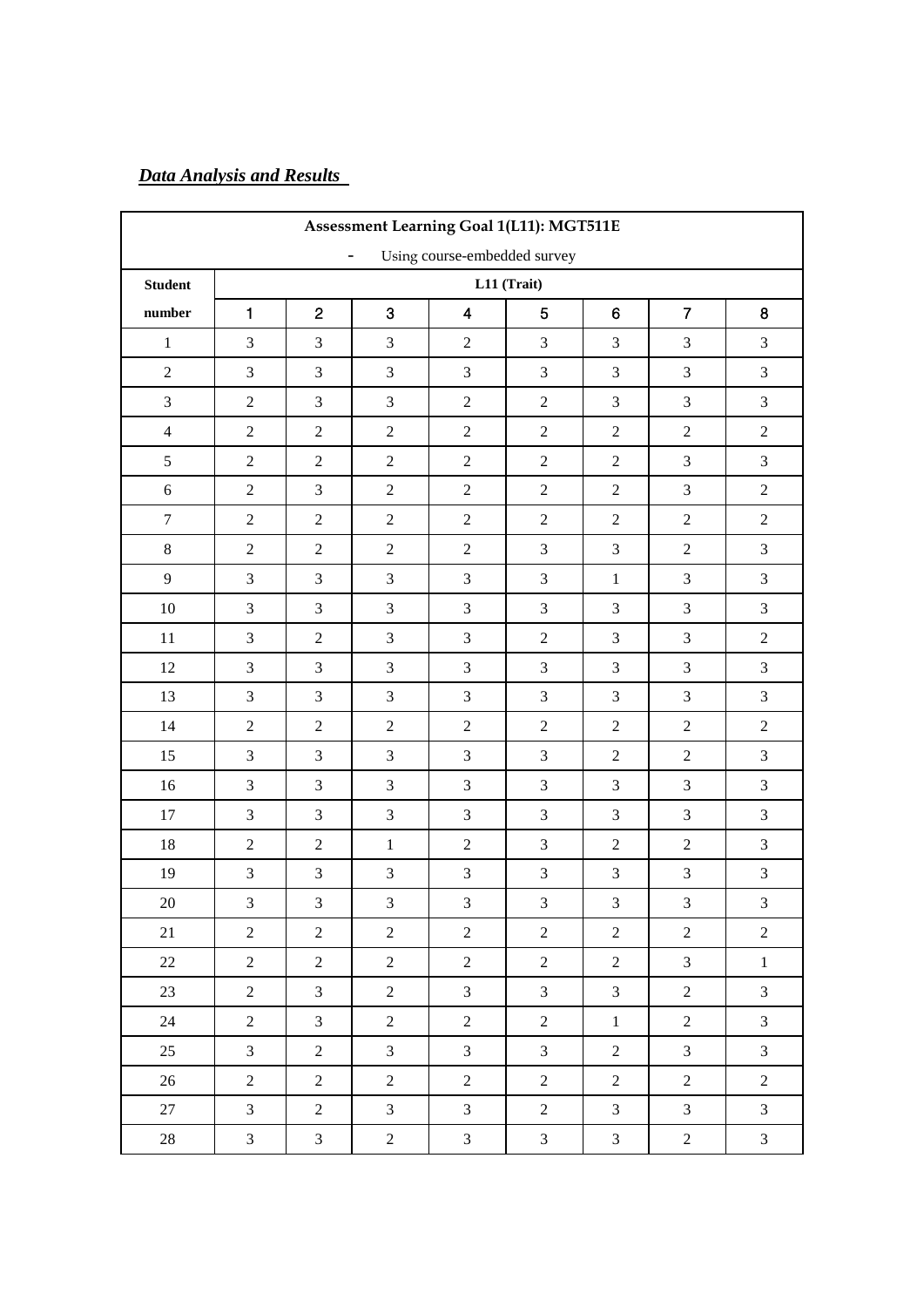| 29            | 2             | 2        | 3                           | 2  | $\overline{2}$ | 3              | 2  | 2                           |
|---------------|---------------|----------|-----------------------------|----|----------------|----------------|----|-----------------------------|
| 30            | ∍<br>∠        | 3        | ◠                           | 2  | 3              | 2              | 2  | 2                           |
| 31            | 2             | 2        | $\mathcal{D}_{\mathcal{L}}$ | 2  | 2              | 3              | 2  | $\mathcal{D}_{\mathcal{L}}$ |
| 32            | $\mathcal{D}$ | 3        |                             | 3  | $\mathcal{D}$  | $\overline{2}$ |    |                             |
| 3 point total | 15            | 18       | 16                          | 16 | 17             | 17             | 17 | 20                          |
| 2 point total | 17            | 14       | 14                          | 16 | 15             | 13             | 14 | 11                          |
| 1 point total | $\theta$      | $\Omega$ | ◠                           |    |                | ↑              |    |                             |

|                                                | Assessment Learning Goal 1(L11): MGT530E |                |                |                |                |                |                |                |  |
|------------------------------------------------|------------------------------------------|----------------|----------------|----------------|----------------|----------------|----------------|----------------|--|
| Using course-embedded survey<br>$\blacksquare$ |                                          |                |                |                |                |                |                |                |  |
| <b>Student</b>                                 |                                          |                |                |                | L11 (Trait)    |                |                |                |  |
| number                                         | $\mathbf{1}$                             | $\overline{2}$ | 3              | 4              | 5              | $6\phantom{1}$ | $\overline{7}$ | 8              |  |
| $\mathbf{1}$                                   | $\overline{2}$                           | $\overline{3}$ | $\overline{2}$ | $\overline{2}$ | $\overline{2}$ | $\overline{2}$ | $\overline{2}$ | 3              |  |
| $\sqrt{2}$                                     | 3                                        | $\overline{2}$ | $\mathbf{1}$   | $\overline{c}$ | $\sqrt{2}$     | 3              | $\mathbf{1}$   | $\sqrt{2}$     |  |
| $\overline{3}$                                 | 3                                        | $\overline{2}$ | $\overline{3}$ | 3              | $\overline{2}$ | $\overline{3}$ | 3              | 3              |  |
| $\overline{4}$                                 | $\mathfrak{Z}$                           | $\overline{3}$ | $\overline{3}$ | 3              | $\overline{3}$ | 3              | 3              | $\mathfrak{Z}$ |  |
| 5                                              | 3                                        | $\overline{3}$ | 3              | 3              | 3              | 3              | 3              | $\mathfrak{Z}$ |  |
| 6                                              | $\mathfrak{Z}$                           | $\overline{3}$ | $\overline{3}$ | 3              | $\mathfrak{Z}$ | 3              | 3              | $\mathfrak{Z}$ |  |
| $\overline{7}$                                 | 3                                        | $\overline{3}$ | $\overline{3}$ | 3              | $\overline{3}$ | 3              | 3              | 3              |  |
| $8\,$                                          | $\sqrt{2}$                               | $\overline{3}$ | $\mathbf{1}$   | $\overline{c}$ | $\sqrt{2}$     | 3              | $\overline{c}$ | $\sqrt{2}$     |  |
| 9                                              | 3                                        | $\overline{2}$ | $\overline{3}$ | $\overline{2}$ | $\overline{2}$ | $\overline{2}$ | $\overline{2}$ | $\mathfrak{Z}$ |  |
| $10\,$                                         | $\overline{3}$                           | $\overline{3}$ | $\overline{3}$ | $\overline{3}$ | $\overline{3}$ | $\overline{2}$ | 3              | 3              |  |
| 11                                             | 3                                        | $\overline{3}$ | $\overline{2}$ | $\overline{c}$ | $\sqrt{2}$     | $\overline{2}$ | $\mathbf{1}$   | $\sqrt{2}$     |  |
| 12                                             | $\overline{3}$                           | $\overline{3}$ | $\overline{2}$ | $\overline{3}$ | $\overline{3}$ | 3              | $\overline{3}$ | $\sqrt{2}$     |  |
| 13                                             | $\sqrt{2}$                               | $\overline{2}$ | $\overline{3}$ | $\overline{c}$ | $\overline{2}$ | $\overline{2}$ | $\overline{2}$ | $\sqrt{2}$     |  |
| 14                                             | $\mathbf{1}$                             | $\overline{2}$ | $\overline{2}$ | 3              | $\overline{2}$ | 3              | 3              | 3              |  |
| 15                                             | 3                                        | $\overline{2}$ | $\overline{3}$ | $\overline{3}$ | $\overline{3}$ | $\overline{3}$ | $\overline{2}$ | $\overline{2}$ |  |
| 16                                             | $\mathbf 1$                              | $\,1\,$        | $\mathbf{1}$   | $\,1\,$        | $\,1$          | $\,1\,$        | $\overline{2}$ | $\sqrt{2}$     |  |
| 17                                             | 3                                        | $\overline{3}$ | $\overline{2}$ | 3              | 3              | 3              | $\overline{3}$ | 3              |  |
| $18\,$                                         | 3                                        | $\overline{3}$ | $\overline{2}$ | $\overline{3}$ | $\overline{3}$ | 3              | $\overline{3}$ | $\sqrt{2}$     |  |
| 19                                             | $\overline{3}$                           | $\overline{3}$ | 3              | $\mathfrak{Z}$ | $\overline{3}$ | 3              | 3              | $\overline{3}$ |  |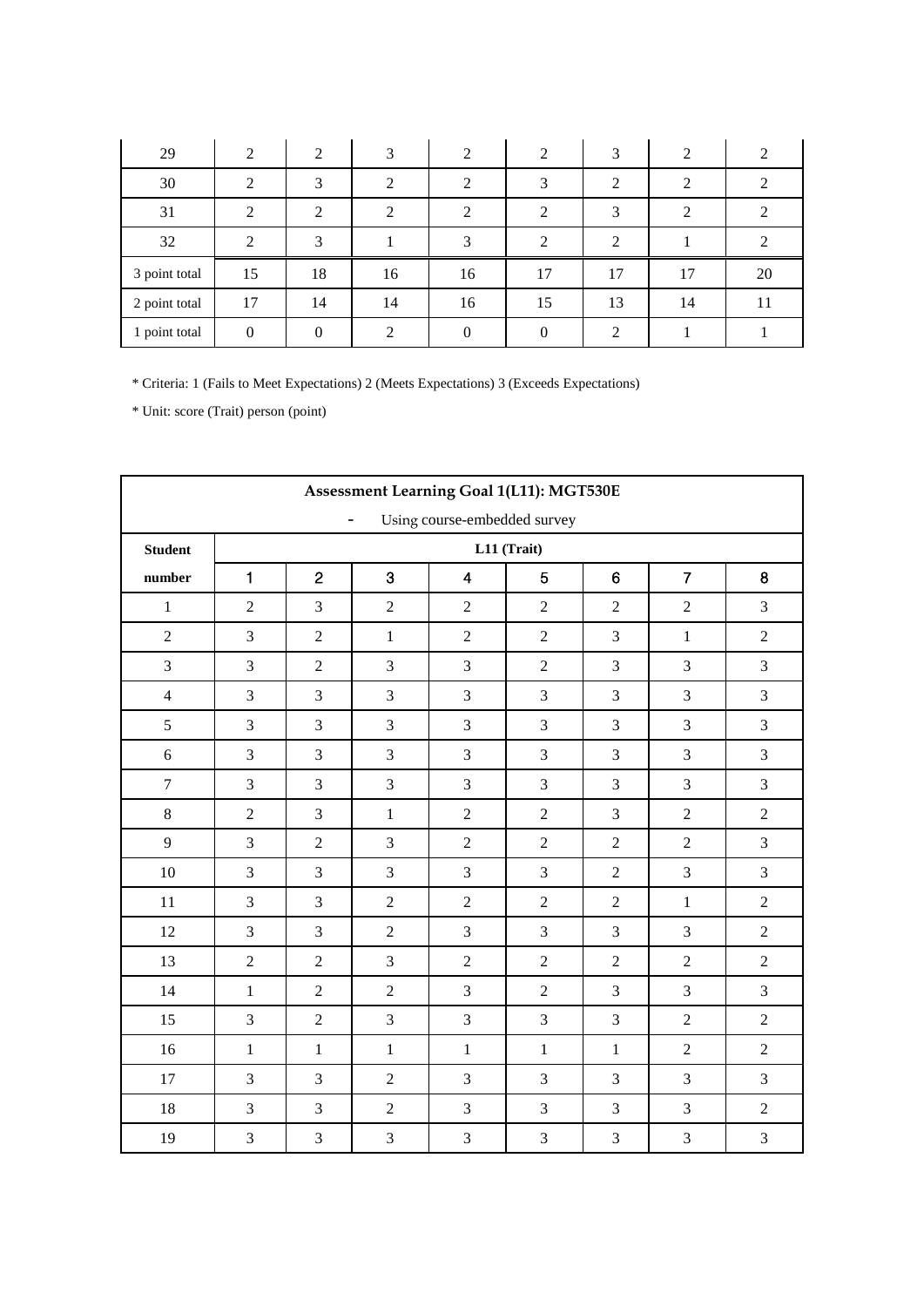| $20\,$        | $\mathfrak{Z}$ | 3                       | $\boldsymbol{2}$        | 3                | $\sqrt{2}$                  | $\mathfrak{Z}$              | $\mathfrak{Z}$              | $\mathfrak{Z}$   |
|---------------|----------------|-------------------------|-------------------------|------------------|-----------------------------|-----------------------------|-----------------------------|------------------|
| 21            | $\overline{3}$ | 3                       | $\sqrt{2}$              | $\sqrt{2}$       | $\sqrt{2}$                  | $\mathfrak{Z}$              | $\,1$                       | $\boldsymbol{2}$ |
| $22\,$        | $\sqrt{2}$     | $\mathbf{2}$            | $\sqrt{2}$              | $\boldsymbol{2}$ | $\,1\,$                     | $\ensuremath{\mathfrak{Z}}$ | $\sqrt{2}$                  | $\sqrt{2}$       |
| $23\,$        | $\overline{c}$ | 3                       | $\overline{2}$          | $\overline{c}$   | $\overline{3}$              | $\sqrt{2}$                  | $\sqrt{2}$                  | $\sqrt{2}$       |
| 24            | $\overline{c}$ | $\sqrt{2}$              | $\sqrt{2}$              | $\sqrt{2}$       | $\sqrt{2}$                  | $\boldsymbol{2}$            | $\sqrt{2}$                  | $\sqrt{2}$       |
| 25            | $\overline{3}$ | 3                       | $\mathfrak{Z}$          | $\mathfrak{Z}$   | $\mathfrak{Z}$              | $\boldsymbol{2}$            | $\sqrt{2}$                  | $\sqrt{2}$       |
| $26\,$        | $\mathfrak{Z}$ | $\mathfrak{Z}$          | $\mathfrak{Z}$          | $\mathfrak{Z}$   | $\mathfrak 3$               | $\sqrt{3}$                  | $\sqrt{3}$                  | $\mathfrak{Z}$   |
| $27\,$        | $\mathfrak{Z}$ | 3                       | $\mathfrak{Z}$          | $\mathfrak{Z}$   | $\sqrt{2}$                  | $\mathfrak{Z}$              | $\sqrt{2}$                  | $\boldsymbol{2}$ |
| $28\,$        | $\overline{3}$ | 3                       | $\mathfrak{Z}$          | $\mathfrak{Z}$   | $\sqrt{3}$                  | $\mathfrak{Z}$              | $\sqrt{3}$                  | $\mathbf 1$      |
| $29\,$        | $\overline{c}$ | $\overline{c}$          | $\overline{2}$          | 3                | $\sqrt{2}$                  | $\sqrt{2}$                  | $\mathfrak{Z}$              | $\overline{2}$   |
| 30            | $\overline{c}$ | 3                       | $\sqrt{2}$              | $\overline{3}$   | $\sqrt{2}$                  | $\mathfrak{Z}$              | $\mathfrak{Z}$              | $\mathfrak{Z}$   |
| 31            | $\mathfrak{Z}$ | $\mathfrak{Z}$          | $\mathfrak{Z}$          | $\mathfrak{Z}$   | $\ensuremath{\mathfrak{Z}}$ | $\mathfrak{Z}$              | $\sqrt{3}$                  | $\mathfrak{Z}$   |
| $32\,$        | $\overline{3}$ | $\overline{3}$          | $\mathfrak{Z}$          | $\mathfrak{Z}$   | $\mathfrak{Z}$              | $\mathfrak{Z}$              | $\ensuremath{\mathfrak{Z}}$ | $\sqrt{2}$       |
| 33            | $\sqrt{2}$     | $\overline{c}$          | $\sqrt{2}$              | $\sqrt{2}$       | $\sqrt{2}$                  | $\sqrt{2}$                  | $\sqrt{2}$                  | $\sqrt{2}$       |
| 34            | $\overline{c}$ | $\mathfrak{Z}$          | $\mathfrak{Z}$          | $\mathfrak{Z}$   | $\ensuremath{\mathfrak{Z}}$ | $\ensuremath{\mathfrak{Z}}$ | $\ensuremath{\mathfrak{Z}}$ | $\mathfrak{Z}$   |
| 35            | $\overline{c}$ | $\overline{c}$          | $\mathfrak{Z}$          | $\mathfrak{Z}$   | $\mathfrak{Z}$              | $\mathfrak{Z}$              | $\,1\,$                     | $\,1\,$          |
| 36            | $\mathfrak{Z}$ | $\overline{c}$          | $\mathfrak{Z}$          | $\sqrt{2}$       | $\sqrt{3}$                  | $\boldsymbol{2}$            | $\mathfrak{Z}$              | $\mathfrak{Z}$   |
| 37            | $\overline{3}$ | $\overline{c}$          | $\overline{2}$          | $\mathfrak{Z}$   | $\ensuremath{\mathfrak{Z}}$ | $\mathfrak{Z}$              | $\ensuremath{\mathfrak{Z}}$ | $\boldsymbol{2}$ |
| $38\,$        | $\mathfrak{Z}$ | $\mathfrak{Z}$          | $\mathfrak{Z}$          | $\mathfrak{Z}$   | $\mathfrak 3$               | $\sqrt{3}$                  | $\ensuremath{\mathfrak{Z}}$ | $\mathfrak{Z}$   |
| 39            | $\overline{c}$ | $\boldsymbol{2}$        | $\mathfrak{Z}$          | $\mathfrak{Z}$   | $\sqrt{3}$                  | $\sqrt{3}$                  | $\sqrt{2}$                  | $\sqrt{2}$       |
| $40\,$        | $\mathfrak{Z}$ | $\mathfrak{Z}$          | $\mathfrak{Z}$          | $\mathfrak{Z}$   | $\mathfrak{Z}$              | $\ensuremath{\mathfrak{Z}}$ | $\ensuremath{\mathfrak{Z}}$ | $\mathfrak{Z}$   |
| 41            | $\mathfrak{Z}$ | $\mathfrak{Z}$          | $\overline{2}$          | $\mathfrak{Z}$   | $\mathfrak{Z}$              | $\mathfrak{Z}$              | $\sqrt{3}$                  | $\overline{3}$   |
| $42\,$        | $\overline{c}$ | $\boldsymbol{2}$        | $\,1\,$                 | $\overline{c}$   | $\,1$                       | $\,1\,$                     | $\,1\,$                     | $\overline{c}$   |
| 43            | $\overline{3}$ | $\overline{\mathbf{3}}$ | $\overline{\mathbf{3}}$ | $\overline{3}$   | $\overline{\mathbf{3}}$     | $\overline{3}$              | $\overline{\mathbf{3}}$     | $\overline{c}$   |
| 44            | $\overline{3}$ | $\overline{c}$          | $\overline{3}$          | $\overline{3}$   | $\sqrt{2}$                  | $\mathfrak{Z}$              | $\mathfrak{Z}$              | $\mathfrak{Z}$   |
| 45            | $\overline{3}$ | 3                       | $\mathfrak{Z}$          | $\mathfrak{Z}$   | $\mathfrak{Z}$              | $\boldsymbol{2}$            | $\mathfrak{Z}$              | $\mathfrak{Z}$   |
| 46            | $\overline{c}$ | $\overline{c}$          | $\overline{2}$          | $\overline{2}$   | $\overline{2}$              | $\boldsymbol{2}$            | $\overline{2}$              | $\sqrt{2}$       |
| 47            | 3              | $\overline{3}$          | $\mathfrak{Z}$          | $\mathfrak{Z}$   | $\mathfrak{Z}$              | $\mathfrak{Z}$              | $\mathfrak{Z}$              | $\mathfrak{Z}$   |
| 3 point total | 31             | 29                      | $26\,$                  | $32\,$           | $27\,$                      | $32\,$                      | $28\,$                      | $23\,$           |
| 2 point total | 14             | $17\,$                  | 17                      | 14               | 17                          | 13                          | 14                          | $22\,$           |
| 1 point total | $\overline{c}$ | $\mathbf{1}$            | $\overline{4}$          | $\mathbf{1}$     | $\mathfrak{Z}$              | $\overline{c}$              | $\mathfrak{S}$              | $\sqrt{2}$       |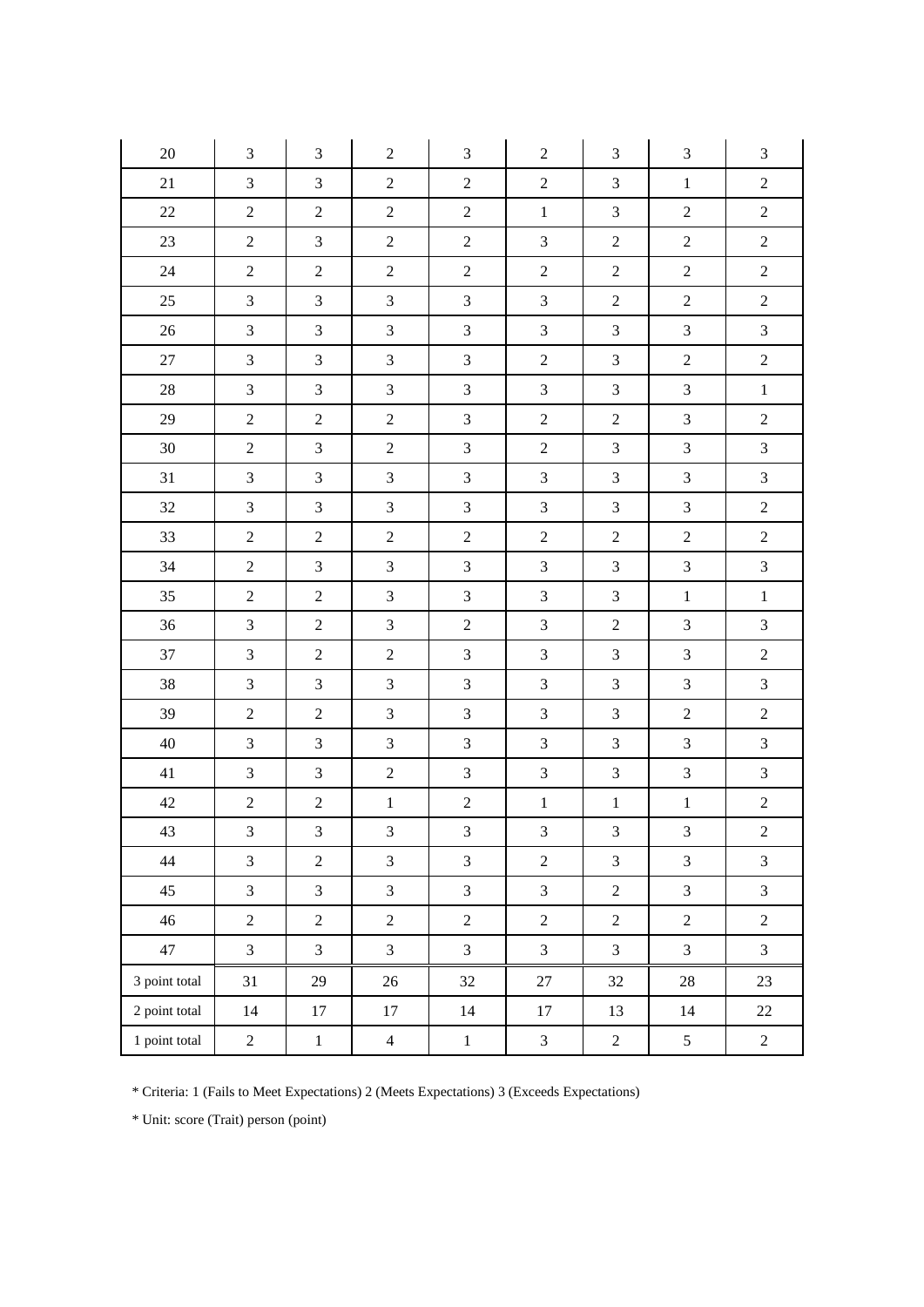|                                                   | Assessment Learning Goal 1(L12): MGT511E |                             |                  |                             |                |                             |                |  |  |
|---------------------------------------------------|------------------------------------------|-----------------------------|------------------|-----------------------------|----------------|-----------------------------|----------------|--|--|
| Using course-embedded survey<br>$\qquad \qquad -$ |                                          |                             |                  |                             |                |                             |                |  |  |
| <b>Student</b>                                    |                                          |                             |                  | L12 (Trait)                 |                |                             |                |  |  |
| number                                            | $\mathbf{1}$                             | $\overline{c}$              | 3                | $\overline{\mathbf{4}}$     | 5              | 6                           | $\overline{7}$ |  |  |
| $\mathbf 1$                                       | $\sqrt{2}$                               | $\sqrt{2}$                  | $\overline{2}$   | $\sqrt{2}$                  | $\,1\,$        | $\overline{3}$              | $\overline{2}$ |  |  |
| $\overline{2}$                                    | $\overline{3}$                           | $\mathfrak{Z}$              | $\overline{3}$   | 3                           | $\overline{3}$ | $\overline{2}$              | $\overline{2}$ |  |  |
| $\mathfrak{Z}$                                    | $\overline{c}$                           | $\sqrt{2}$                  | $\sqrt{2}$       | $\sqrt{2}$                  | $\overline{2}$ | $\overline{c}$              | $\overline{c}$ |  |  |
| $\overline{4}$                                    | $\overline{3}$                           | $\mathfrak{Z}$              | $\mathfrak{Z}$   | $\boldsymbol{2}$            | $\mathfrak{Z}$ | $\overline{3}$              | $\mathfrak{Z}$ |  |  |
| 5                                                 | $\sqrt{2}$                               | $\sqrt{2}$                  | $\sqrt{2}$       | $\sqrt{2}$                  | $\mathbf{1}$   | $\overline{3}$              | $\sqrt{2}$     |  |  |
| $\sqrt{6}$                                        | $\sqrt{2}$                               | $\overline{3}$              | $\overline{3}$   | $\mathfrak{Z}$              | $\mathfrak{Z}$ | 3                           | $\sqrt{2}$     |  |  |
| $\boldsymbol{7}$                                  | $\overline{3}$                           | $\sqrt{2}$                  | $\mathfrak{Z}$   | $\ensuremath{\mathfrak{Z}}$ | $\sqrt{2}$     | $\overline{3}$              | $\,1\,$        |  |  |
| $8\,$                                             | $\overline{2}$                           | $\sqrt{2}$                  | $\overline{2}$   | $\overline{2}$              | $\overline{2}$ | $\overline{2}$              | $\overline{c}$ |  |  |
| 9                                                 | $\mathfrak{Z}$                           | $\mathfrak{Z}$              | $\overline{3}$   | $\mathfrak{Z}$              | $\mathfrak{Z}$ | $\mathfrak{Z}$              | $\mathfrak{Z}$ |  |  |
| $10\,$                                            | $\overline{3}$                           | $\mathfrak{Z}$              | $\mathfrak{Z}$   | $\mathfrak{Z}$              | $\mathfrak{Z}$ | $\overline{3}$              | $\mathfrak{Z}$ |  |  |
| 11                                                | $\mathbf 1$                              | $\sqrt{2}$                  | $\overline{2}$   | 3                           | $1\,$          | $\sqrt{2}$                  | $\overline{c}$ |  |  |
| 12                                                | $\mathfrak{Z}$                           | $\mathfrak{Z}$              | $\mathfrak{Z}$   | $\mathfrak{Z}$              | $\mathfrak{Z}$ | $\mathfrak{Z}$              | $\mathfrak{Z}$ |  |  |
| 13                                                | $\mathfrak{Z}$                           | $\mathfrak{Z}$              | $\mathfrak{Z}$   | $\mathfrak{Z}$              | $\mathfrak{Z}$ | $\overline{3}$              | 3              |  |  |
| 14                                                | $\overline{3}$                           | $\mathfrak{Z}$              | $\overline{3}$   | $\mathfrak{Z}$              | $\overline{3}$ | $\sqrt{2}$                  | 3              |  |  |
| 15                                                | $\overline{c}$                           | $\sqrt{2}$                  | $\sqrt{2}$       | $\sqrt{2}$                  | $\overline{2}$ | $\sqrt{2}$                  | $\overline{c}$ |  |  |
| $16\,$                                            | $\overline{3}$                           | $\ensuremath{\mathfrak{Z}}$ | $\mathfrak{Z}$   | 3                           | $\mathfrak{Z}$ | $\overline{3}$              | 3              |  |  |
| 17                                                | $\overline{3}$                           | $\mathfrak{Z}$              | $\overline{3}$   | $\mathfrak{Z}$              | $\overline{3}$ | $\overline{3}$              | $\mathfrak{Z}$ |  |  |
| $18\,$                                            | $\mathfrak{Z}$                           | $\mathfrak{Z}$              | $\sqrt{2}$       | $\mathfrak{Z}$              | $\mathfrak{Z}$ | $\sqrt{2}$                  | 3              |  |  |
| 19                                                | $\mathfrak{Z}$                           | $\mathfrak{Z}$              | $\mathfrak{Z}$   | $\mathfrak{Z}$              | $\mathfrak{Z}$ | $\mathfrak{Z}$              | $\overline{3}$ |  |  |
| $20\,$                                            | $\mathfrak{Z}$                           | $\overline{\mathbf{3}}$     | 3                | $\overline{3}$              | $\overline{3}$ | $\mathfrak{Z}$              | $\overline{3}$ |  |  |
| $21\,$                                            | $\mathfrak{Z}$                           | $\mathfrak{Z}$              | $\mathfrak{Z}$   | $\mathfrak{Z}$              | $\mathfrak{Z}$ | $\ensuremath{\mathfrak{Z}}$ | $\overline{c}$ |  |  |
| 22                                                | $\overline{2}$                           | $\boldsymbol{2}$            | $\boldsymbol{2}$ | $\overline{2}$              | $\sqrt{2}$     | $\mathfrak{Z}$              | $\overline{2}$ |  |  |
| 23                                                | $\overline{2}$                           | $\mathbf{1}$                | $\sqrt{2}$       | $\mathfrak{Z}$              | $\overline{2}$ | $\sqrt{2}$                  | $\sqrt{2}$     |  |  |
| $24\,$                                            | $\overline{2}$                           | $\overline{c}$              | $\sqrt{2}$       | $\overline{2}$              | $\overline{2}$ | $\overline{c}$              | $\overline{2}$ |  |  |
| 25                                                | $\overline{2}$                           | $\sqrt{2}$                  | $\sqrt{2}$       | $\overline{2}$              | $\sqrt{2}$     | $\overline{2}$              | $\overline{2}$ |  |  |
| $26\,$                                            | $\overline{3}$                           | $\overline{2}$              | $\sqrt{2}$       | $1\,$                       | $\sqrt{2}$     | $\overline{c}$              | $\overline{3}$ |  |  |
| 27                                                | $\overline{3}$                           | $\mathfrak{Z}$              | $\mathfrak{Z}$   | $\mathfrak{Z}$              | $\mathfrak{Z}$ | $\mathfrak{Z}$              | $\mathfrak{Z}$ |  |  |
| 28                                                | $\overline{3}$                           | $\mathfrak{Z}$              | $\mathfrak{Z}$   | $\mathfrak{Z}$              | $\mathfrak{Z}$ | $\mathfrak{Z}$              | $\overline{3}$ |  |  |
| 29                                                | $\overline{3}$                           | $\sqrt{2}$                  | $\mathfrak{Z}$   | $\overline{3}$              | $\sqrt{2}$     | $\sqrt{2}$                  | $\overline{3}$ |  |  |
| $30\,$                                            | $\mathfrak{Z}$                           | $\mathfrak{Z}$              | $\mathfrak{Z}$   | $\overline{2}$              | $\mathfrak{Z}$ | $\mathfrak{Z}$              | $\mathfrak{Z}$ |  |  |
| 31                                                | $\overline{2}$                           | $\mathfrak{Z}$              | $\mathfrak{Z}$   | $\overline{2}$              | $\mathfrak{Z}$ | $\overline{2}$              | $\overline{c}$ |  |  |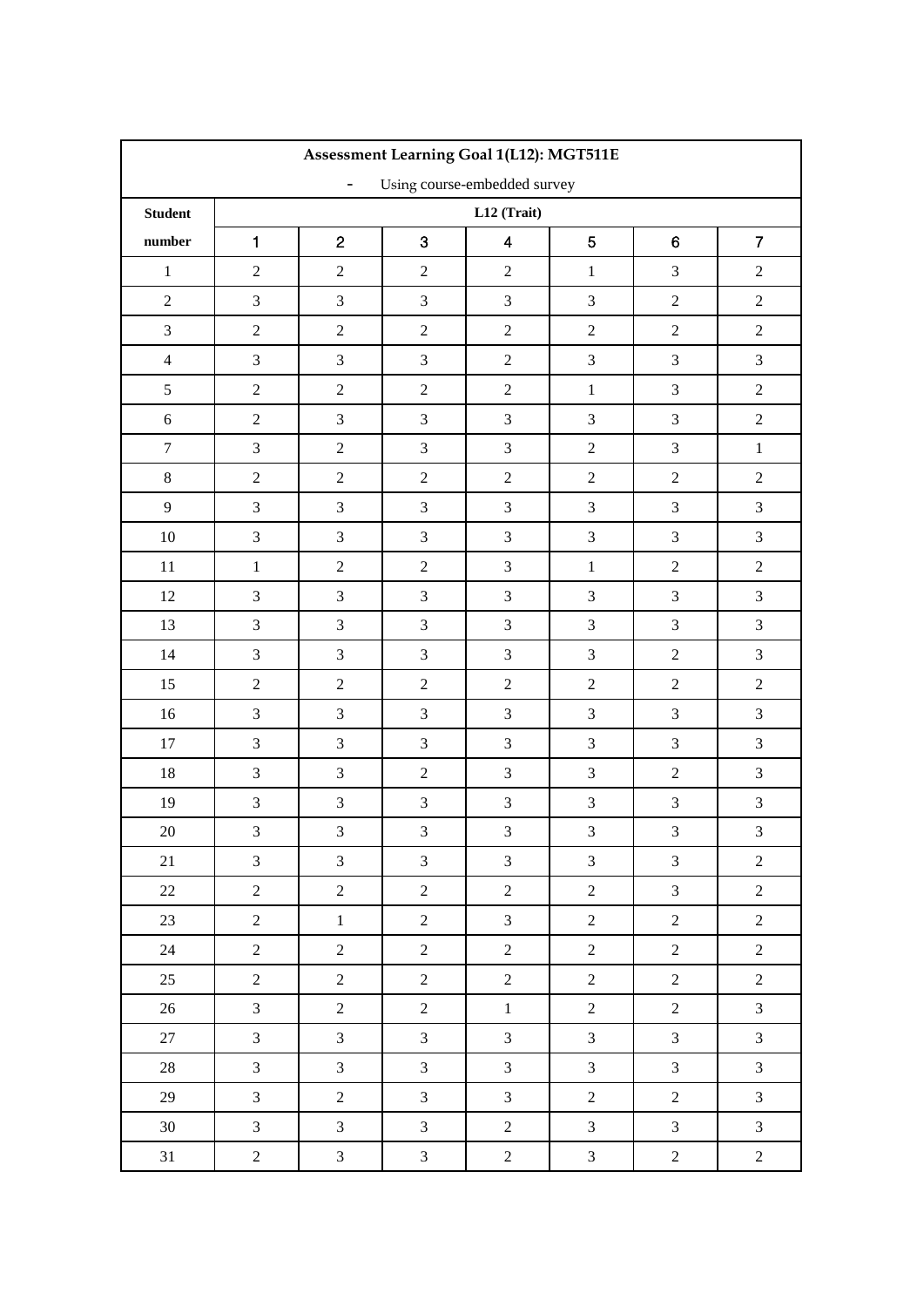| 32            |    |    |    |    |    |    |    |
|---------------|----|----|----|----|----|----|----|
| 3 point total | 19 | 18 | 19 | 20 | 18 | 19 | 10 |
| 2 point total |    | IJ | 13 |    |    |    |    |
| 1 point total |    |    |    |    |    |    |    |

|                | Assessment Learning Goal 1(L12): MGT530E                 |                |                |                  |                |                |                |  |
|----------------|----------------------------------------------------------|----------------|----------------|------------------|----------------|----------------|----------------|--|
|                | Using course-embedded survey<br>$\overline{\phantom{a}}$ |                |                |                  |                |                |                |  |
| <b>Student</b> |                                                          |                |                | L12 (Trait)      |                |                |                |  |
| number         | $\blacksquare$                                           | $\overline{2}$ | 3              | $\overline{4}$   | 5              | $6\phantom{1}$ | $\overline{7}$ |  |
| $\mathbf 1$    | 3                                                        | $\overline{c}$ | $\overline{3}$ | 3                | $\overline{3}$ | $\overline{2}$ | 3              |  |
| $\sqrt{2}$     | $\overline{2}$                                           | $\sqrt{2}$     | $\overline{2}$ | $\sqrt{2}$       | $\overline{2}$ | $\overline{2}$ | $\overline{c}$ |  |
| $\overline{3}$ | $\overline{3}$                                           | $\mathfrak{Z}$ | $\overline{2}$ | $\sqrt{2}$       | $\overline{2}$ | $\overline{2}$ | $\overline{2}$ |  |
| $\overline{4}$ | $\overline{2}$                                           | 3              | 3              | $\overline{2}$   | $\overline{3}$ | $\overline{2}$ | 3              |  |
| $\mathfrak{S}$ | $\overline{c}$                                           | $\sqrt{2}$     | $\overline{2}$ | $\overline{c}$   | $\overline{2}$ | $\overline{3}$ | $\mathbf 1$    |  |
| 6              | $\overline{2}$                                           | $\sqrt{2}$     | $\overline{2}$ | $\overline{c}$   | $\overline{2}$ | $\overline{2}$ | $\overline{c}$ |  |
| $\overline{7}$ | 3                                                        | $\mathfrak{Z}$ | $\overline{3}$ | 3                | $\overline{3}$ | $\mathbf{1}$   | $\overline{3}$ |  |
| $8\,$          | $\overline{2}$                                           | $\sqrt{2}$     | $\overline{2}$ | $\boldsymbol{2}$ | $\sqrt{2}$     | $\overline{2}$ | $\overline{c}$ |  |
| 9              | $\sqrt{2}$                                               | $\sqrt{2}$     | $\mathbf{1}$   | $\boldsymbol{2}$ | $\overline{3}$ | $\mathbf{1}$   | $\overline{3}$ |  |
| $10\,$         | 3                                                        | 3              | $\overline{3}$ | 3                | $\overline{3}$ | $\overline{3}$ | 3              |  |
| $11\,$         | $\overline{2}$                                           | $\sqrt{2}$     | 3              | $\mathfrak{Z}$   | $\overline{3}$ | $\overline{2}$ | 3              |  |
| 12             | $\overline{3}$                                           | $\mathfrak{Z}$ | 3              | $\mathfrak{Z}$   | $\overline{3}$ | $\overline{3}$ | 3              |  |
| 13             | $\mathbf{1}$                                             | $\sqrt{2}$     | $\mathfrak{Z}$ | 3                | $\overline{3}$ | $\mathbf{1}$   | 3              |  |
| 14             | $\overline{3}$                                           | $\overline{3}$ | $\overline{3}$ | $\sqrt{2}$       | $\overline{3}$ | $\sqrt{2}$     | $\sqrt{2}$     |  |
| 15             | $\overline{2}$                                           | $\sqrt{2}$     | $\overline{2}$ | $\overline{c}$   | $\sqrt{2}$     | $\overline{2}$ | $\overline{c}$ |  |
| 16             | $\overline{2}$                                           | $\mathfrak{Z}$ | $\overline{2}$ | $\mathfrak{Z}$   | $\overline{c}$ | $\overline{3}$ | $\overline{2}$ |  |
| 17             | 3                                                        | 3              | $\overline{3}$ | 3                | 3              | $\overline{3}$ | 3              |  |
| 18             | $\overline{3}$                                           | $\mathfrak{Z}$ | $\overline{3}$ | 3                | 3              | $\overline{2}$ | $\mathbf{1}$   |  |
| 19             | $\overline{2}$                                           | 3              | 3              | 3                | $\overline{3}$ | $\overline{2}$ | 3              |  |
| $20\,$         | $\sqrt{2}$                                               | $\sqrt{2}$     | $\sqrt{2}$     | $\mathfrak 3$    | $\overline{3}$ | $\sqrt{2}$     | 3              |  |
| 21             | $\overline{3}$                                           | $\sqrt{2}$     | $\overline{3}$ | $\sqrt{2}$       | $\overline{2}$ | $\overline{3}$ | $\overline{3}$ |  |
| $22\,$         | $\overline{\mathbf{3}}$                                  | $\mathfrak{Z}$ | $\mathfrak{Z}$ | $\mathfrak{Z}$   | $\mathfrak{Z}$ | $\mathfrak{Z}$ | $\overline{3}$ |  |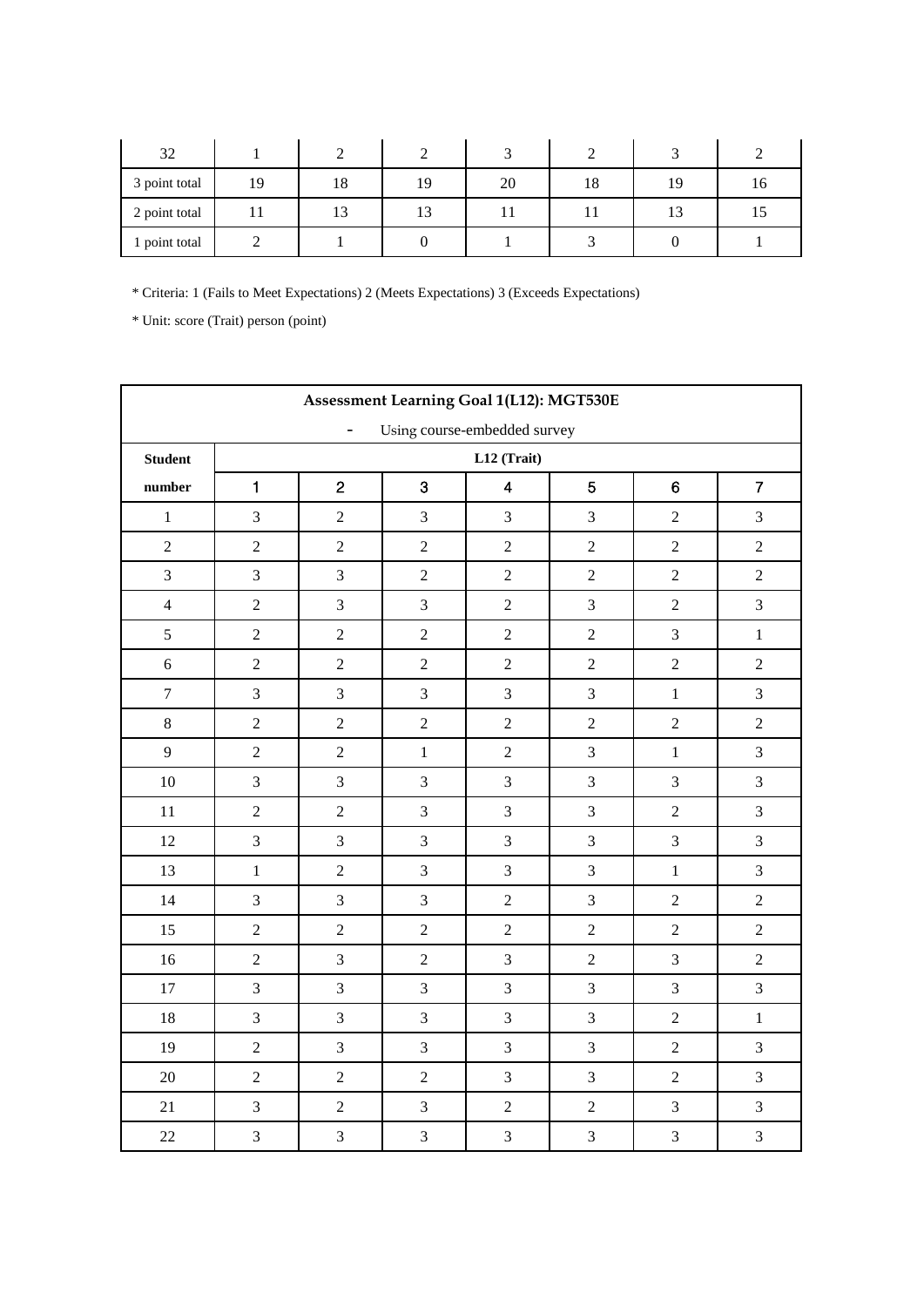| $23\,$        | $\boldsymbol{2}$ | $\mathfrak 3$           | $\mathbf{2}$            | $\mathfrak 3$    | $\mathbf{2}$   | $\boldsymbol{2}$ | $\ensuremath{\mathfrak{Z}}$ |
|---------------|------------------|-------------------------|-------------------------|------------------|----------------|------------------|-----------------------------|
| 24            | $\overline{2}$   | $\sqrt{2}$              | $\sqrt{2}$              | $\sqrt{2}$       | $\sqrt{2}$     | $\sqrt{2}$       | $\sqrt{2}$                  |
| 25            | $\overline{2}$   | $\overline{c}$          | $\mathfrak{Z}$          | $\sqrt{2}$       | $\sqrt{2}$     | $\mathfrak{Z}$   | $\overline{2}$              |
| $26\,$        | $\mathbf 1$      | $\overline{3}$          | $\overline{2}$          | $\overline{2}$   | $\overline{c}$ | $\,1$            | $\overline{3}$              |
| $27\,$        | $\overline{2}$   | $\sqrt{2}$              | $\sqrt{2}$              | $\overline{3}$   | $\mathfrak{Z}$ | $\overline{c}$   | $\sqrt{2}$                  |
| $28\,$        | $\overline{3}$   | $\overline{\mathbf{3}}$ | $\mathfrak{Z}$          | $\overline{2}$   | $\mathfrak{Z}$ | $\overline{c}$   | $\mathfrak{Z}$              |
| 29            | $\overline{3}$   | $\overline{3}$          | $\mathfrak{Z}$          | $\mathfrak{Z}$   | $\mathfrak{Z}$ | $\overline{3}$   | $\mathfrak{Z}$              |
| $30\,$        | $\mathfrak{Z}$   | $\overline{3}$          | $\mathfrak{Z}$          | $\sqrt{2}$       | $\mathfrak{Z}$ | $\mathfrak{Z}$   | $\sqrt{2}$                  |
| 31            | $\overline{2}$   | $\overline{c}$          | $\mathfrak{Z}$          | $\mathfrak{Z}$   | $\mathfrak{Z}$ | $\overline{c}$   | $\overline{c}$              |
| $32\,$        | $\,1$            | $\overline{c}$          | $\,1\,$                 | $\mathbf 1$      | $\,1$          | $\overline{2}$   | $\,1\,$                     |
| 33            | $\overline{3}$   | $\overline{2}$          | $\mathfrak{Z}$          | $\mathfrak{Z}$   | $\mathfrak{Z}$ | $\overline{3}$   | $\overline{c}$              |
| 34            | $\overline{2}$   | $\sqrt{2}$              | $\sqrt{2}$              | $\overline{2}$   | $\mathfrak{Z}$ | $\overline{3}$   | $\sqrt{2}$                  |
| 35            | $\overline{2}$   | $\overline{c}$          | $\overline{2}$          | $\sqrt{2}$       | $\mathfrak{Z}$ | $\boldsymbol{2}$ | $\overline{c}$              |
| 36            | $\overline{c}$   | $\sqrt{2}$              | $\mathfrak{Z}$          | $\mathfrak{Z}$   | $\mathfrak{Z}$ | $\overline{c}$   | $\sqrt{3}$                  |
| 37            | $\overline{2}$   | $\sqrt{2}$              | $\overline{2}$          | $\mathfrak 3$    | $\mathfrak{Z}$ | $\overline{c}$   | $\mathfrak{Z}$              |
| $38\,$        | $\overline{3}$   | $\overline{3}$          | $\overline{3}$          | $\mathfrak{Z}$   | $\overline{3}$ | $\overline{3}$   | $\overline{3}$              |
| 39            | $\mathfrak{Z}$   | $\sqrt{2}$              | $\mathfrak{Z}$          | $\mathfrak{Z}$   | $\mathfrak{Z}$ | $\overline{c}$   | $\sqrt{2}$                  |
| 40            | $\overline{2}$   | $\overline{c}$          | $\mathfrak{Z}$          | $\boldsymbol{2}$ | $\mathfrak{Z}$ | $\overline{c}$   | $\sqrt{2}$                  |
| 41            | $\overline{3}$   | $\overline{3}$          | $\mathfrak{Z}$          | $\mathfrak{Z}$   | $\overline{3}$ | $\overline{3}$   | $\overline{3}$              |
| 42            | $\mathfrak{Z}$   | $\overline{3}$          | $\mathfrak{Z}$          | $\mathfrak{Z}$   | $\mathfrak{Z}$ | $\mathfrak{Z}$   | $\mathfrak{Z}$              |
| 43            | $\overline{2}$   | $\overline{c}$          | $\mathfrak{Z}$          | $\mathfrak{Z}$   | $\mathfrak{Z}$ | $\mathfrak{Z}$   | $\mathfrak{Z}$              |
| $44\,$        | $\overline{3}$   | $\overline{3}$          | $\mathfrak{Z}$          | $\mathfrak{Z}$   | $\mathfrak{Z}$ | $\mathfrak{Z}$   | $\overline{3}$              |
| $45\,$        | $\overline{3}$   | 3                       | $\mathfrak{Z}$          | $\mathfrak{Z}$   | $\mathfrak{Z}$ | $\overline{c}$   | $\mathfrak{Z}$              |
| $46\,$        | $\overline{c}$   | $\overline{2}$          | $\overline{\mathbf{3}}$ | $\overline{c}$   | $\sqrt{2}$     | $\,1$            | $\,1\,$                     |
| 47            | $\overline{3}$   | $\overline{3}$          | $\overline{3}$          | $\overline{3}$   | $\mathfrak{Z}$ | $\overline{2}$   | $\overline{2}$              |
| 3 point total | 21               | $22\,$                  | 30                      | $27\,$           | 33             | $17\,$           | 25                          |
| 2 point total | 23               | 25                      | 15                      | 19               | 13             | 25               | $18\,$                      |
| 1 point total | $\mathfrak{Z}$   | $\boldsymbol{0}$        | $\sqrt{2}$              | $1\,$            | $\mathbf{1}$   | $\mathfrak{S}$   | $\overline{4}$              |

\* Unit: score (Trait) person (point)

# **Assessment Learning Goal 2(L21): MGT511E**

- Using course-embedded survey.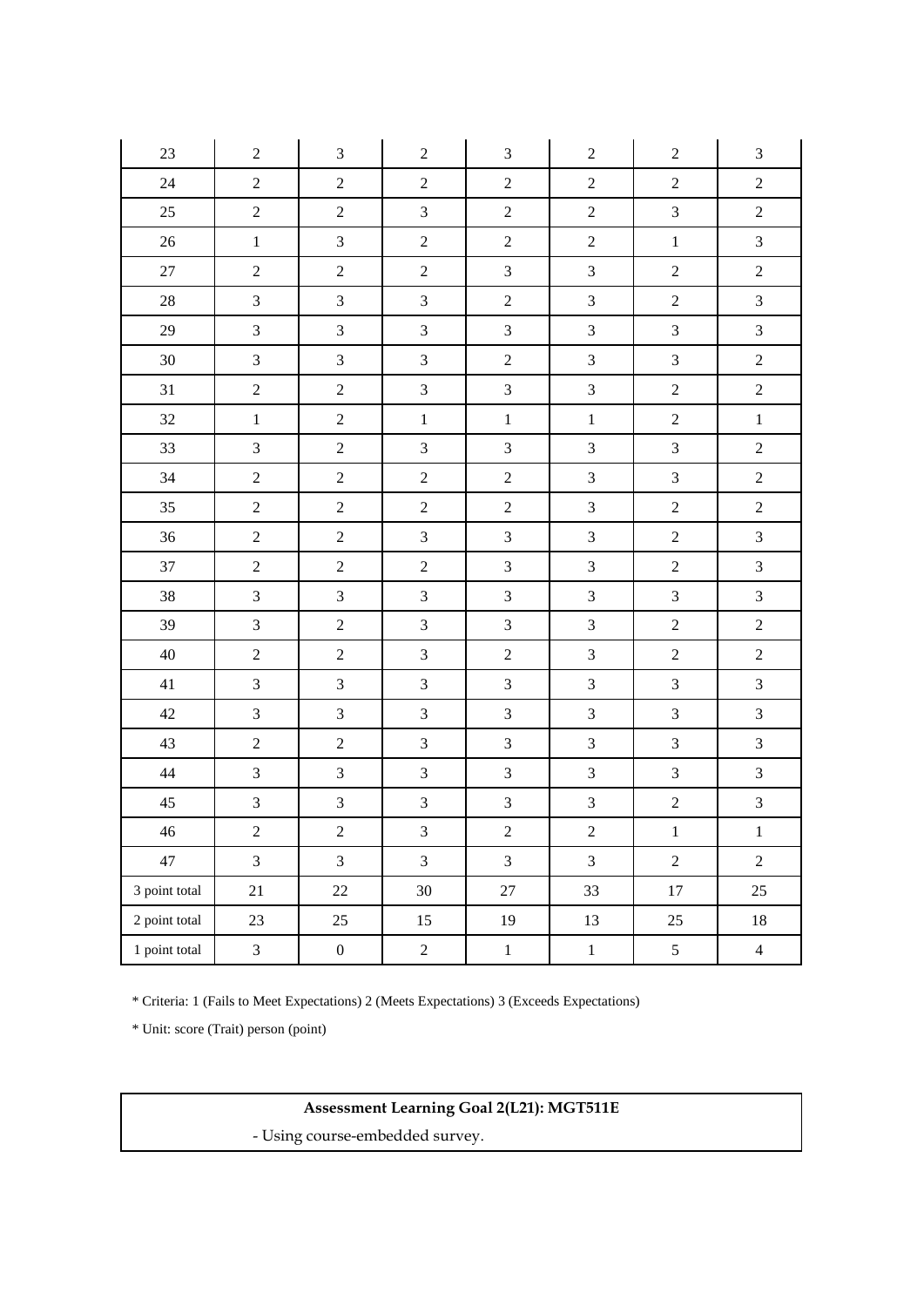|                       |                  | L21 (Trait)             |                         |                         |                |  |  |  |
|-----------------------|------------------|-------------------------|-------------------------|-------------------------|----------------|--|--|--|
| <b>Student number</b> | $\mathbf{1}$     | $\mathbf 2$             | $\mathbf{3}$            | $\overline{\mathbf{4}}$ | 5              |  |  |  |
| $\,1\,$               | $\boldsymbol{2}$ | $\overline{c}$          | $\boldsymbol{2}$        | $\boldsymbol{2}$        | $\mathfrak{Z}$ |  |  |  |
| $\sqrt{2}$            | $\overline{3}$   | $\boldsymbol{2}$        | $\overline{c}$          | $\overline{c}$          | $\mathfrak{Z}$ |  |  |  |
| $\mathfrak{Z}$        | $\sqrt{2}$       | $\sqrt{2}$              | $\boldsymbol{2}$        | $\sqrt{2}$              | $\overline{c}$ |  |  |  |
| $\overline{4}$        | $\mathfrak{Z}$   | $\sqrt{3}$              | $\overline{3}$          | $\sqrt{2}$              | $\sqrt{3}$     |  |  |  |
| 5                     | $\sqrt{2}$       | $\mathfrak{Z}$          | $\overline{c}$          | $\overline{c}$          | $\overline{2}$ |  |  |  |
| $\sqrt{6}$            | $\sqrt{2}$       | $\sqrt{2}$              | $\overline{c}$          | $\overline{3}$          | $\overline{c}$ |  |  |  |
| $\boldsymbol{7}$      | $\sqrt{2}$       | $\mathfrak{Z}$          | $\,1$                   | $\overline{3}$          | $\,1\,$        |  |  |  |
| $8\,$                 | $\overline{2}$   | $\overline{c}$          | $\overline{2}$          | $\overline{c}$          | $\overline{c}$ |  |  |  |
| $\overline{9}$        | $\mathfrak{Z}$   | $\mathfrak{Z}$          | $\overline{\mathbf{3}}$ | $\overline{3}$          | $\overline{3}$ |  |  |  |
| $10\,$                | $\mathfrak{Z}$   | $\sqrt{3}$              | $\overline{3}$          | $\overline{3}$          | $\overline{3}$ |  |  |  |
| $11\,$                | $\sqrt{2}$       | $\sqrt{2}$              | $\overline{3}$          | $\,1\,$                 | $\sqrt{2}$     |  |  |  |
| 12                    | $\overline{3}$   | $\mathfrak{Z}$          | $\overline{c}$          | $\overline{3}$          | $\overline{3}$ |  |  |  |
| 13                    | $\mathfrak{Z}$   | $\mathfrak{Z}$          | $\mathfrak{Z}$          | $\mathfrak{Z}$          | $\sqrt{3}$     |  |  |  |
| $14\,$                | $\overline{3}$   | $\mathfrak{Z}$          | $\overline{3}$          | $\overline{3}$          | $\overline{2}$ |  |  |  |
| 15                    | $\sqrt{2}$       | $\sqrt{2}$              | $\sqrt{2}$              | $\sqrt{2}$              | $\overline{c}$ |  |  |  |
| $16\,$                | $\mathfrak{Z}$   | $\sqrt{3}$              | $\overline{3}$          | $\overline{3}$          | $\overline{3}$ |  |  |  |
| $17\,$                | $\mathfrak{Z}$   | $\mathfrak{Z}$          | $\overline{\mathbf{3}}$ | $\overline{3}$          | $\overline{3}$ |  |  |  |
| $18\,$                | $\mathfrak{Z}$   | $\sqrt{2}$              | $\overline{3}$          | $\overline{3}$          | $\sqrt{2}$     |  |  |  |
| 19                    | $\mathfrak{Z}$   | $\mathfrak{Z}$          | $\overline{3}$          | $\overline{3}$          | $\sqrt{3}$     |  |  |  |
| $20\,$                | $\mathfrak{Z}$   | $\mathfrak{Z}$          | $\overline{3}$          | $\mathfrak{Z}$          | $\mathfrak{Z}$ |  |  |  |
| 21                    | $\overline{3}$   | $\overline{\mathbf{3}}$ | $\overline{c}$          | $\overline{c}$          | $\overline{3}$ |  |  |  |
| 22                    | $\overline{c}$   | $\overline{c}$          | $\overline{c}$          | $\overline{c}$          | $\overline{c}$ |  |  |  |
| 23                    | $\overline{2}$   | $\overline{c}$          | $\overline{c}$          | $\overline{c}$          | $\mathbf{1}$   |  |  |  |
| 24                    | $\overline{3}$   | $\mathfrak{Z}$          | $\overline{3}$          | $\overline{3}$          | $\overline{3}$ |  |  |  |
| 25                    | $\overline{2}$   | $\overline{c}$          | $\overline{c}$          | $\overline{c}$          | $\overline{2}$ |  |  |  |
| 26                    | $\overline{3}$   | $\,1$                   | $\overline{3}$          | $\,1$                   | $\mathbf{1}$   |  |  |  |
| 27                    | $\sqrt{2}$       | $\sqrt{2}$              | $\overline{3}$          | $\overline{3}$          | $\,1\,$        |  |  |  |
| $28\,$                | $\overline{3}$   | $\mathfrak{Z}$          | $\overline{c}$          | $\overline{3}$          | $\overline{3}$ |  |  |  |
| 29                    | $\overline{3}$   | $\sqrt{2}$              | $\overline{3}$          | $\overline{c}$          | $\overline{3}$ |  |  |  |
| $30\,$                | $\sqrt{2}$       | $\mathfrak{Z}$          | $\sqrt{2}$              | $\sqrt{2}$              | $\overline{3}$ |  |  |  |
| 31                    | $\mathfrak{Z}$   | $\mathfrak{Z}$          | $\overline{3}$          | $\overline{3}$          | $\overline{3}$ |  |  |  |
| 32                    | $\overline{3}$   | $\mathfrak{Z}$          | $\overline{3}$          | $\overline{3}$          | $\overline{3}$ |  |  |  |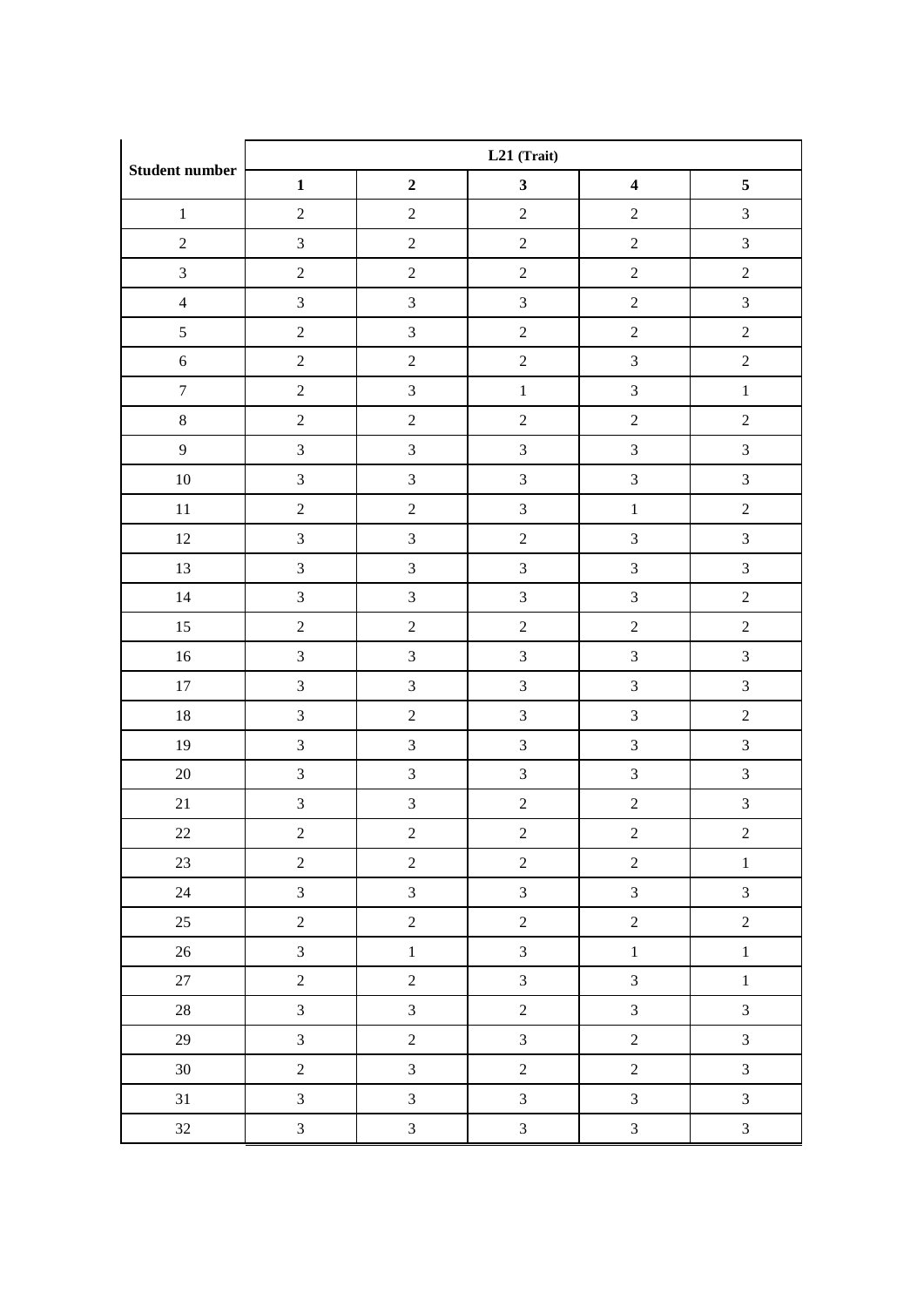| 3 point | $\sim$ | 18 | —  | $\overline{\phantom{a}}$ |  |
|---------|--------|----|----|--------------------------|--|
| 2 point |        |    | 14 | 1 <sub>2</sub><br>. .    |  |
| 1 point |        |    |    |                          |  |

|                          | Assessment Learning Goal 2(L22): MGT530E |                             |                |                         |  |  |  |  |
|--------------------------|------------------------------------------|-----------------------------|----------------|-------------------------|--|--|--|--|
| $\overline{\phantom{0}}$ | Using course-embedded survey             |                             |                |                         |  |  |  |  |
| <b>Student</b>           |                                          | $\mathbf{L22}$ (Trait)      |                |                         |  |  |  |  |
| number                   | $\mathbf 1$                              | $\mathbf 2$                 | $\mathbf{3}$   | $\overline{\mathbf{4}}$ |  |  |  |  |
| $\,1\,$                  | $\mathfrak{Z}$                           | $\ensuremath{\mathfrak{Z}}$ | $\mathfrak{Z}$ | $\mathfrak{Z}$          |  |  |  |  |
| $\sqrt{2}$               | $\sqrt{2}$                               | $\sqrt{2}$                  | $\sqrt{2}$     | $\sqrt{2}$              |  |  |  |  |
| $\mathfrak{Z}$           | $\mathfrak{Z}$                           | $\ensuremath{\mathfrak{Z}}$ | $\mathfrak{Z}$ | $\mathfrak{Z}$          |  |  |  |  |
| $\overline{4}$           | $\mathfrak{Z}$                           | $\ensuremath{\mathfrak{Z}}$ | $\mathfrak{Z}$ | $\mathfrak{Z}$          |  |  |  |  |
| $\mathfrak{S}$           | $\mathfrak{Z}$                           | $\mathfrak{Z}$              | $\mathfrak{Z}$ | $\mathfrak{Z}$          |  |  |  |  |
| $\sqrt{6}$               | $\sqrt{3}$                               | $\mathfrak 3$               | $\mathfrak{Z}$ | $\mathfrak{Z}$          |  |  |  |  |
| $\boldsymbol{7}$         | $\mathfrak{Z}$                           | $\sqrt{3}$                  | $\overline{3}$ | $\mathfrak 3$           |  |  |  |  |
| $8\,$                    | $\sqrt{2}$                               | $\,1\,$                     | $\mathfrak{Z}$ | $\sqrt{2}$              |  |  |  |  |
| $\overline{9}$           | $\sqrt{2}$                               | $\sqrt{2}$                  | $\sqrt{2}$     | $\sqrt{2}$              |  |  |  |  |
| $10\,$                   | $\mathfrak{Z}$                           | $\ensuremath{\mathfrak{Z}}$ | $\mathfrak{Z}$ | $\mathfrak{Z}$          |  |  |  |  |
| $11\,$                   | $\mathfrak{Z}$                           | $\sqrt{3}$                  | $\mathfrak{Z}$ | $\mathfrak{Z}$          |  |  |  |  |
| $12\,$                   | $\mathfrak{Z}$                           | $\sqrt{3}$                  | $\overline{3}$ | $\mathfrak{Z}$          |  |  |  |  |
| 13                       | $\sqrt{2}$                               | $\sqrt{2}$                  | $\sqrt{2}$     | $\sqrt{2}$              |  |  |  |  |
| $14\,$                   | $\sqrt{2}$                               | $\sqrt{2}$                  | $\sqrt{2}$     | $\sqrt{2}$              |  |  |  |  |
| 15                       | $\sqrt{2}$                               | $\ensuremath{\mathfrak{Z}}$ | $\,1\,$        | $\sqrt{2}$              |  |  |  |  |
| $16\,$                   | $\,1\,$                                  | $\,1$                       | $\,1\,$        | $\,1$                   |  |  |  |  |
| 17                       | $\sqrt{2}$                               | $\sqrt{2}$                  | $\overline{3}$ | $\sqrt{2}$              |  |  |  |  |
| $18\,$                   | $\sqrt{2}$                               | $\sqrt{3}$                  | $\sqrt{2}$     | $\mathfrak{Z}$          |  |  |  |  |
| 19                       | $\mathfrak 3$                            | $\sqrt{3}$                  | $\sqrt{3}$     | $\overline{3}$          |  |  |  |  |
| $20\,$                   | 3                                        | $\sqrt{2}$                  | $\sqrt{2}$     | $\sqrt{3}$              |  |  |  |  |
| 21                       | $\,1\,$                                  | $1\,$                       | $\,1\,$        | $\mathbf{1}$            |  |  |  |  |
| $22\,$                   | $\overline{2}$                           | $\sqrt{2}$                  | $\overline{3}$ | $\boldsymbol{2}$        |  |  |  |  |
| 23                       | $\overline{3}$                           | $\overline{2}$              | $\overline{2}$ | $\overline{3}$          |  |  |  |  |
| 24                       | $\overline{2}$                           | $\overline{c}$              | $\overline{2}$ | $\sqrt{2}$              |  |  |  |  |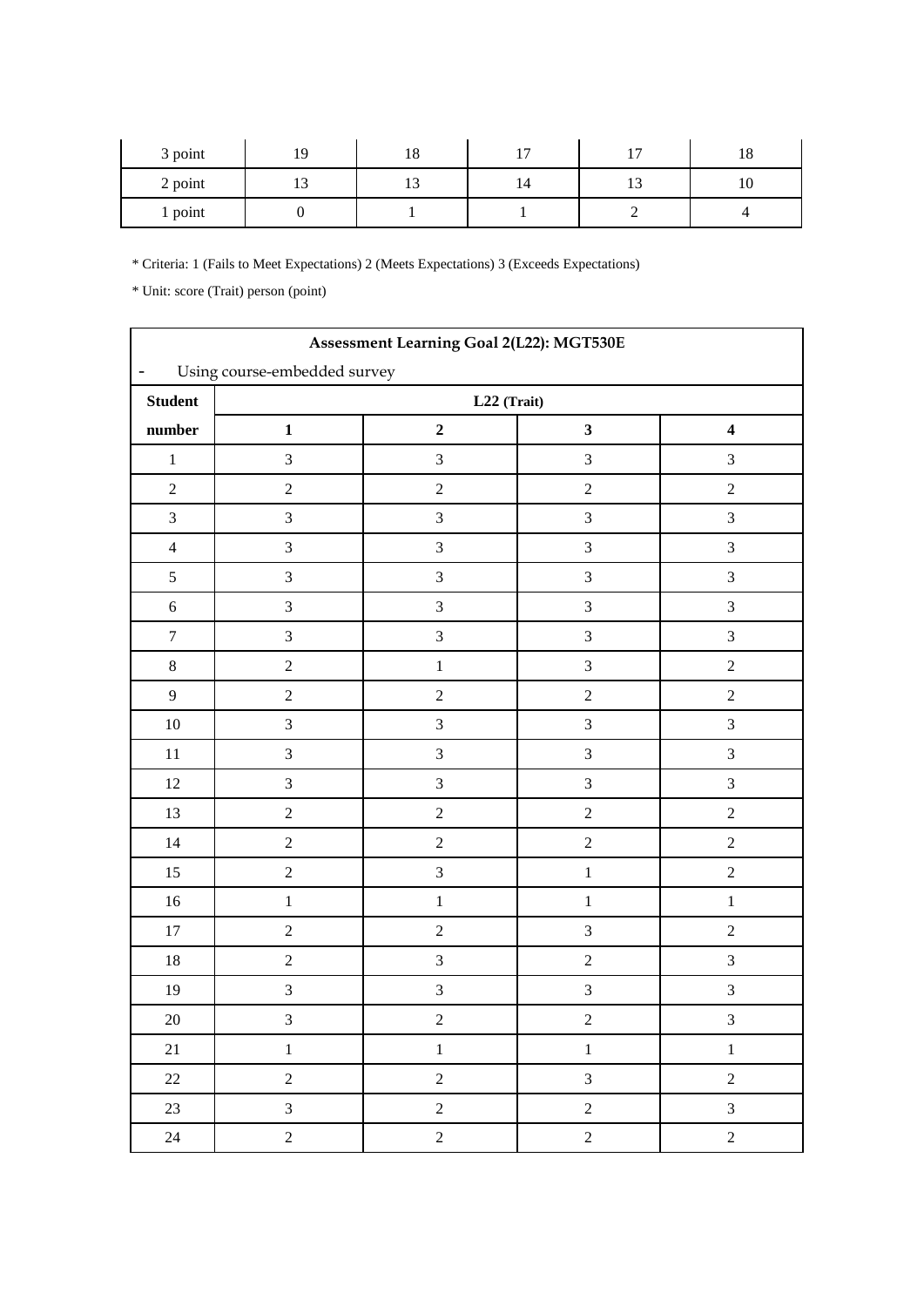| 25      | $\sqrt{2}$     | $\sqrt{2}$     | $\mathfrak{Z}$          | $\sqrt{2}$              |
|---------|----------------|----------------|-------------------------|-------------------------|
| 26      | $\overline{3}$ | $\mathfrak{Z}$ | $\overline{3}$          | $\overline{3}$          |
| $27\,$  | $\overline{2}$ | $\overline{2}$ | $\overline{3}$          | $\overline{2}$          |
| $28\,$  | $\,1$          | $\mathbf 1$    | $\,1$                   | $\,1\,$                 |
| 29      | $\overline{2}$ | $\sqrt{2}$     | $\overline{c}$          | $\overline{2}$          |
| $30\,$  | $\overline{3}$ | $\mathfrak{Z}$ | $\mathfrak{Z}$          | $\overline{3}$          |
| 31      | $\mathfrak{Z}$ | $\overline{3}$ | $\overline{3}$          | $\overline{\mathbf{3}}$ |
| 32      | $\sqrt{2}$     | $\mathfrak{Z}$ | $\overline{3}$          | $\overline{3}$          |
| 33      | $\overline{2}$ | $\mathbf{1}$   | $\overline{2}$          | $\overline{2}$          |
| 34      | $\overline{2}$ | $\sqrt{2}$     | $\overline{2}$          | $\overline{2}$          |
| 35      | $\overline{c}$ | $\overline{c}$ | $\overline{c}$          | $\overline{c}$          |
| 36      | $\overline{3}$ | $\overline{c}$ | $\overline{3}$          | $\overline{3}$          |
| 37      | $\overline{2}$ | $\overline{c}$ | $\overline{c}$          | $\overline{2}$          |
| $38\,$  | $\overline{3}$ | $\overline{3}$ | $\overline{3}$          | $\overline{3}$          |
| 39      | $\sqrt{2}$     | $\sqrt{2}$     | $\overline{3}$          | $\overline{3}$          |
| 40      | $\sqrt{2}$     | $\sqrt{2}$     | $\sqrt{2}$              | $\sqrt{2}$              |
| 41      | $\overline{3}$ | $\overline{3}$ | $\overline{3}$          | $\overline{3}$          |
| 42      | $\overline{3}$ | $\overline{2}$ | $\overline{c}$          | $\mathbf 1$             |
| 43      | $\overline{2}$ | $\sqrt{2}$     | $\overline{\mathbf{3}}$ | $\overline{c}$          |
| 44      | $\overline{3}$ | $\sqrt{2}$     | $\overline{2}$          | $\overline{3}$          |
| 45      | $\mathfrak{Z}$ | $\mathfrak{Z}$ | $\sqrt{2}$              | $\sqrt{2}$              |
| $46\,$  | $\overline{c}$ | $\sqrt{2}$     | $\overline{c}$          | $\overline{2}$          |
| $47\,$  | $\overline{3}$ | $\overline{3}$ | $\overline{3}$          | $\overline{3}$          |
| 3 point | 22             | $20\,$         | 25                      | 23                      |
| 2 point | $22\,$         | $22\,$         | $18\,$                  | $20\,$                  |
| 1 point | $\overline{3}$ | $\overline{5}$ | $\overline{4}$          | $\overline{4}$          |

| <b>Assessment Learning Goal 3(L31): MGT 511</b> |               |  |  |  |  |  |
|-------------------------------------------------|---------------|--|--|--|--|--|
| Using course-embedded survey                    |               |  |  |  |  |  |
| <b>Student</b>                                  | $L31$ (Trait) |  |  |  |  |  |
| number                                          |               |  |  |  |  |  |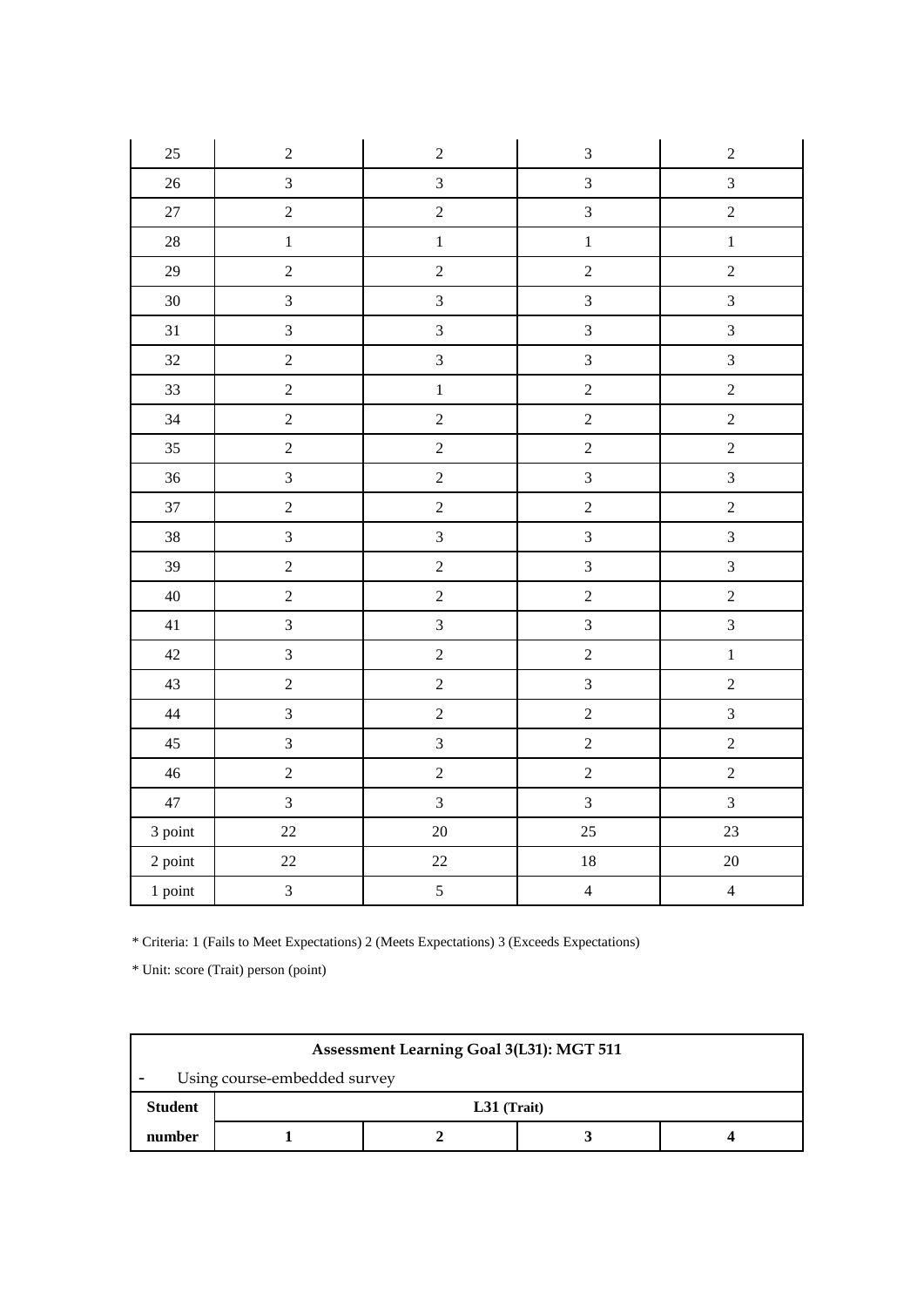| $\,1$            | $\mathfrak{Z}$              | $\sqrt{2}$              | $\mathfrak{Z}$   | $\sqrt{2}$              |
|------------------|-----------------------------|-------------------------|------------------|-------------------------|
| $\sqrt{2}$       | $\mathfrak{Z}$              | $\sqrt{3}$              | $\mathfrak{Z}$   | $\mathfrak{Z}$          |
| $\mathfrak{Z}$   | $\sqrt{2}$                  | $\sqrt{2}$              | $\sqrt{2}$       | $\sqrt{2}$              |
| $\overline{4}$   | $\sqrt{2}$                  | $\sqrt{2}$              | $\sqrt{2}$       | $\sqrt{2}$              |
| $\mathfrak{S}$   | $\mathfrak{Z}$              | $\overline{3}$          | $\mathfrak{Z}$   | $\overline{3}$          |
| $\sqrt{6}$       | $\sqrt{2}$                  | $\sqrt{2}$              | $\sqrt{2}$       | $\,1\,$                 |
| $\boldsymbol{7}$ | $\sqrt{2}$                  | $\sqrt{2}$              | $\sqrt{2}$       | $\overline{c}$          |
| $8\,$            | $\mathfrak{Z}$              | $\sqrt{2}$              | $\mathfrak{Z}$   | $\sqrt{2}$              |
| $\overline{9}$   | $\ensuremath{\mathfrak{Z}}$ | $\mathfrak{Z}$          | $\mathfrak{Z}$   | $\overline{3}$          |
| $10\,$           | $\mathfrak{Z}$              | $\overline{3}$          | $\overline{3}$   | $\mathfrak{Z}$          |
| $11\,$           | $\sqrt{2}$                  | $\overline{3}$          | $\mathfrak{Z}$   | $\sqrt{2}$              |
| $12\,$           | $\mathfrak{Z}$              | $\mathfrak{Z}$          | $\overline{3}$   | $\mathfrak{Z}$          |
| $13\,$           | $\mathfrak{Z}$              | $\overline{3}$          | $\mathfrak{Z}$   | $\overline{3}$          |
| $14\,$           | $\mathfrak{Z}$              | $\mathfrak{Z}$          | $\mathfrak{Z}$   | $\overline{3}$          |
| $15\,$           | $\sqrt{2}$                  | $\overline{3}$          | $\sqrt{2}$       | $\sqrt{2}$              |
| $16\,$           | $\ensuremath{\mathfrak{Z}}$ | $\mathfrak{Z}$          | $\overline{3}$   | $\overline{3}$          |
| $17\,$           | $\mathfrak{Z}$              | $\overline{3}$          | $\mathfrak{Z}$   | $\overline{3}$          |
| $18\,$           | $\mathfrak{Z}$              | $\overline{3}$          | $\,1$            | $\,1$                   |
| $19\,$           | $\ensuremath{\mathfrak{Z}}$ | $\overline{\mathbf{3}}$ | $\mathfrak{Z}$   | $\overline{3}$          |
| $20\,$           | $\mathfrak{Z}$              | $\overline{3}$          | $\mathfrak{Z}$   | $\overline{3}$          |
| 21               | $\sqrt{2}$                  | $\overline{c}$          | $\sqrt{2}$       | $\overline{c}$          |
| $22\,$           | $\mathfrak{Z}$              | $\sqrt{2}$              | $\overline{c}$   | $\,1\,$                 |
| $23\,$           | $\boldsymbol{2}$            | $\overline{c}$          | $\sqrt{2}$       | $\,1\,$                 |
| $24\,$           | $\overline{c}$              | $\overline{c}$          | $\overline{c}$   | $\overline{\mathbf{3}}$ |
| $25\,$           | $\overline{3}$              | $\mathfrak{Z}$          | $\mathfrak{Z}$   | $\sqrt{2}$              |
| $26\,$           | $\boldsymbol{2}$            | $\sqrt{2}$              | $\sqrt{2}$       | $\sqrt{2}$              |
| $27\,$           | $\overline{3}$              | $\mathfrak{Z}$          | $\overline{c}$   | $\mathfrak{Z}$          |
| $28\,$           | $\mathfrak{Z}$              | $\sqrt{2}$              | $\overline{2}$   | $\mathfrak{Z}$          |
| $29\,$           | $\mathfrak{Z}$              | $\mathfrak{Z}$          | $\sqrt{2}$       | $\mathfrak{Z}$          |
| $30\,$           | $\sqrt{2}$                  | $\sqrt{2}$              | $\mathfrak{Z}$   | $\overline{c}$          |
| 31               | $\sqrt{2}$                  | $\sqrt{2}$              | $\,1$            | $\,1\,$                 |
| 32               | $\sqrt{2}$                  | $\sqrt{2}$              | $\boldsymbol{2}$ | $\overline{3}$          |
| 3 point          | $19\,$                      | $17\,$                  | $16\,$           | $16\,$                  |
| 2 point          | $13\,$                      | $15\,$                  | $14\,$           | $11\,$                  |
| 1 point          | $\boldsymbol{0}$            | $\boldsymbol{0}$        | $\sqrt{2}$       | $\mathfrak{S}$          |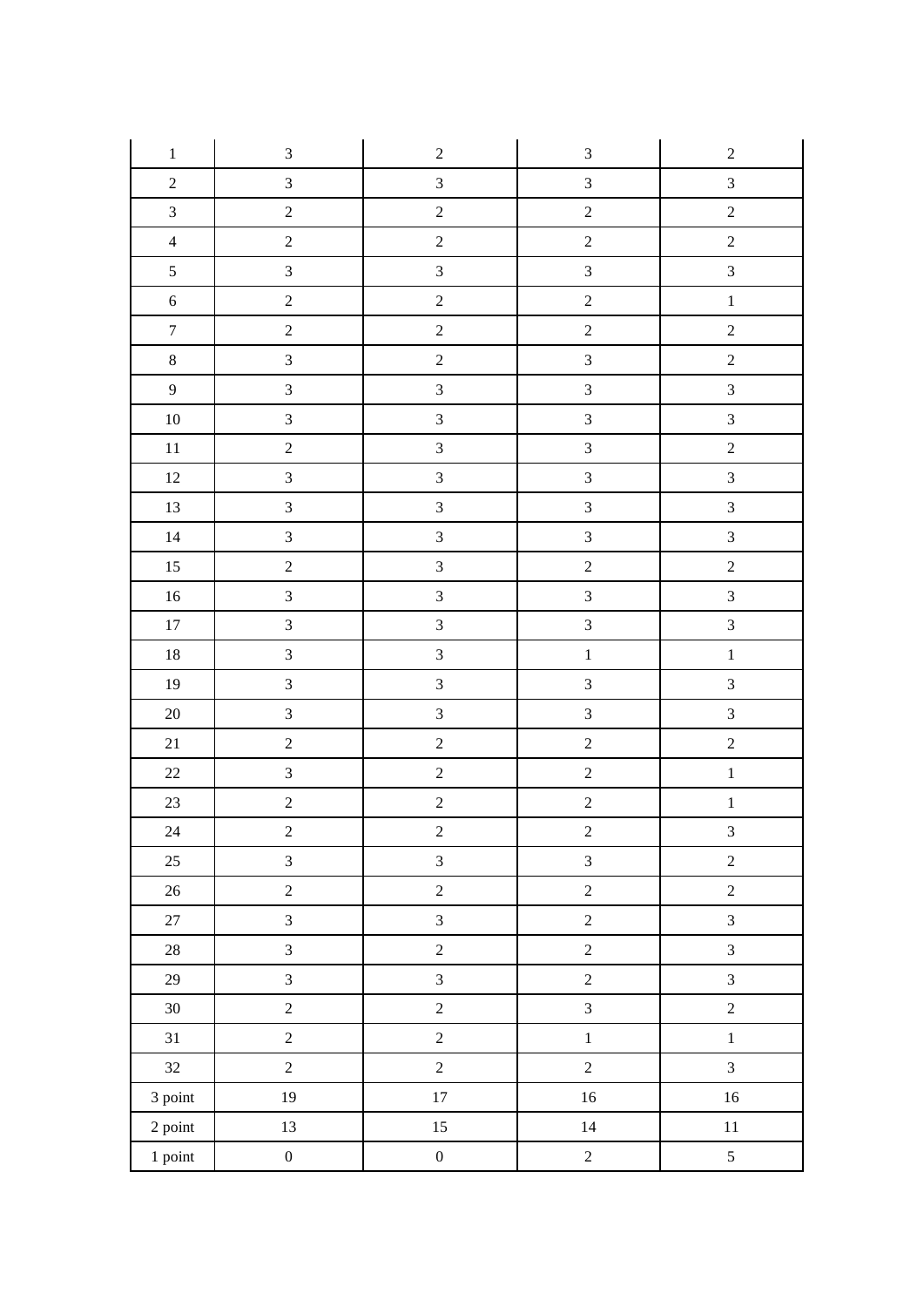| Assessment Learning Goal 3(L31): MGT 514                 |                  |                             |                |                             |  |  |  |  |
|----------------------------------------------------------|------------------|-----------------------------|----------------|-----------------------------|--|--|--|--|
| Using course-embedded survey<br>$\overline{\phantom{0}}$ |                  |                             |                |                             |  |  |  |  |
| <b>Student</b>                                           | $L31$ (Trait)    |                             |                |                             |  |  |  |  |
| number                                                   | $\mathbf 1$      | $\mathbf 2$                 | $\mathbf{3}$   | $\overline{\mathbf{4}}$     |  |  |  |  |
| $\,1$                                                    | $\sqrt{2}$       | $\sqrt{2}$                  | $\mathfrak{Z}$ | $\sqrt{2}$                  |  |  |  |  |
| $\sqrt{2}$                                               | $\sqrt{2}$       | $\sqrt{2}$                  | $\sqrt{2}$     | $\mathfrak{Z}$              |  |  |  |  |
| $\mathfrak{Z}$                                           | $\mathfrak{Z}$   | $\sqrt{2}$                  | $\sqrt{2}$     | $\mathfrak{Z}$              |  |  |  |  |
| $\overline{4}$                                           | $\mathfrak{Z}$   | $\ensuremath{\mathfrak{Z}}$ | $\,1$          | $\sqrt{2}$                  |  |  |  |  |
| $\mathfrak{S}$                                           | $\mathfrak{Z}$   | $\sqrt{2}$                  | $\overline{3}$ | $\sqrt{2}$                  |  |  |  |  |
| $\sqrt{6}$                                               | $\sqrt{3}$       | $\sqrt{3}$                  | $\overline{3}$ | $\mathfrak{Z}$              |  |  |  |  |
| $\boldsymbol{7}$                                         | $\sqrt{2}$       | $\ensuremath{\mathfrak{Z}}$ | $\overline{2}$ | $\mathfrak{Z}$              |  |  |  |  |
| $8\,$                                                    | $\sqrt{2}$       | $\mathfrak 3$               | $\sqrt{2}$     | 3                           |  |  |  |  |
| $\overline{9}$                                           | $\mathfrak{Z}$   | $\overline{\mathbf{3}}$     | $\sqrt{2}$     | $\mathfrak{Z}$              |  |  |  |  |
| $10\,$                                                   | $\mathfrak{Z}$   | $\ensuremath{\mathfrak{Z}}$ | $\overline{3}$ | $\mathfrak{Z}$              |  |  |  |  |
| $11\,$                                                   | $\sqrt{2}$       | $\sqrt{2}$                  | $\sqrt{2}$     | $\sqrt{2}$                  |  |  |  |  |
| $12\,$                                                   | $\sqrt{2}$       | $\sqrt{2}$                  | $\mathfrak{Z}$ | $\sqrt{2}$                  |  |  |  |  |
| 13                                                       | $\sqrt{2}$       | $\sqrt{2}$                  | $\sqrt{2}$     | $\sqrt{2}$                  |  |  |  |  |
| 14                                                       | $\mathfrak{Z}$   | $\sqrt{3}$                  | $\overline{3}$ | $\sqrt{2}$                  |  |  |  |  |
| 15                                                       | $\sqrt{2}$       | $\sqrt{2}$                  | $\sqrt{2}$     | $\sqrt{2}$                  |  |  |  |  |
| $16\,$                                                   | $\mathfrak{Z}$   | $\ensuremath{\mathfrak{Z}}$ | $\overline{3}$ | $\mathfrak{Z}$              |  |  |  |  |
| $17\,$                                                   | $\mathfrak{Z}$   | $\,1\,$                     | $\overline{3}$ | $\mathfrak{Z}$              |  |  |  |  |
| $18\,$                                                   | $\mathfrak 3$    | $\ensuremath{\mathfrak{Z}}$ | $\sqrt{3}$     | $\ensuremath{\mathfrak{Z}}$ |  |  |  |  |
| 19                                                       | $\sqrt{2}$       | $\mathfrak{Z}$              | $\mathfrak{Z}$ | $\sqrt{2}$                  |  |  |  |  |
| $20\,$                                                   | 3                | $\mathfrak 3$               | 3              | 3                           |  |  |  |  |
| 21                                                       | $\sqrt{2}$       | $\mathfrak{Z}$              | $\mathfrak{Z}$ | $\mathfrak{Z}$              |  |  |  |  |
| $22\,$                                                   | $\overline{2}$   | $\overline{c}$              | $\overline{2}$ | $\boldsymbol{2}$            |  |  |  |  |
| 23                                                       | $\mathfrak{Z}$   | $\overline{3}$              | $\overline{3}$ | $\overline{3}$              |  |  |  |  |
| $24\,$                                                   | $\boldsymbol{2}$ | $\sqrt{2}$                  | $\sqrt{2}$     | $\sqrt{2}$                  |  |  |  |  |
| 25                                                       | $\overline{3}$   | $\sqrt{2}$                  | $\overline{3}$ | $\sqrt{2}$                  |  |  |  |  |
| $26\,$                                                   | $\overline{3}$   | $\sqrt{2}$                  | $\sqrt{2}$     | $\sqrt{2}$                  |  |  |  |  |
| $27\,$                                                   | $\overline{2}$   | $\mathfrak{Z}$              | $\overline{c}$ | $\sqrt{2}$                  |  |  |  |  |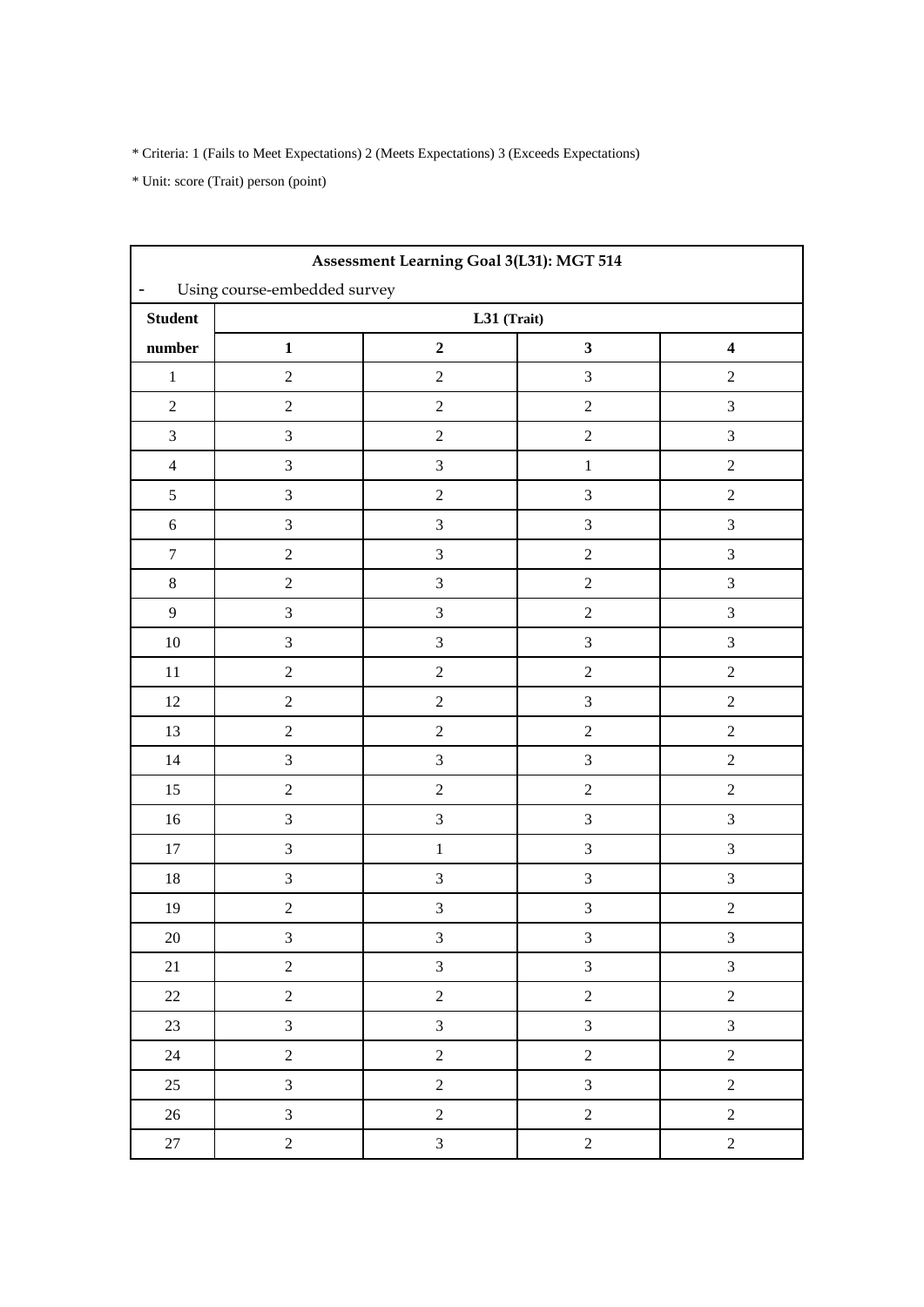| $28\,$         | $\mathfrak{Z}$   | $\ensuremath{\mathfrak{Z}}$ | $\mathfrak{Z}$ | $\ensuremath{\mathfrak{Z}}$ |
|----------------|------------------|-----------------------------|----------------|-----------------------------|
| 29             | $\overline{3}$   | $\sqrt{2}$                  | $\overline{2}$ | $\overline{3}$              |
| $30\,$         | $\sqrt{2}$       | $\overline{3}$              | $\overline{c}$ | $\overline{c}$              |
| 31             | $\overline{3}$   | $\overline{3}$              | $\overline{3}$ | $\overline{3}$              |
| 32             | $\overline{3}$   | $\overline{3}$              | $\overline{3}$ | $\overline{3}$              |
| 33             | $\mathfrak{Z}$   | $\sqrt{2}$                  | $\,1$          | $\overline{3}$              |
| 34             | $\overline{2}$   | $\overline{3}$              | $\overline{2}$ | $\overline{2}$              |
| 35             | $\mathbf{1}$     | $\,1$                       | $\,1$          | $\,1$                       |
| 36             | $\overline{3}$   | $\overline{3}$              | $\overline{3}$ | $\overline{3}$              |
| 37             | $\mathfrak{Z}$   | $\sqrt{2}$                  | $\,1\,$        | $\overline{c}$              |
| $38\,$         | $\mathfrak{Z}$   | $\overline{3}$              | $\overline{3}$ | $\overline{3}$              |
| 39             | $\sqrt{2}$       | $\overline{c}$              | $\sqrt{2}$     | $\overline{3}$              |
| $40\,$         | $\boldsymbol{2}$ | $\sqrt{2}$                  | $\overline{3}$ | $\overline{c}$              |
| 41             | $\overline{2}$   | $\sqrt{2}$                  | $\overline{3}$ | $\overline{2}$              |
| $42\,$         | $\mathfrak{Z}$   | $\overline{c}$              | $\overline{3}$ | $\overline{3}$              |
| 43             | $\overline{3}$   | $\sqrt{2}$                  | $\overline{3}$ | $\overline{3}$              |
| 44             | $\overline{2}$   | $\overline{3}$              | $\overline{3}$ | $\overline{3}$              |
| 45             | $\overline{2}$   | $\sqrt{2}$                  | $\overline{2}$ | $\mathbf{1}$                |
| $46\,$         | $\overline{3}$   | $\overline{3}$              | $\overline{3}$ | $\overline{3}$              |
| $47\,$         | $\sqrt{2}$       | $\sqrt{2}$                  | $\overline{2}$ | $\overline{2}$              |
| $\sqrt{48}$    | $\overline{3}$   | $\overline{3}$              | $\overline{3}$ | $\overline{3}$              |
| 3 point        | $26\,$           | 24                          | 26             | 26                          |
| $2$ point $\,$ | $21\,$           | $22\,$                      | $18\,$         | $20\,$                      |
| 1 point        | $\,1\,$          | $\sqrt{2}$                  | $\overline{4}$ | $\sqrt{2}$                  |

| Assessment Learning Goal 3(L31): MGT530E |  |               |  |  |  |  |
|------------------------------------------|--|---------------|--|--|--|--|
| Using course-embedded survey             |  |               |  |  |  |  |
| <b>Student</b>                           |  | $L31$ (Trait) |  |  |  |  |
| number                                   |  |               |  |  |  |  |
|                                          |  |               |  |  |  |  |
|                                          |  |               |  |  |  |  |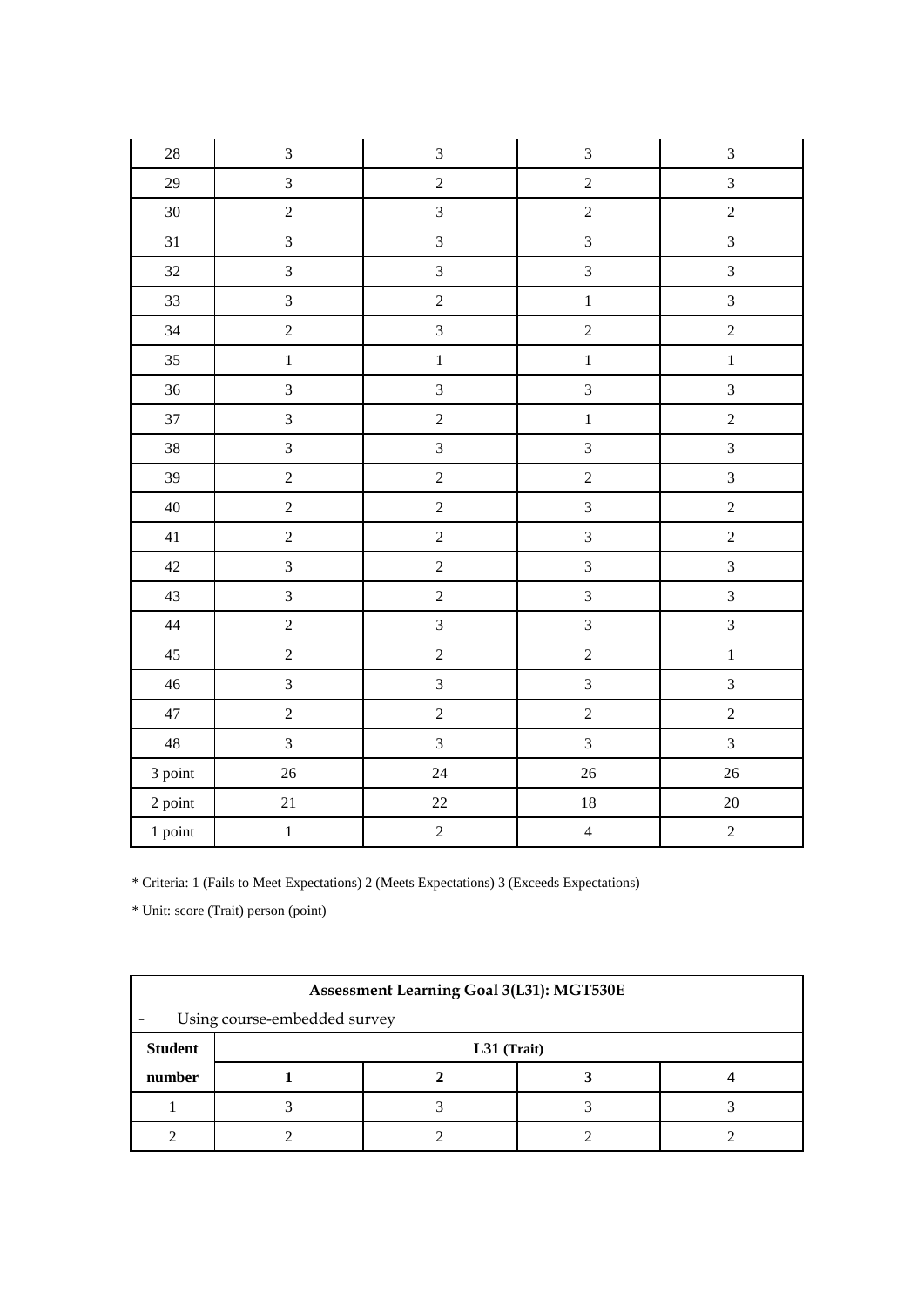| $\mathfrak{Z}$   | $\mathfrak{Z}$   | $\sqrt{2}$              | $\sqrt{2}$     | $\ensuremath{\mathfrak{Z}}$ |
|------------------|------------------|-------------------------|----------------|-----------------------------|
| $\overline{4}$   | $\mathfrak{Z}$   | $\sqrt{2}$              | $\sqrt{2}$     | $\sqrt{2}$                  |
| $\mathfrak{S}$   | $\sqrt{2}$       | $\sqrt{2}$              | $\overline{3}$ | $\sqrt{2}$                  |
| $\sqrt{6}$       | $\sqrt{2}$       | $\sqrt{2}$              | $\,1$          | $\sqrt{2}$                  |
| $\boldsymbol{7}$ | $\mathfrak{Z}$   | $\overline{3}$          | $\overline{3}$ | $\mathfrak{Z}$              |
| $8\,$            | $\sqrt{2}$       | $\sqrt{2}$              | $\sqrt{2}$     | $\sqrt{2}$                  |
| $\overline{9}$   | $\sqrt{2}$       | $\,1\,$                 | $\,1\,$        | $\sqrt{2}$                  |
| $10\,$           | $\mathfrak{Z}$   | $\overline{3}$          | $\overline{3}$ | $\overline{3}$              |
| $11\,$           | $\sqrt{2}$       | $\sqrt{2}$              | $\sqrt{2}$     | $\sqrt{2}$                  |
| $12\,$           | $\sqrt{2}$       | $\overline{c}$          | $\overline{3}$ | $\sqrt{2}$                  |
| $13\,$           | $\boldsymbol{2}$ | $\sqrt{2}$              | $\sqrt{2}$     | $\boldsymbol{2}$            |
| $14\,$           | $\sqrt{2}$       | $\sqrt{2}$              | $\sqrt{2}$     | $\sqrt{2}$                  |
| $15\,$           | $\,1\,$          | $\,1\,$                 | $\overline{c}$ | $\sqrt{2}$                  |
| $16\,$           | $\sqrt{2}$       | $\sqrt{2}$              | $\sqrt{2}$     | $\sqrt{2}$                  |
| $17\,$           | $\sqrt{3}$       | $\overline{3}$          | $\overline{3}$ | $\mathfrak{Z}$              |
| $18\,$           | $\mathfrak{Z}$   | $\overline{3}$          | $\overline{3}$ | $\sqrt{2}$                  |
| $19\,$           | $\sqrt{2}$       | $\overline{3}$          | $\sqrt{2}$     | $\overline{3}$              |
| $20\,$           | $\,1\,$          | $\overline{c}$          | $\,1\,$        | $\,1\,$                     |
| $21\,$           | $\sqrt{3}$       | $\overline{3}$          | $\overline{3}$ | $\overline{3}$              |
| $22\,$           | $\mathfrak{Z}$   | $\overline{3}$          | $\overline{3}$ | $\mathfrak{Z}$              |
| $23\,$           | $\mathfrak{Z}$   | $\overline{3}$          | $\overline{c}$ | $\overline{c}$              |
| $24\,$           | $\,1\,$          | $\sqrt{2}$              | $\overline{2}$ | $\,1\,$                     |
| $25\,$           | $\sqrt{2}$       | $\overline{2}$          | $\overline{2}$ | $\sqrt{2}$                  |
| 26               | $\,1$            | $\overline{\mathbf{3}}$ | $\overline{c}$ | $\overline{c}$              |
| $27\,$           | $\overline{2}$   | $\overline{c}$          | $\,1\,$        | $\,1\,$                     |
| $28\,$           | $\sqrt{2}$       | $\overline{2}$          | $\mathfrak{Z}$ | $\mathfrak{Z}$              |
| 29               | $\overline{3}$   | $\overline{3}$          | $\overline{3}$ | $\overline{3}$              |
| 30               | $\overline{3}$   | $\mathfrak{Z}$          | $\mathfrak{Z}$ | $\sqrt{2}$                  |
| 31               | $\overline{3}$   | $\overline{3}$          | $\mathfrak{Z}$ | $\sqrt{2}$                  |
| 32               | $\,1$            | $\mathbf{1}$            | $\,1\,$        | $\,1\,$                     |
| 33               | $\,1$            | $\overline{1}$          | $\mathfrak{Z}$ | $\,1\,$                     |
| $34\,$           | $\overline{c}$   | $\overline{c}$          | $\sqrt{2}$     | $\sqrt{2}$                  |
| 35               | $\overline{c}$   | $\mathbf{1}$            | $\overline{c}$ | $\mathfrak{Z}$              |
| 36               | $\overline{3}$   | $\overline{3}$          | $\overline{3}$ | $\overline{3}$              |
| 37               | $\sqrt{2}$       | $\overline{3}$          | $\sqrt{2}$     | $\mathfrak{Z}$              |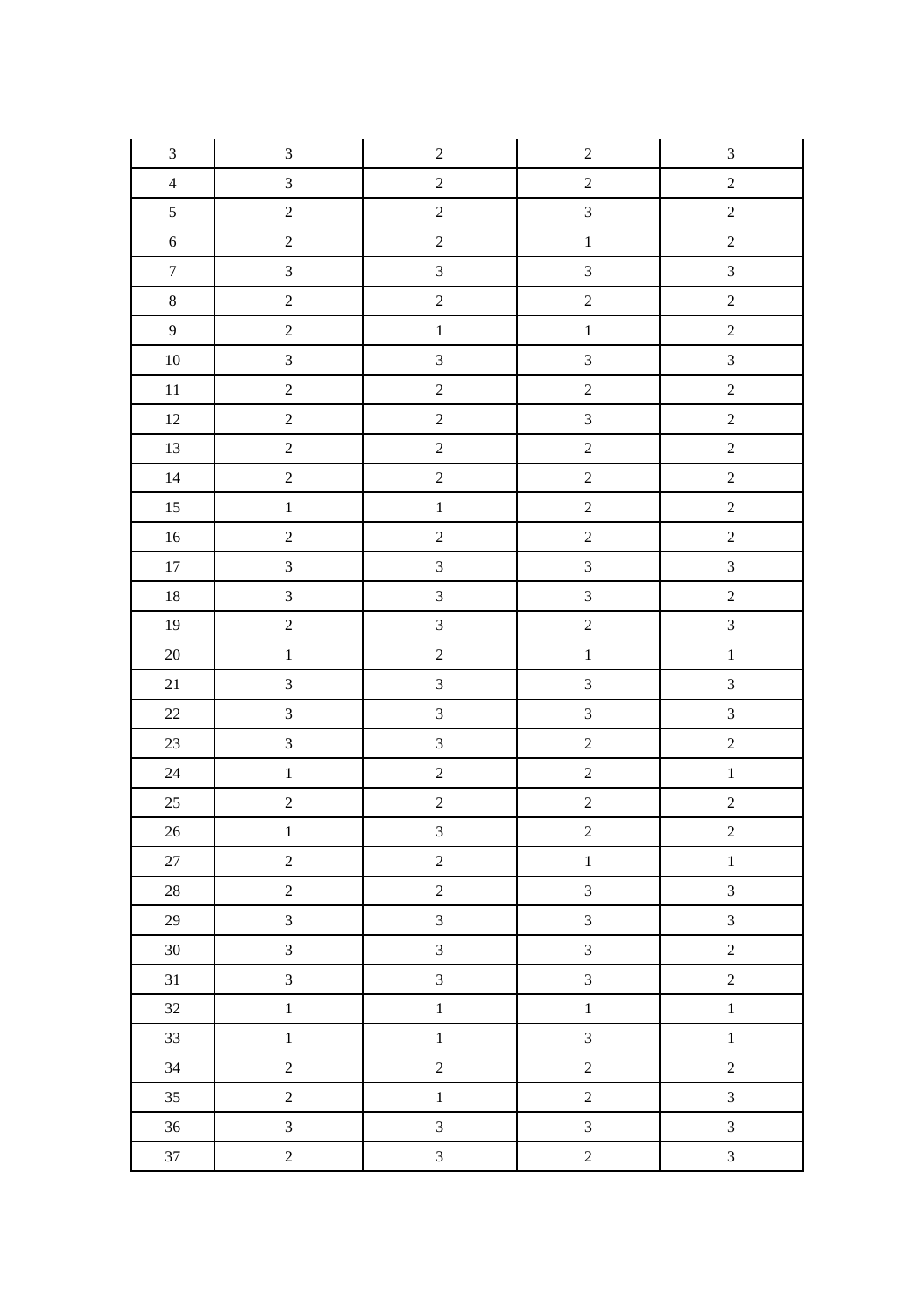| $38\,$  | 3              | $\mathfrak{Z}$ | 3              | $\mathfrak{Z}$   |
|---------|----------------|----------------|----------------|------------------|
| 39      | $\overline{2}$ | $\overline{2}$ | $\overline{2}$ | $\overline{2}$   |
| $40\,$  | $\overline{2}$ | $\overline{2}$ | $\overline{2}$ | $\mathbf{1}$     |
| 41      | 3              | $\mathfrak{Z}$ | $\mathfrak{Z}$ | 3                |
| 42      | $\mathfrak{Z}$ | $\mathfrak{Z}$ | $\mathfrak{Z}$ | $\mathfrak{Z}$   |
| 43      | 3              | 3              | 3              | 3                |
| $44\,$  | $\mathfrak{Z}$ | 3              | 3              | 3                |
| 45      | 3              | $\overline{2}$ | 3              | 3                |
| 46      | $\mathbf{1}$   | $\mathbf{1}$   | $\mathbf 1$    | $\overline{2}$   |
| 47      | 3              | 3              | 3              | 3                |
| 3 point | 21             | 21             | 22             | $20\,$           |
| 2 point | 19             | $20\,$         | 19             | 21               |
| 1 point | $\tau$         | $\sqrt{6}$     | 6              | $\boldsymbol{6}$ |

|                |                | <b>Assessment Learning Goal 4(L41): MGT511E</b> |                         |                         |                |
|----------------|----------------|-------------------------------------------------|-------------------------|-------------------------|----------------|
|                |                | - Using course-embedded survey.                 |                         |                         |                |
| <b>Student</b> |                |                                                 | L41 (Trait)             |                         |                |
| number         | $\mathbf{1}$   | $\overline{2}$                                  | $\overline{\mathbf{3}}$ | $\overline{\mathbf{4}}$ | 5              |
| $\mathbf{1}$   | $\overline{2}$ | $\overline{2}$                                  | $\overline{2}$          | $\overline{2}$          | $\mathbf{1}$   |
| $\overline{2}$ | $\overline{2}$ | $\overline{2}$                                  | $\overline{2}$          | $\overline{2}$          | $\mathfrak{Z}$ |
| $\overline{3}$ | $\overline{2}$ | $\overline{2}$                                  | $\overline{2}$          | $\overline{2}$          | $\overline{2}$ |
| $\overline{4}$ | 3              | 3                                               | 3                       | 3                       | 3              |
| 5              | $\overline{2}$ | $\overline{2}$                                  | 3                       | $\overline{2}$          | $\overline{2}$ |
| 6              | $\overline{2}$ | $\mathfrak{2}$                                  | 3                       | $\overline{2}$          | $\overline{2}$ |
| $\tau$         | $\mathbf{1}$   | $\overline{2}$                                  | 3                       | 3                       | $\overline{2}$ |
| $\,8\,$        | $\overline{2}$ | $\overline{2}$                                  | $\overline{2}$          | $\overline{2}$          | $\overline{2}$ |
| 9              | 3              | $\mathfrak{Z}$                                  | 3                       | 3                       | $\mathfrak{Z}$ |
| $10\,$         | 3              | $\overline{3}$                                  | $\overline{3}$          | 3                       | $\overline{3}$ |
| 11             | $\overline{3}$ | $\overline{2}$                                  | $\overline{2}$          | 3                       | $\overline{2}$ |
| 12             | 3              | $\mathfrak{Z}$                                  | $\overline{3}$          | 3                       | $\overline{2}$ |
| 13             | $\overline{3}$ | $\overline{3}$                                  | 3                       | 3                       | $\mathfrak{Z}$ |
| 14             | 3              | 3                                               | 3                       | 3                       | 3              |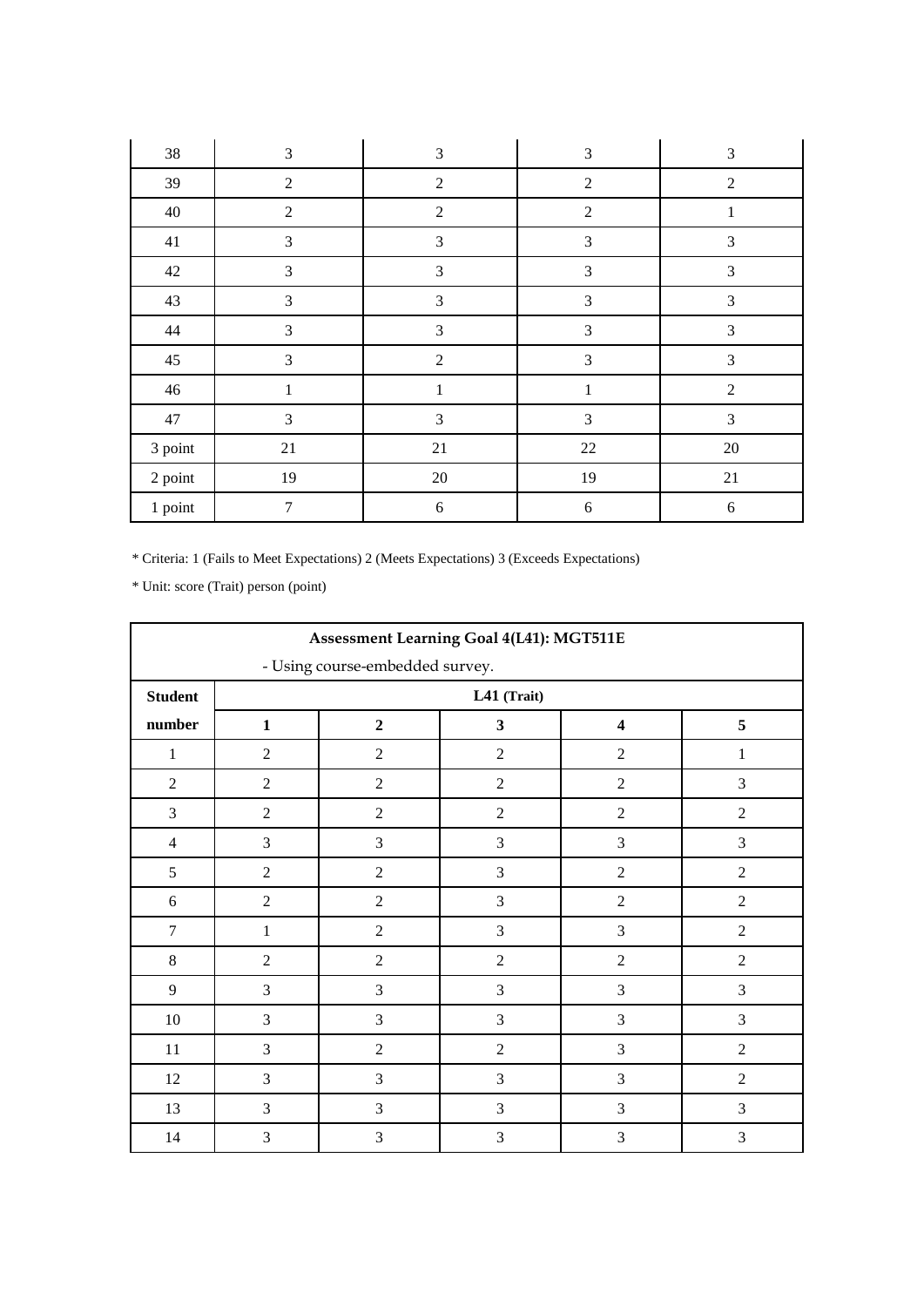| 15      | 3                | $\overline{3}$   | $\overline{3}$   | $\mathfrak{Z}$   | $\mathfrak{Z}$ |
|---------|------------------|------------------|------------------|------------------|----------------|
| $16\,$  | $\overline{3}$   | $\mathfrak{Z}$   | $\overline{3}$   | $\overline{3}$   | $\mathfrak{Z}$ |
| $17\,$  | $\overline{3}$   | $\overline{3}$   | $\overline{3}$   | $\overline{3}$   | $\mathfrak{Z}$ |
| $18\,$  | $\overline{3}$   | $\mathfrak{Z}$   | $\overline{2}$   | $\overline{3}$   | $\overline{2}$ |
| 19      | $\overline{3}$   | $\overline{3}$   | $\overline{3}$   | 3                | $\overline{2}$ |
| $20\,$  | $\overline{3}$   | $\overline{3}$   | $\overline{3}$   | $\overline{3}$   | $\overline{3}$ |
| 21      | $\overline{2}$   | $\mathfrak{Z}$   | $\overline{2}$   | $\mathfrak{Z}$   | $\sqrt{2}$     |
| 22      | $\mathbf 1$      | $\overline{3}$   | $\overline{2}$   | $\overline{2}$   | $\overline{2}$ |
| 23      | $\overline{2}$   | $\overline{2}$   | $\overline{2}$   | $\overline{c}$   | $\overline{c}$ |
| $24\,$  | $\overline{3}$   | $\mathfrak{Z}$   | $\overline{3}$   | $\overline{3}$   | $\overline{3}$ |
| $25\,$  | $\boldsymbol{2}$ | $\sqrt{2}$       | $\overline{2}$   | $\boldsymbol{2}$ | $\overline{c}$ |
| $26\,$  | $\overline{3}$   | $\sqrt{2}$       | $\overline{2}$   | $\,1\,$          | $\,1\,$        |
| $27\,$  | $\overline{3}$   | $\mathfrak{Z}$   | $\overline{3}$   | $\overline{3}$   | $\mathfrak{Z}$ |
| $28\,$  | $\mathbbm{1}$    | $\mathfrak{Z}$   | $\overline{3}$   | $\overline{3}$   | $\overline{3}$ |
| 29      | $\overline{2}$   | $\mathfrak{Z}$   | $\overline{2}$   | $\mathfrak{Z}$   | $\overline{3}$ |
| $30\,$  | $\overline{3}$   | $\sqrt{2}$       | $\overline{3}$   | $\sqrt{2}$       | $\overline{3}$ |
| 31      | $\overline{2}$   | $\mathfrak{Z}$   | $\overline{2}$   | $\overline{3}$   | $\sqrt{2}$     |
| 32      | $\overline{3}$   | $\overline{3}$   | $\overline{2}$   | $\mathfrak{Z}$   | $\overline{3}$ |
| 3 point | $18\,$           | $20\,$           | 18               | 21               | $16\,$         |
| 2 point | $11\,$           | $12\,$           | 14               | $10\,$           | 14             |
| 1 point | $\overline{3}$   | $\boldsymbol{0}$ | $\boldsymbol{0}$ | $\,1$            | $\overline{2}$ |

|                | Assessment Learning Goal 4(L41): MGT530E |             |  |  |  |  |
|----------------|------------------------------------------|-------------|--|--|--|--|
|                | - Using course-embedded survey.          |             |  |  |  |  |
| <b>Student</b> |                                          | L41 (Trait) |  |  |  |  |
| number         |                                          |             |  |  |  |  |
|                |                                          |             |  |  |  |  |
|                |                                          |             |  |  |  |  |
|                |                                          |             |  |  |  |  |
|                |                                          |             |  |  |  |  |
|                |                                          |             |  |  |  |  |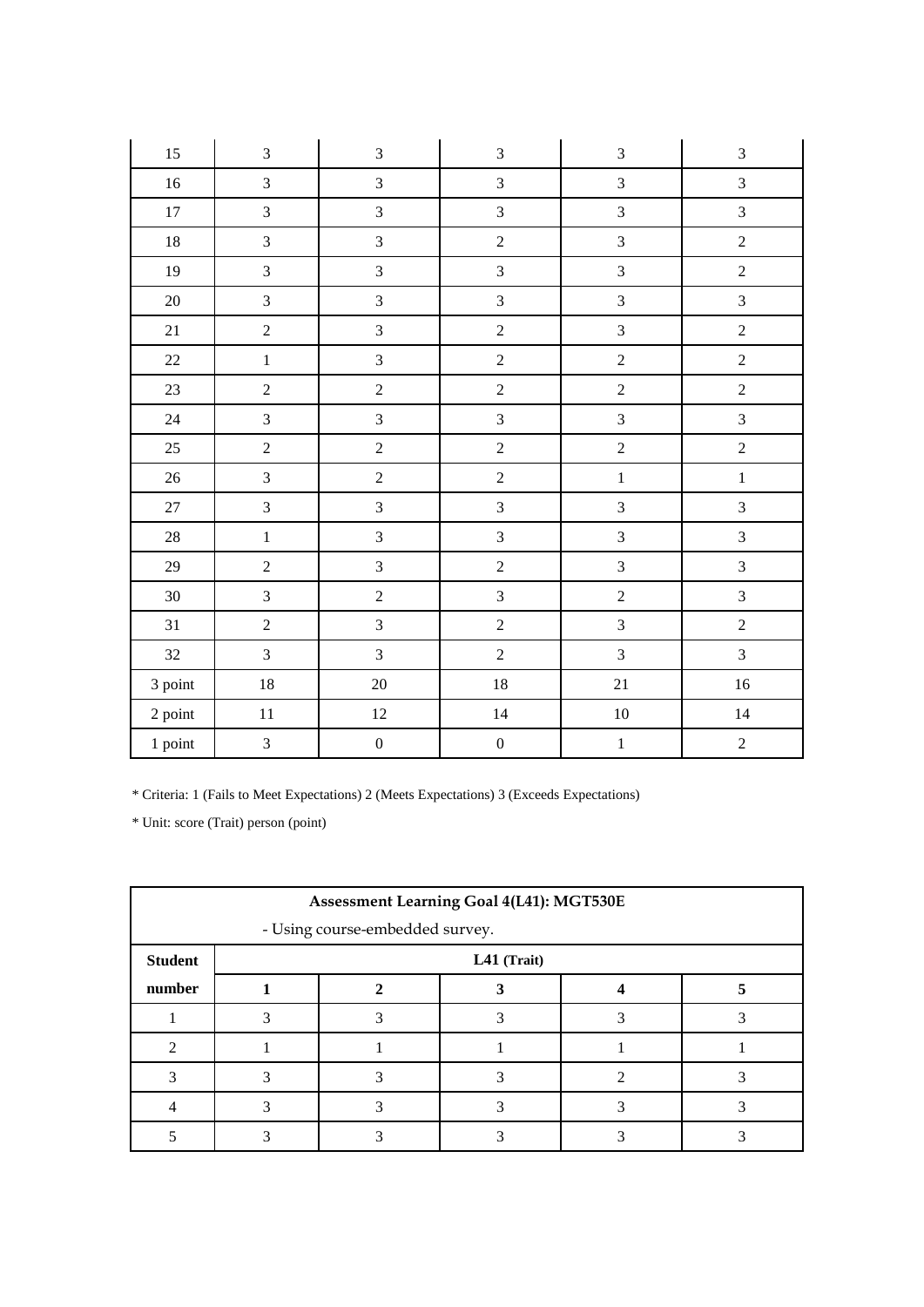| $\sqrt{6}$       | $\ensuremath{\mathfrak{Z}}$ | $\mathfrak{Z}$   | $\mathfrak{Z}$          | $\ensuremath{\mathfrak{Z}}$ | $\ensuremath{\mathfrak{Z}}$ |
|------------------|-----------------------------|------------------|-------------------------|-----------------------------|-----------------------------|
| $\boldsymbol{7}$ | $\overline{3}$              | $\overline{3}$   | $\overline{3}$          | $\mathfrak{Z}$              | $\mathfrak{Z}$              |
| $\,8\,$          | $\sqrt{2}$                  | $\sqrt{2}$       | $\,1\,$                 | $\sqrt{2}$                  | $\sqrt{2}$                  |
| $\overline{9}$   | $\boldsymbol{2}$            | $\boldsymbol{2}$ | $\boldsymbol{2}$        | $\sqrt{2}$                  | $\overline{2}$              |
| $10\,$           | $\overline{3}$              | $\overline{3}$   | $\overline{3}$          | $\mathfrak{Z}$              | $\mathfrak{Z}$              |
| $11\,$           | $\sqrt{2}$                  | $\mathfrak{Z}$   | $\sqrt{2}$              | $\overline{c}$              | $\overline{c}$              |
| 12               | $\overline{3}$              | $\mathfrak{Z}$   | $\overline{3}$          | $\mathfrak{Z}$              | $\mathfrak{Z}$              |
| 13               | $\sqrt{2}$                  | $\sqrt{2}$       | $\boldsymbol{2}$        | $\overline{c}$              | $\sqrt{2}$                  |
| 14               | $\sqrt{2}$                  | $\sqrt{2}$       | $\overline{c}$          | $\overline{3}$              | $\overline{c}$              |
| 15               | $\,1\,$                     | $1\,$            | $\,1\,$                 | $\,1\,$                     | $\mathbf 1$                 |
| $16\,$           | $\overline{3}$              | $\sqrt{2}$       | $\overline{3}$          | $\overline{c}$              | $\mathfrak{Z}$              |
| $17\,$           | $\overline{3}$              | $\mathfrak{Z}$   | $\sqrt{2}$              | $\mathfrak{Z}$              | $\mathfrak{Z}$              |
| $18\,$           | $\overline{3}$              | $\mathfrak{Z}$   | $\overline{3}$          | $\mathfrak{Z}$              | $\mathfrak{Z}$              |
| 19               | $\overline{3}$              | $\overline{3}$   | $\overline{3}$          | $\overline{3}$              | $\mathfrak{Z}$              |
| $20\,$           | $\,1\,$                     | $\sqrt{2}$       | $\,1\,$                 | $\overline{c}$              | $\,1\,$                     |
| $21\,$           | $\sqrt{2}$                  | $\boldsymbol{2}$ | $\overline{3}$          | $\,1\,$                     | $\boldsymbol{2}$            |
| $22\,$           | $\overline{2}$              | $\mathfrak{Z}$   | $\overline{2}$          | $\sqrt{2}$                  | $\sqrt{2}$                  |
| 23               | $\overline{1}$              | $\,1\,$          | $\,1\,$                 | $\,1\,$                     | $\,1$                       |
| $24\,$           | $\,1\,$                     | $\sqrt{2}$       | $\overline{3}$          | $\overline{3}$              | $\mathfrak{Z}$              |
| $25\,$           | $\overline{3}$              | $\overline{3}$   | $\overline{3}$          | $\overline{3}$              | $\mathfrak{Z}$              |
| $26\,$           | $\overline{3}$              | $\mathfrak{Z}$   | $\mathfrak{Z}$          | $\overline{c}$              | $\sqrt{2}$                  |
| $27\,$           | $\,1\,$                     | $\mathbf 1$      | $\sqrt{2}$              | $\,1\,$                     | $\,1$                       |
| $28\,$           | $\overline{c}$              | $\overline{3}$   | $\boldsymbol{2}$        | $\overline{\mathbf{3}}$     | $\overline{c}$              |
| 29               | $\overline{3}$              | $\mathfrak{Z}$   | $\overline{\mathbf{3}}$ | $\mathfrak{Z}$              | $\mathfrak{Z}$              |
| $30\,$           | $\overline{3}$              | $\mathfrak{Z}$   | $\overline{3}$          | $\mathfrak{Z}$              | $\mathfrak{Z}$              |
| 31               | $\overline{2}$              | $\overline{2}$   | $\overline{2}$          | $\overline{2}$              | $\sqrt{2}$                  |
| 32               | $\sqrt{2}$                  | $\overline{2}$   | $\overline{2}$          | $\overline{c}$              | $\overline{2}$              |
| 33               | $\overline{2}$              | $\overline{2}$   | $\overline{2}$          | $\overline{2}$              | $\overline{2}$              |
| 34               | $\overline{2}$              | $\,1$            | $\overline{2}$          | $\sqrt{2}$                  | $\sqrt{2}$                  |
| 35               | $\sqrt{2}$                  | $\mathfrak{Z}$   | $\overline{c}$          | $\boldsymbol{2}$            | $\sqrt{2}$                  |
| 36               | $\overline{3}$              | $\overline{2}$   | $\overline{3}$          | $\overline{2}$              | $\sqrt{2}$                  |
| 37               | $\overline{3}$              | $\overline{3}$   | $\overline{3}$          | $\mathfrak{Z}$              | $\overline{3}$              |
| 38               | $\overline{2}$              | $\mathfrak{Z}$   | $\overline{2}$          | $\mathbf{1}$                | $\overline{2}$              |
| 39               | $\overline{2}$              | $\overline{2}$   | $\overline{2}$          | $\sqrt{2}$                  | $\overline{2}$              |
| $40\,$           | $\overline{3}$              | $\mathfrak{Z}$   | $\overline{3}$          | $\mathfrak{Z}$              | $\mathfrak{Z}$              |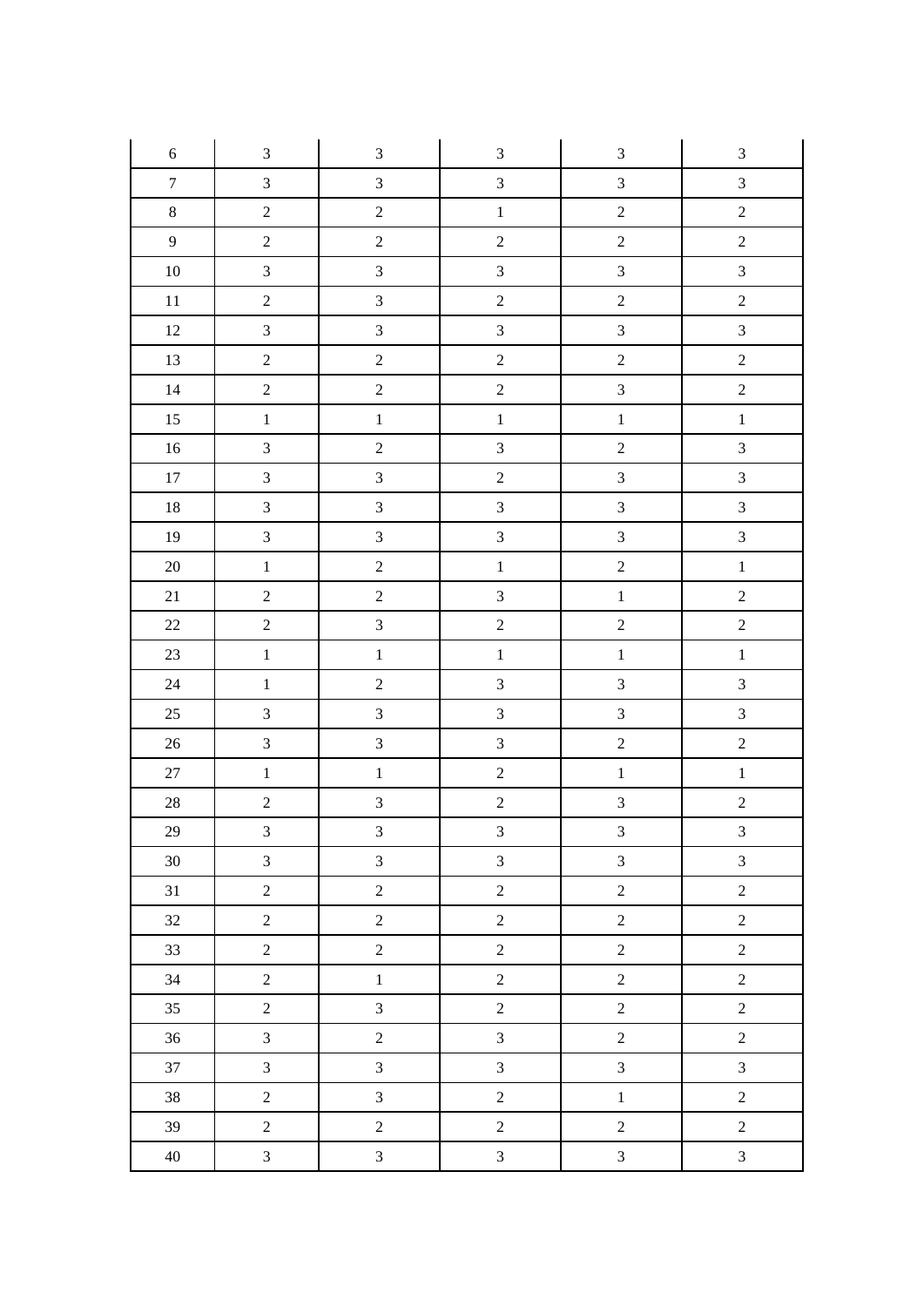| 41      |                |                |                             |    |                             |
|---------|----------------|----------------|-----------------------------|----|-----------------------------|
| 42      | $\mathfrak{D}$ | 3              | $\mathfrak{D}$              |    | $\mathcal{D}_{\mathcal{L}}$ |
| 43      | 3              | 3              | $\mathcal{D}_{\mathcal{L}}$ | 3  | 2                           |
| 44      | 3              | 3              |                             | 3  | 3                           |
| 45      | $\mathfrak{D}$ | $\mathfrak{D}$ | 2                           | 2  | $\mathfrak{D}$              |
| 46      | 3              | 3              | 3                           | 3  | 3                           |
| 3 point | 22             | 26             | 22                          | 21 | 20                          |
| 2 point | 17             | 14             | 18                          | 17 | 20                          |
| 1 point |                | 6              | 6                           | 8  | 6                           |

|                          |                               | Assessment Learning Goal 4(L42): MGT511E |                  |
|--------------------------|-------------------------------|------------------------------------------|------------------|
| $\overline{\phantom{0}}$ | Using course-embedded survey. |                                          |                  |
| <b>Student</b>           |                               | $L42$ (Trait)                            |                  |
| number                   | $\mathbf 1$                   | $\mathbf 2$                              | $\mathbf{3}$     |
| $\,1$                    | $\overline{3}$                | $\mathfrak{Z}$                           | $\sqrt{2}$       |
| $\overline{2}$           | 3                             | $\mathfrak{Z}$                           | $\mathfrak{Z}$   |
| $\mathfrak{Z}$           | $\sqrt{2}$                    | $\mathbf 1$                              | $\boldsymbol{2}$ |
| $\overline{4}$           | $\sqrt{2}$                    | $\sqrt{2}$                               | $\sqrt{2}$       |
| 5                        | $\mathfrak{Z}$                | $\mathfrak{Z}$                           | $\mathfrak{Z}$   |
| $\sqrt{6}$               | $\sqrt{2}$                    | $\sqrt{2}$                               | $\sqrt{2}$       |
| $\tau$                   | $\sqrt{2}$                    | $\sqrt{2}$                               | $\sqrt{2}$       |
| $\,8\,$                  | $\mathfrak{Z}$                | $\sqrt{2}$                               | $\boldsymbol{2}$ |
| 9                        | $\mathfrak{Z}$                | $\mathfrak{Z}$                           | $\mathfrak{Z}$   |
| $10\,$                   | $\mathfrak{Z}$                | $\mathfrak{Z}$                           | $\mathfrak{Z}$   |
| $11\,$                   | $\sqrt{2}$                    | $\sqrt{2}$                               | $\sqrt{2}$       |
| $12\,$                   | $\overline{3}$                | 3                                        | $\mathfrak{Z}$   |
| $13\,$                   | $\mathfrak{Z}$                | $\ensuremath{\mathfrak{Z}}$              | $\mathfrak{Z}$   |
| 14                       | $\mathfrak{Z}$                | $\mathfrak{Z}$                           | $\mathfrak{Z}$   |
| 15                       | 3                             | $\mathfrak{Z}$                           | $\mathfrak{Z}$   |
| $16\,$                   | $\mathfrak{Z}$                | $\ensuremath{\mathfrak{Z}}$              | $\mathfrak 3$    |
| $17\,$                   | 3                             | 3                                        | $\mathfrak{Z}$   |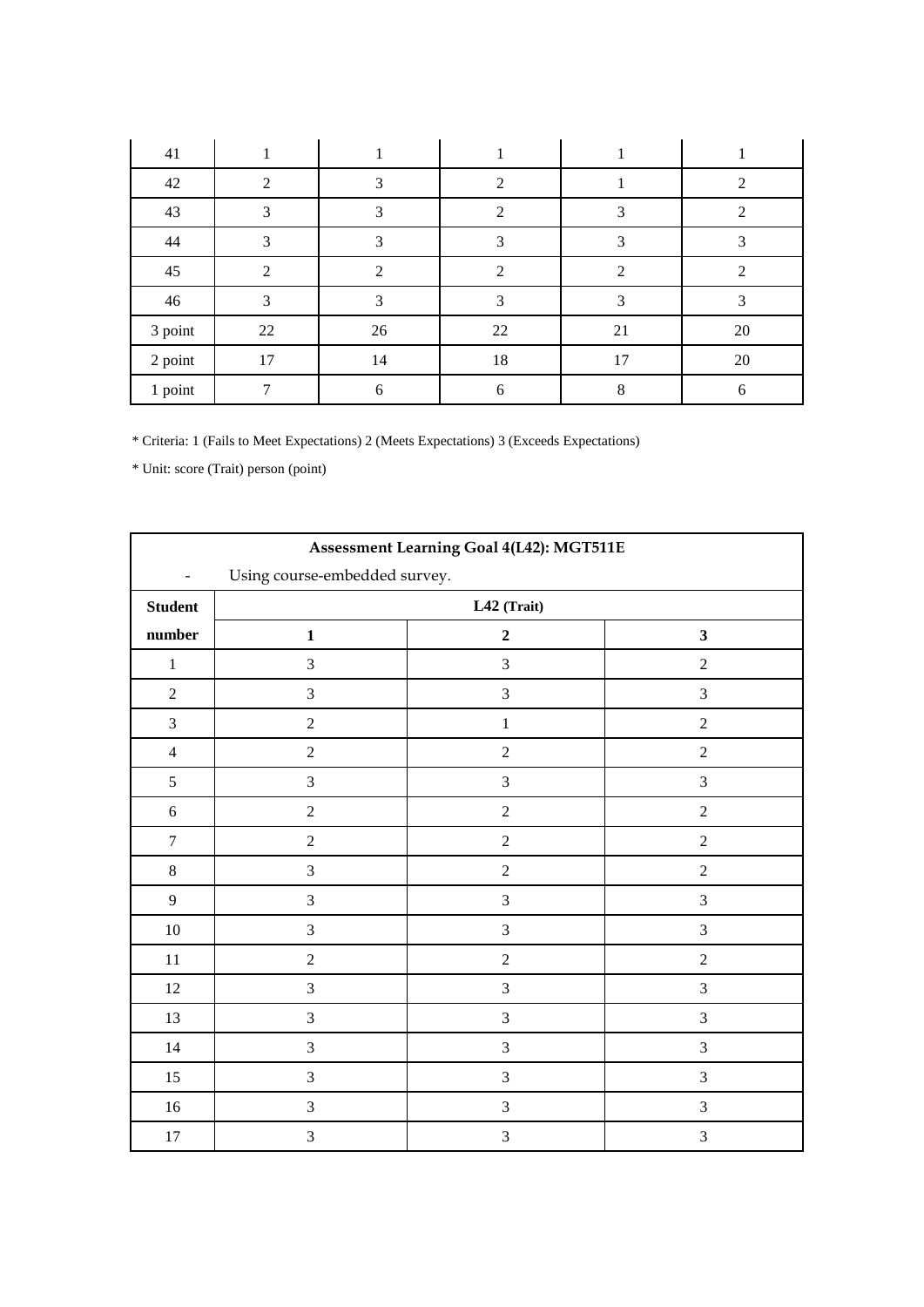| $18\,$         | $\,1$          | $\sqrt{2}$                  | $\sqrt{2}$                  |
|----------------|----------------|-----------------------------|-----------------------------|
| 19             | $\mathfrak{Z}$ | $\mathfrak{Z}$              | $\mathfrak{Z}$              |
| $20\,$         | $\mathfrak{Z}$ | $\mathfrak{Z}$              | $\mathfrak{Z}$              |
| 21             | $\sqrt{2}$     | $\sqrt{2}$                  | $\sqrt{2}$                  |
| $22\,$         | $\overline{c}$ | $\sqrt{2}$                  | $\mathfrak{Z}$              |
| 23             | $\sqrt{2}$     | $\sqrt{2}$                  | $\sqrt{2}$                  |
| $24\,$         | $\sqrt{2}$     | $\ensuremath{\mathfrak{Z}}$ | $\sqrt{2}$                  |
| $25\,$         | $\mathfrak{Z}$ | $\sqrt{3}$                  | $\mathfrak{Z}$              |
| $26\,$         | $\sqrt{2}$     | $\sqrt{2}$                  | $\sqrt{2}$                  |
| $27\,$         | $\sqrt{3}$     | $\sqrt{3}$                  | $\ensuremath{\mathfrak{Z}}$ |
| $28\,$         | $\sqrt{2}$     | $\mathfrak{Z}$              | $\mathbf 1$                 |
| $29\,$         | $\overline{3}$ | $\sqrt{2}$                  | $\mathfrak{Z}$              |
| $30\,$         | $\sqrt{2}$     | $\overline{3}$              | $\mathfrak{Z}$              |
| $31\,$         | $\sqrt{3}$     | $\sqrt{2}$                  | $\mathfrak{Z}$              |
| $32\,$         | $\sqrt{3}$     | $\sqrt{2}$                  | $\sqrt{2}$                  |
| 3 point        | 19             | $18\,$                      | $18\,$                      |
| $2$ point $\,$ | $12\,$         | $13\,$                      | 13                          |
| 1 point        | $\,1$          | $\,1$                       | $\,1\,$                     |

|                | Assessment Learning Goal 5(L51): MGT 511 |                |                |                              |                             |                |                |
|----------------|------------------------------------------|----------------|----------------|------------------------------|-----------------------------|----------------|----------------|
|                |                                          |                |                | Using course-embedded survey |                             |                |                |
| <b>Student</b> |                                          |                |                | $L 51$ (Trait)               |                             |                |                |
| number         | 1                                        | $\mathbf{2}$   | 3              | 4                            | 5                           | 6              | 7              |
| $\perp$        | 3                                        | 2              | 3              | 2                            | 1                           | 1              | 3              |
| 2              | $\overline{2}$                           | 2              | 2              | 3                            | $\overline{2}$              | 2              | 2              |
| 3              | $\overline{2}$                           | 2              | $\overline{2}$ | $\overline{2}$               | $\overline{2}$              | $\overline{2}$ | $\overline{2}$ |
| $\overline{4}$ | 3                                        | 2              | 3              | 3                            | 3                           | 3              | 3              |
| 5              | $\overline{2}$                           | $\overline{c}$ | $\mathfrak{D}$ | 3                            | $\mathfrak{D}$              | $\overline{2}$ | 2              |
| 6              | 3                                        | 3              | 3              | 3                            | 3                           | 3              | 3              |
| 7              | 3                                        | $\mathfrak{D}$ | 2              | 2                            |                             | 3              | 2              |
| 8              | $\mathcal{L}$                            | $\mathfrak{D}$ | 2              | 2                            | $\mathcal{D}_{\mathcal{A}}$ | $\overline{2}$ | 2              |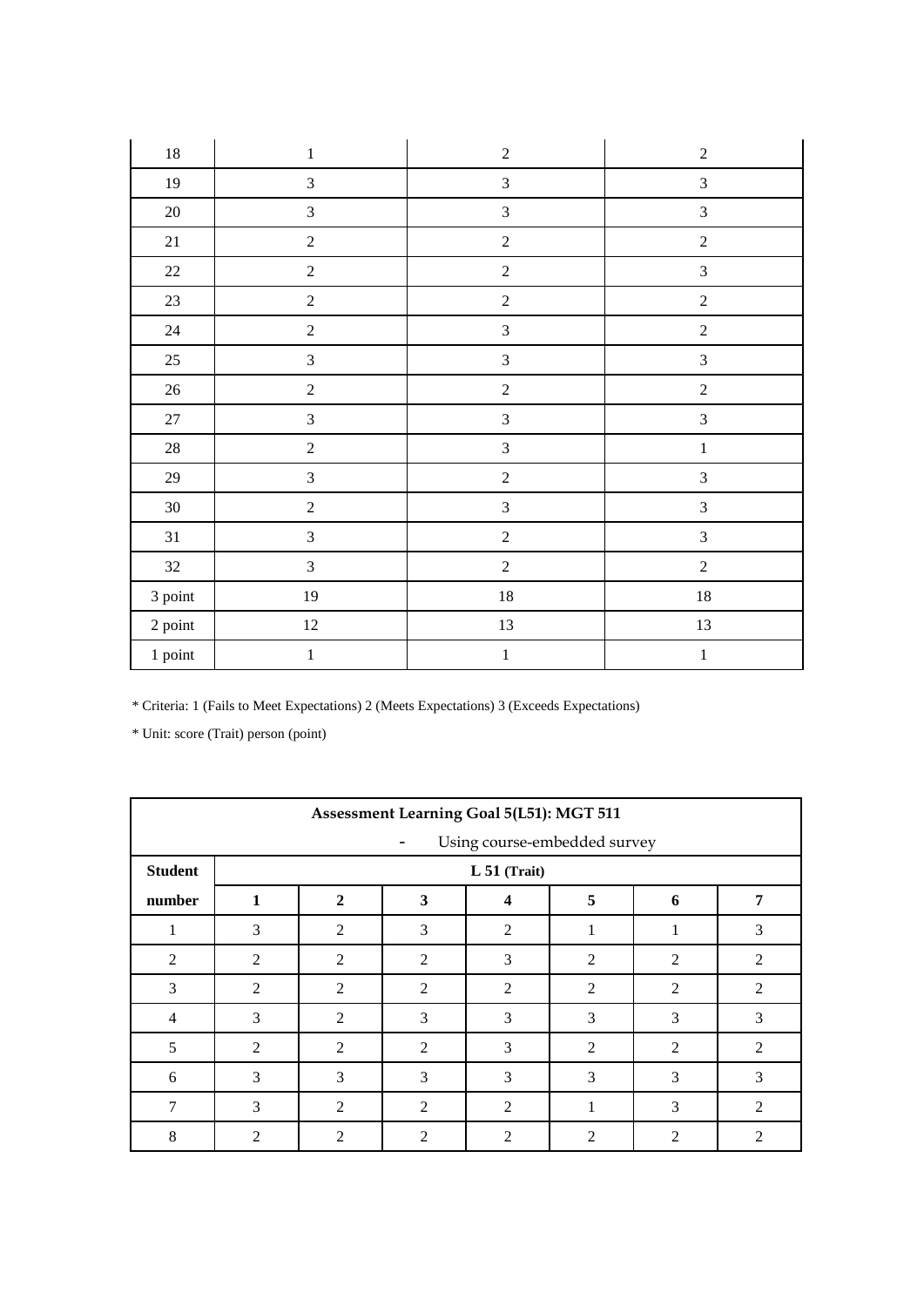| $\mathbf{9}$ | $\mathfrak{Z}$          | $\mathfrak{Z}$   | $\mathfrak{Z}$          | $\mathfrak{Z}$ | $\mathfrak{Z}$ | $\mathfrak{Z}$ | $\mathfrak{Z}$ |
|--------------|-------------------------|------------------|-------------------------|----------------|----------------|----------------|----------------|
| $10\,$       | $\overline{2}$          | $\overline{2}$   | $\mathbf 1$             | $\mathbf{1}$   | $\,1$          | $\overline{2}$ | $\mathbf{1}$   |
| $11\,$       | $\overline{3}$          | $\overline{3}$   | $\overline{3}$          | $\overline{3}$ | $\overline{3}$ | $\overline{3}$ | $\overline{3}$ |
| $12\,$       | $\overline{\mathbf{3}}$ | $\overline{3}$   | 3                       | $\mathfrak{Z}$ | $\mathfrak{Z}$ | $\overline{3}$ | $\overline{3}$ |
| 13           | $\overline{3}$          | $\overline{3}$   | $\overline{3}$          | $\overline{3}$ | $\mathfrak{Z}$ | $\overline{3}$ | $\overline{3}$ |
| 14           | $\overline{3}$          | $\overline{3}$   | $\overline{3}$          | $\overline{3}$ | $\overline{3}$ | $\overline{3}$ | $\overline{3}$ |
| 15           | $\overline{3}$          | $\overline{3}$   | $\overline{3}$          | $\overline{3}$ | $\overline{3}$ | $\overline{3}$ | 3              |
| $16\,$       | $\overline{\mathbf{3}}$ | $\overline{3}$   | $\overline{c}$          | $\overline{3}$ | $\overline{c}$ | $\overline{3}$ | $\overline{3}$ |
| $17\,$       | $\overline{3}$          | $\overline{3}$   | $\overline{3}$          | $\overline{3}$ | $\mathfrak{Z}$ | $\overline{3}$ | $\overline{3}$ |
| $18\,$       | $\overline{c}$          | $\overline{3}$   | $\overline{2}$          | $\overline{2}$ | $\overline{3}$ | $\overline{2}$ | $\overline{3}$ |
| 19           | $\overline{\mathbf{3}}$ | $\overline{3}$   | $\overline{3}$          | $\overline{3}$ | $\overline{3}$ | $\overline{3}$ | $\overline{3}$ |
| $20\,$       | $\overline{3}$          | $\mathfrak{Z}$   | 3                       | $\overline{3}$ | $\mathfrak{Z}$ | $\mathfrak{Z}$ | $\mathfrak{Z}$ |
| 21           | $\overline{3}$          | $\overline{c}$   | $\overline{\mathbf{3}}$ | $\overline{3}$ | $\overline{2}$ | $\overline{2}$ | $\overline{c}$ |
| 22           | $\overline{c}$          | $\overline{2}$   | $\overline{2}$          | $\overline{2}$ | $\overline{2}$ | $\overline{2}$ | $\overline{2}$ |
| 23           | $\overline{2}$          | $\overline{2}$   | $\overline{2}$          | $\overline{c}$ | $\overline{2}$ | $\overline{2}$ | $\sqrt{2}$     |
| 24           | $\overline{\mathbf{3}}$ | $\overline{3}$   | 3                       | $\mathfrak{Z}$ | $\mathfrak{Z}$ | $\overline{3}$ | $\overline{3}$ |
| 25           | $\overline{c}$          | $\overline{c}$   | $\overline{2}$          | $\sqrt{2}$     | $\overline{2}$ | $\overline{2}$ | $\overline{c}$ |
| 26           | $\overline{3}$          | $\overline{3}$   | $\mathbf{1}$            | $\overline{2}$ | $\overline{2}$ | $\overline{2}$ | $\overline{2}$ |
| $27\,$       | $\overline{3}$          | $\overline{3}$   | $\overline{3}$          | $\overline{3}$ | $\overline{3}$ | $\overline{3}$ | 3              |
| $28\,$       | $\overline{3}$          | $\overline{3}$   | $\overline{3}$          | $\overline{3}$ | $\overline{c}$ | $\overline{3}$ | $\sqrt{2}$     |
| 29           | $\overline{3}$          | $\overline{3}$   |                         |                | $\overline{3}$ | $\overline{3}$ | $\overline{3}$ |
| $30\,$       | $\overline{c}$          | $\overline{2}$   | $\overline{3}$          | $\overline{3}$ | $\overline{2}$ | $\overline{2}$ | $\overline{c}$ |
| 31           | $\overline{3}$          | $\overline{3}$   | $\overline{2}$          | $\overline{3}$ | $\overline{3}$ | $\overline{2}$ | $\mathfrak{Z}$ |
| 32           | $\,1$                   | $\overline{3}$   | $\overline{2}$          | $\overline{2}$ | $\overline{3}$ | $\overline{3}$ | $\overline{2}$ |
| 3 point      | 21                      | 19               | 17                      | $20\,$         | $17\,$         | $18\,$         | $18\,$         |
| 2 point      | $10\,$                  | 13               | 12                      | $10\,$         | $12\,$         | 13             | 13             |
| 1 point      | $\,1$                   | $\boldsymbol{0}$ | $\overline{2}$          | $\,1$          | $\mathfrak{Z}$ | $\mathbf 1$    | $\,1$          |

| <b>Assessment Learning Goal 5(L51): MGT 514</b> |                                            |  |  |  |
|-------------------------------------------------|--------------------------------------------|--|--|--|
|                                                 | Using course-embedded survey<br>$\sim$ $-$ |  |  |  |
| <b>Student</b>                                  | $L 51$ (Trait)                             |  |  |  |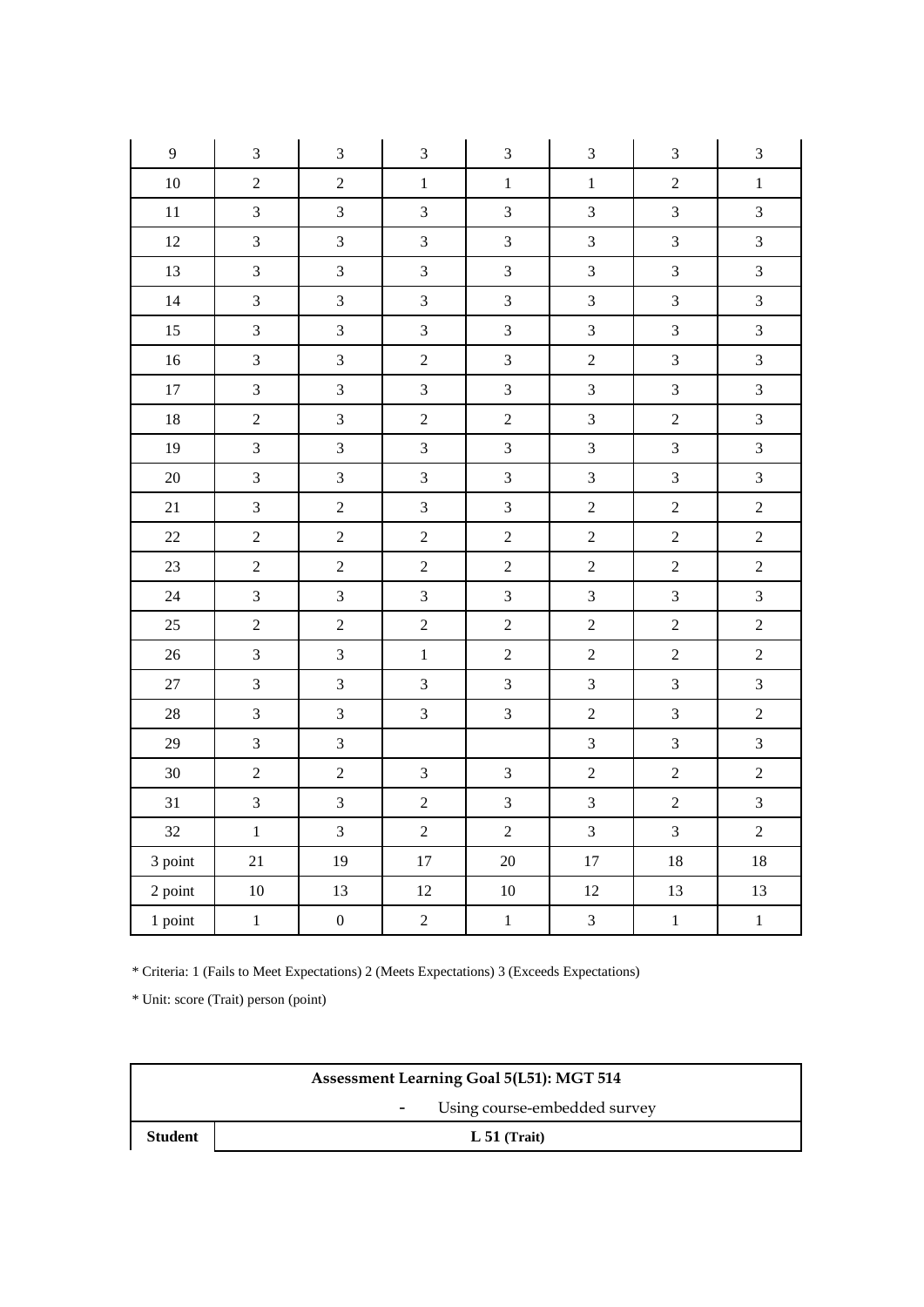| number         | $\mathbf{1}$            | $\boldsymbol{2}$ | $\mathbf{3}$            | $\overline{\mathbf{4}}$ | 5              | 6              | $\overline{7}$ |
|----------------|-------------------------|------------------|-------------------------|-------------------------|----------------|----------------|----------------|
| $1\,$          | $\sqrt{2}$              | $\overline{2}$   | $\mathbf{1}$            | $\boldsymbol{2}$        | $\,1$          | $\mathbf{1}$   | $\overline{2}$ |
| $\overline{2}$ | $\sqrt{2}$              | $\overline{2}$   | $\sqrt{2}$              | $\mathfrak{Z}$          | $\overline{2}$ | $\mathfrak{Z}$ | $\overline{2}$ |
| $\mathfrak{Z}$ | $\overline{3}$          | $\overline{2}$   | $\overline{2}$          | $\overline{3}$          | $\overline{3}$ | $\overline{3}$ | $\overline{3}$ |
| $\overline{4}$ | $\mathfrak{Z}$          | $\mathfrak{Z}$   | $\overline{3}$          | $\overline{c}$          | $\mathfrak{Z}$ | $\mathfrak{Z}$ | $\overline{3}$ |
| $\mathfrak{S}$ | $\overline{2}$          | $\overline{2}$   | $\overline{3}$          | $\overline{2}$          | $\overline{2}$ | $\overline{2}$ | $\overline{2}$ |
| $6\,$          | $\overline{3}$          | $\mathfrak{Z}$   | $\overline{3}$          | $\mathfrak{Z}$          | $\mathfrak{Z}$ | $\overline{3}$ | $\overline{3}$ |
| $\tau$         | $\overline{c}$          | $\mathfrak{Z}$   | $\overline{2}$          | $\mathfrak{Z}$          | $\overline{2}$ | $\sqrt{2}$     | $\overline{3}$ |
| $8\,$          | $\overline{c}$          | $\mathfrak{Z}$   | $\overline{c}$          | $\mathfrak{Z}$          | $\overline{2}$ | $\mathfrak{Z}$ | $\overline{c}$ |
| 9              | $\overline{3}$          | $\mathfrak{Z}$   | $\overline{3}$          | $\overline{3}$          | $\mathfrak{Z}$ | $\overline{3}$ | $\overline{3}$ |
| $10\,$         | $\overline{3}$          | $\mathfrak{Z}$   | $\overline{3}$          | $\overline{3}$          | $\mathfrak{Z}$ | $\mathfrak{Z}$ | $\overline{3}$ |
| 11             | $\overline{c}$          | $\overline{2}$   | $\overline{2}$          | $\boldsymbol{2}$        | $\overline{2}$ | $\overline{2}$ | $\overline{2}$ |
| 12             | $\sqrt{2}$              | $\overline{2}$   | $\overline{3}$          | $\overline{c}$          | $\overline{2}$ | $\overline{3}$ | $\overline{2}$ |
| 13             | $\sqrt{2}$              | $\overline{2}$   | $\overline{2}$          | $\sqrt{2}$              | $\overline{2}$ | $\sqrt{2}$     | $\sqrt{2}$     |
| 14             | $\mathfrak{Z}$          | $\mathfrak{Z}$   | $\overline{3}$          | $\boldsymbol{2}$        | $\overline{2}$ | $\overline{2}$ | $\overline{3}$ |
| 15             | $\overline{c}$          | $\overline{2}$   | $\overline{2}$          | $\sqrt{2}$              | $\overline{2}$ | $\overline{2}$ | $\sqrt{2}$     |
| $16\,$         | $\mathfrak{Z}$          | $\mathfrak{Z}$   | $\overline{3}$          | $\mathfrak{Z}$          | $\mathfrak{Z}$ | $\overline{3}$ | $\overline{3}$ |
| 17             | $\overline{3}$          | $\mathfrak{Z}$   | $\overline{3}$          | $\overline{3}$          | $\mathfrak{Z}$ | $\overline{2}$ | $\overline{c}$ |
| 18             | $\mathfrak{Z}$          | $\mathfrak{Z}$   | $\mathfrak{Z}$          | $\mathfrak{Z}$          | $\mathfrak{Z}$ | $\overline{3}$ | $\mathfrak{Z}$ |
| 19             | $\mathfrak{Z}$          | $\mathfrak{Z}$   | $\,1\,$                 | $\boldsymbol{2}$        | $\mathfrak{Z}$ | $\sqrt{2}$     | $\sqrt{2}$     |
| $20\,$         | $\mathfrak{Z}$          | $\mathfrak{Z}$   | $\overline{3}$          | $\mathfrak{Z}$          | $\mathfrak{Z}$ | $\overline{3}$ | $\sqrt{2}$     |
| 21             | $\sqrt{2}$              | $\overline{2}$   | $\overline{3}$          | $\mathfrak{Z}$          | $\overline{2}$ | $\,1\,$        | $\overline{2}$ |
| $22\,$         | $\sqrt{2}$              | $\overline{2}$   | $\overline{2}$          | $\sqrt{2}$              | $\overline{2}$ | $\overline{2}$ | $\sqrt{2}$     |
| $23\,$         | $\overline{\mathbf{3}}$ | $\mathfrak{Z}$   | $\overline{\mathbf{3}}$ | $\overline{3}$          | $\mathfrak{Z}$ | $\mathfrak{Z}$ | $\overline{c}$ |
| 24             | $\overline{2}$          | $\overline{2}$   | $\overline{2}$          | $\overline{2}$          | $\overline{2}$ | $\overline{2}$ | $\sqrt{2}$     |
| 25             | $\overline{3}$          | $\overline{2}$   | $\mathfrak{Z}$          | $\overline{2}$          | $\overline{2}$ | $\sqrt{2}$     | $\sqrt{2}$     |
| $26\,$         | $\overline{3}$          | $\mathfrak{Z}$   | $\overline{2}$          | $\overline{2}$          | $\overline{2}$ | $\overline{2}$ | $\overline{3}$ |
| 27             | $\overline{c}$          | $\overline{2}$   | $\overline{2}$          | $\overline{2}$          | $\overline{2}$ | $\overline{2}$ | $\overline{2}$ |
| $28\,$         | $\overline{3}$          | $\mathfrak{Z}$   | $\mathfrak{Z}$          | $\overline{3}$          | $\mathfrak{Z}$ | $\mathfrak{Z}$ | $\overline{3}$ |
| 29             | $\mathfrak{Z}$          | $\overline{2}$   | $\mathfrak{Z}$          | $\overline{3}$          | $\overline{2}$ | $\overline{3}$ | $\overline{3}$ |
| 30             | $\overline{2}$          | $\overline{2}$   | $\overline{2}$          | $\overline{2}$          | $\overline{2}$ | $\overline{2}$ | $\sqrt{2}$     |
| 31             | $\overline{3}$          | $\mathfrak{Z}$   | $\overline{3}$          | $\overline{3}$          | $\mathfrak{Z}$ | $\overline{3}$ | $\mathfrak{Z}$ |
| 32             | $\overline{3}$          | $\mathfrak{Z}$   | $\overline{3}$          | $\overline{3}$          | $\mathfrak{Z}$ | $\overline{3}$ | $\mathfrak{Z}$ |
| 33             | $\overline{3}$          | $\overline{2}$   | $1\,$                   | $\overline{3}$          | $\mathfrak{Z}$ | $\overline{3}$ | $\overline{c}$ |
| 34             | $\sqrt{2}$              | $\mathfrak{Z}$   | $\sqrt{2}$              | $\overline{c}$          | $\overline{c}$ | $\,1\,$        | $\sqrt{2}$     |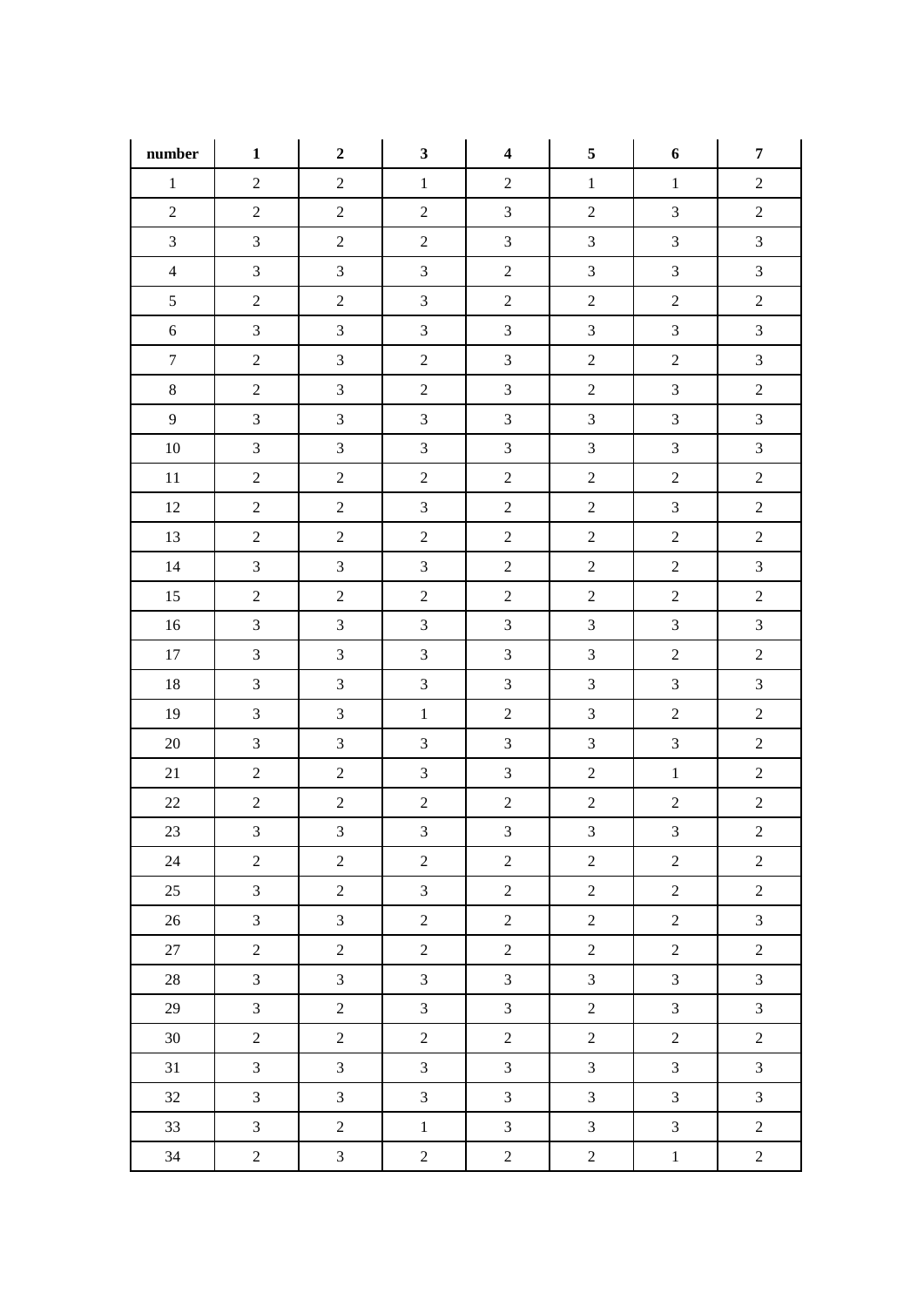| 35      | $\mathbf 1$    | $\mathbf{1}$   | $\,1$          | $\mathbf 1$                 | $\,1$          | $\mathbf 1$    | $\mathbf 1$    |
|---------|----------------|----------------|----------------|-----------------------------|----------------|----------------|----------------|
| 36      | $\overline{3}$ | 3              | 3              | $\mathfrak{Z}$              | 3              | 3              | 3              |
| 37      | $\overline{3}$ | $\overline{2}$ | $\mathbf 1$    | $\sqrt{2}$                  | $\,1$          | $\overline{2}$ | 3              |
| 38      | $\mathfrak{Z}$ | 3              | $\mathfrak 3$  | $\ensuremath{\mathfrak{Z}}$ | 3              | $\mathfrak{Z}$ | $\mathfrak{Z}$ |
| 39      | 3              | $\overline{2}$ | $\sqrt{2}$     | $\mathfrak{Z}$              | $\overline{2}$ | 3              | $\sqrt{2}$     |
| 40      | $\overline{2}$ | $\overline{2}$ | $\overline{2}$ | $\overline{2}$              | $\overline{2}$ | $\overline{2}$ | $\overline{2}$ |
| 41      | $\sqrt{2}$     | $\overline{2}$ | 3              | $\sqrt{2}$                  | 3              | $\overline{2}$ | $\mathfrak{Z}$ |
| 42      | $\overline{3}$ | 3              | 3              | $\mathfrak{Z}$              | 3              | 3              | 3              |
| 43      | $\overline{3}$ | $\overline{2}$ | 3              | $\mathfrak 3$               | $\sqrt{2}$     | 3              | $\mathfrak{Z}$ |
| 44      | $\mathfrak{Z}$ | 3              | $\mathfrak 3$  | $\ensuremath{\mathfrak{Z}}$ | 3              | $\mathfrak{Z}$ | $\mathfrak{Z}$ |
| 45      | $\overline{2}$ | $\overline{2}$ | $\overline{2}$ | $\mathbf 1$                 | 3              | $\overline{2}$ | $\sqrt{2}$     |
| 46      | 3              | 3              | 3              | 3                           | 3              | 3              | 3              |
| 47      | $\sqrt{2}$     | $\overline{2}$ | $\overline{2}$ | $\sqrt{2}$                  | $\overline{2}$ | $\overline{2}$ | $\mathfrak{Z}$ |
| 48      | $\overline{3}$ | 3              | 3              | $\mathfrak{Z}$              | 3              | 3              | 3              |
| 3 point | $28\,$         | $24\,$         | $26\,$         | $26\,$                      | $23\,$         | $25\,$         | $24\,$         |
| 2 point | 19             | $23\,$         | 17             | 20                          | $22\,$         | 19             | $23\,$         |
| 1 point | $\mathbf{1}$   | $\mathbf 1$    | 5              | $\sqrt{2}$                  | 3              | $\overline{4}$ | $1\,$          |

|                                   | Assessment Learning Goal 5(L51): MGT530E |                |                |                |                |                |                |  |  |  |  |
|-----------------------------------|------------------------------------------|----------------|----------------|----------------|----------------|----------------|----------------|--|--|--|--|
| Using course-embedded survey<br>- |                                          |                |                |                |                |                |                |  |  |  |  |
| <b>Student</b>                    |                                          | L 51 (Trait)   |                |                |                |                |                |  |  |  |  |
| number                            | 1                                        | $\mathbf{2}$   | 3              | 4              | 5              | 6              | 7              |  |  |  |  |
| 1                                 | 3                                        | 3              | 3              | 3              | 3              | 3              | 3              |  |  |  |  |
| 2                                 | $\overline{2}$                           | 2              | 2              | $\overline{2}$ | 3              | 2              | 1              |  |  |  |  |
| 3                                 | 3                                        | 3              | 3              | 3              | 3              | 3              | 3              |  |  |  |  |
| $\overline{4}$                    | 3                                        | 3              | 3              | 3              | 3              | $\overline{2}$ | 2              |  |  |  |  |
| 5                                 | $\overline{2}$                           | $\overline{2}$ | 3              | $\overline{2}$ | $\overline{2}$ | 2              | 2              |  |  |  |  |
| 6                                 | $\overline{2}$                           | 2              | $\overline{c}$ | $\overline{2}$ | $\overline{2}$ | 1              | $\overline{2}$ |  |  |  |  |
| 7                                 | $\overline{2}$                           | 2              | 2              | 2              | $\overline{2}$ | $\overline{2}$ | 2              |  |  |  |  |
| 8                                 | $\overline{2}$                           | 2              | $\overline{c}$ | $\overline{2}$ | $\overline{2}$ | $\overline{2}$ | 2              |  |  |  |  |
| 9                                 | $\overline{2}$                           |                | 1              |                |                | 1              |                |  |  |  |  |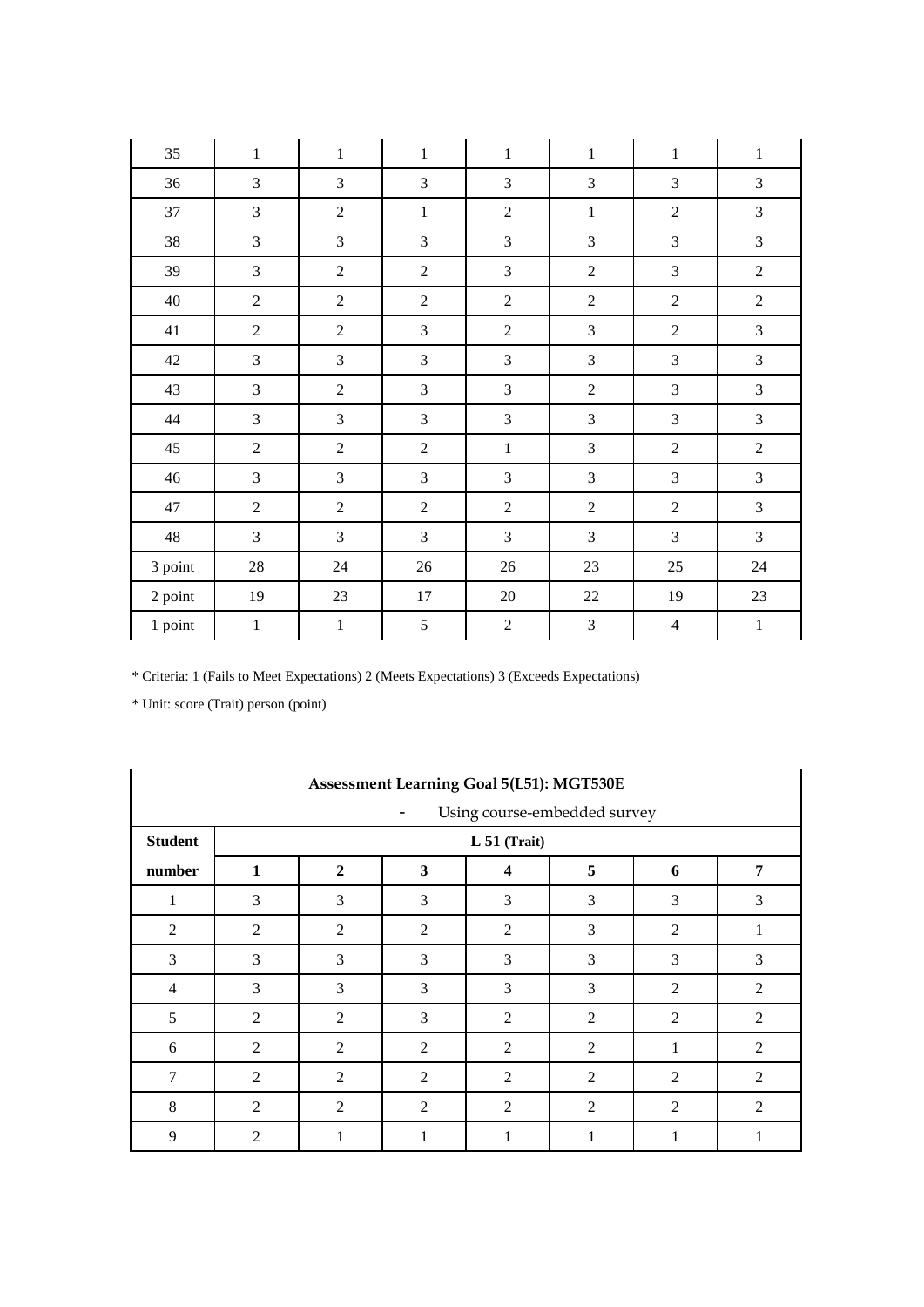| $10\,$ | $\overline{2}$   | $\overline{2}$   | $\sqrt{2}$     | $\overline{2}$   | $\overline{2}$   | $\mathbf{2}$     | $\overline{c}$   |
|--------|------------------|------------------|----------------|------------------|------------------|------------------|------------------|
| 11     | $\boldsymbol{2}$ | $\sqrt{2}$       | $\overline{3}$ | $\boldsymbol{2}$ | $\mathfrak{Z}$   | $\mathfrak{Z}$   | $\overline{c}$   |
| 12     | $\mathfrak{Z}$   | $\mathfrak{Z}$   | $\mathfrak{Z}$ | $\mathfrak{Z}$   | $\mathfrak{Z}$   | $\sqrt{2}$       | $\overline{3}$   |
| 13     | $\mathfrak{Z}$   | $\mathfrak{Z}$   | $\sqrt{2}$     | $\mathfrak{Z}$   | $\mathfrak{Z}$   | $\mathfrak{Z}$   | $\boldsymbol{2}$ |
| 14     | $\boldsymbol{2}$ | $\mathfrak{Z}$   | $\overline{3}$ | $\overline{3}$   | $\mathfrak{Z}$   | $\overline{c}$   | $\boldsymbol{2}$ |
| 15     | $\overline{c}$   | $\,1\,$          | $\overline{c}$ | $\,1\,$          | $\,1\,$          | $\,1$            | $\boldsymbol{2}$ |
| 16     | $\mathfrak{Z}$   | $\mathfrak{Z}$   | $\overline{2}$ | $\mathfrak{Z}$   | $\sqrt{2}$       | $\boldsymbol{2}$ | $\sqrt{2}$       |
| 17     | $\boldsymbol{2}$ | $\sqrt{2}$       | $\sqrt{2}$     | $\boldsymbol{2}$ | $1\,$            | $1\,$            | $\,1\,$          |
| 18     | $\mathfrak{Z}$   | $\mathfrak{Z}$   | $\mathfrak{Z}$ | $\mathfrak{Z}$   | $\sqrt{2}$       | $\sqrt{2}$       | $\boldsymbol{2}$ |
| 19     | $\mathfrak{Z}$   | $\mathfrak{Z}$   | $\mathfrak{Z}$ | $\mathfrak{Z}$   | $\mathfrak{Z}$   | $\mathfrak{Z}$   | $\overline{3}$   |
| $20\,$ | $\overline{3}$   | $\mathfrak{Z}$   | $\sqrt{2}$     | $\overline{3}$   | $\mathfrak{Z}$   | $\overline{3}$   | $\overline{3}$   |
| 21     | $\mathfrak{Z}$   | $\mathfrak{Z}$   | $\mathfrak{Z}$ | $\mathfrak{Z}$   | $\mathfrak{Z}$   | $\mathfrak{Z}$   | $\mathfrak{Z}$   |
| 22     | $\boldsymbol{2}$ | $\mathfrak{Z}$   | $\mathfrak{Z}$ | $\sqrt{2}$       | $\mathfrak{Z}$   | $\mathfrak{Z}$   | $\sqrt{2}$       |
| 23     | $\sqrt{2}$       | $\boldsymbol{2}$ | $\sqrt{2}$     | $\sqrt{2}$       | $\boldsymbol{2}$ | $\sqrt{2}$       | $\sqrt{2}$       |
| 24     | $\mathfrak{Z}$   | $\boldsymbol{2}$ | $\sqrt{2}$     | $\sqrt{2}$       | $\boldsymbol{2}$ | $1\,$            | $\sqrt{2}$       |
| 25     | $\overline{c}$   | $\overline{2}$   | $\overline{3}$ | $\,1$            | $\sqrt{2}$       | $\sqrt{2}$       | $\sqrt{2}$       |
| $26\,$ | $\,1$            | $\,1\,$          | $\,1$          | $\boldsymbol{2}$ | $\sqrt{2}$       | $\,1$            | $\boldsymbol{2}$ |
| 27     | $\mathfrak{Z}$   | $\mathfrak{Z}$   | $\overline{c}$ | $\sqrt{2}$       | $\mathfrak 3$    | $\mathfrak{Z}$   | $\mathfrak{Z}$   |
| 28     | $\mathfrak{Z}$   | $\mathfrak{Z}$   | $\mathfrak{Z}$ | $\mathfrak{Z}$   | $\mathfrak{Z}$   | $\mathfrak{Z}$   | $\mathfrak{Z}$   |
| 29     | $\boldsymbol{2}$ | $\sqrt{2}$       | $\mathfrak{Z}$ | $\mathfrak{Z}$   | $\mathfrak{Z}$   | $\mathfrak{Z}$   | $\overline{3}$   |
| $30\,$ | $\mathfrak{Z}$   | $\mathfrak{Z}$   | $\sqrt{2}$     | $\mathfrak{Z}$   | $\overline{2}$   | $\sqrt{3}$       | $\mathfrak{Z}$   |
| 31     | $\sqrt{2}$       | $\mathbf{1}$     | $1\,$          | $\,1$            | $1\,$            | $\,1\,$          | $\,1\,$          |
| $32\,$ | $\,1$            | $\mathfrak{Z}$   | $\,1\,$        | $\overline{3}$   | $\,1$            | $\sqrt{2}$       | $\sqrt{2}$       |
| 33     | $\overline{c}$   | $\overline{2}$   | $\sqrt{2}$     | $\overline{c}$   | $\overline{2}$   | $\sqrt{2}$       | $\overline{c}$   |
| 34     | $\overline{3}$   | $\overline{2}$   | $\overline{2}$ | $\overline{2}$   | $\overline{2}$   | $\overline{2}$   | $\overline{2}$   |
| 35     | $\boldsymbol{2}$ | $\overline{2}$   | $\overline{2}$ | $\overline{3}$   | $\mathfrak{Z}$   | $\overline{3}$   | $\overline{c}$   |
| 36     | $\mathfrak{Z}$   | $\mathfrak{Z}$   | $\mathfrak{Z}$ | $\mathfrak{Z}$   | $\mathfrak{Z}$   | $\mathfrak{Z}$   | $\mathfrak{Z}$   |
| 37     | $\overline{2}$   | $\overline{2}$   | $\overline{2}$ | $\overline{2}$   | $\overline{2}$   | $\overline{2}$   | $\overline{2}$   |
| 38     | $\overline{2}$   | $\mathfrak{Z}$   | $\overline{c}$ | $\overline{2}$   | $\mathfrak{Z}$   | $\overline{2}$   | $\overline{2}$   |
| 39     | $\mathfrak{Z}$   | $\mathfrak{Z}$   | $\mathfrak{Z}$ | $\mathfrak{Z}$   | $\mathfrak{Z}$   | $\mathfrak{Z}$   | $\mathfrak{Z}$   |
| 40     | $\overline{3}$   | $\mathfrak{Z}$   | $\mathfrak{Z}$ | $\overline{3}$   | $\mathfrak{Z}$   | $\overline{3}$   | $\mathfrak{Z}$   |
| 41     | $\mathfrak{Z}$   | $\mathfrak{Z}$   | $\overline{3}$ | $\mathfrak{Z}$   | $\mathfrak{Z}$   | $\overline{3}$   | $\overline{3}$   |
| 42     | $\mathfrak{Z}$   | $\mathfrak{Z}$   | $\mathfrak{Z}$ | $\mathfrak{Z}$   | $\mathfrak{Z}$   | $\mathfrak{Z}$   | $\mathfrak{Z}$   |
| 43     | $\overline{3}$   | $\mathfrak{Z}$   | $\overline{3}$ | $\overline{3}$   | $\overline{2}$   | $\overline{2}$   | $\overline{c}$   |
| 44     | $\overline{2}$   | $\overline{c}$   | $\overline{2}$ | $\overline{2}$   | $\overline{c}$   | $\overline{2}$   | $\,1$            |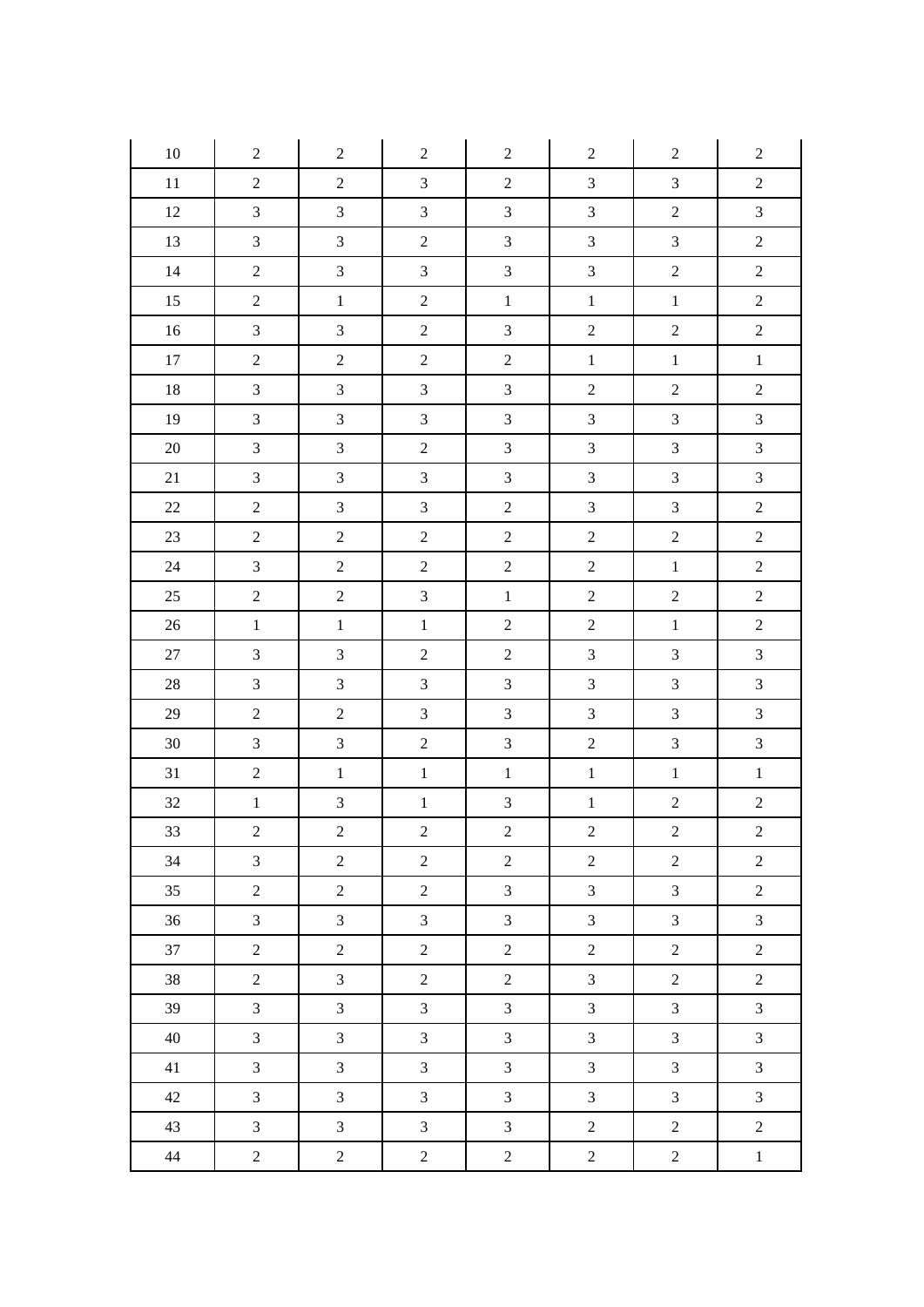| 45      |    |    |                 |    |    |     |    |
|---------|----|----|-----------------|----|----|-----|----|
| 3 point | 22 | 24 | $\bigcap$<br>∠⊥ | 23 | 23 | 1 Q | 10 |
| 2 point | ∠⊥ |    | 20              | 18 |    | 19  | 24 |
| 1 point |    |    |                 |    |    |     |    |

|                | <b>Assessment Learning Goal 5(L52): MGT511</b> |                |                              |                         |                |                |  |  |  |  |  |  |
|----------------|------------------------------------------------|----------------|------------------------------|-------------------------|----------------|----------------|--|--|--|--|--|--|
|                |                                                | $\blacksquare$ | Using course-embedded survey |                         |                |                |  |  |  |  |  |  |
| <b>Student</b> |                                                | L52 (Trait)    |                              |                         |                |                |  |  |  |  |  |  |
| number         | $\mathbf{1}$                                   | $\overline{2}$ | 3                            | $\overline{\mathbf{4}}$ | $\overline{5}$ | 6              |  |  |  |  |  |  |
| $\,1\,$        | 3                                              | $\overline{3}$ | $\mathfrak{Z}$               | $\overline{3}$          | $\mathfrak{Z}$ | $\overline{3}$ |  |  |  |  |  |  |
| $\overline{2}$ | 3                                              | $\overline{3}$ | $\mathfrak{Z}$               | $\overline{3}$          | $\overline{3}$ | $\overline{3}$ |  |  |  |  |  |  |
| $\mathfrak{Z}$ | $\sqrt{2}$                                     | $\overline{3}$ | $\sqrt{2}$                   | $\overline{c}$          | $\sqrt{2}$     | $\overline{2}$ |  |  |  |  |  |  |
| $\overline{4}$ | $\sqrt{2}$                                     | $\overline{2}$ | $\overline{2}$               | $\overline{2}$          | $\sqrt{2}$     | $\overline{2}$ |  |  |  |  |  |  |
| $\sqrt{5}$     | $\mathfrak{Z}$                                 | $\overline{3}$ | $\mathfrak{Z}$               | $\overline{3}$          | $\mathfrak{Z}$ | $\overline{3}$ |  |  |  |  |  |  |
| $6\phantom{a}$ | $\sqrt{2}$                                     | $\overline{2}$ | $\sqrt{2}$                   | $\overline{c}$          | $\sqrt{2}$     | $\overline{2}$ |  |  |  |  |  |  |
| $\tau$         | $\sqrt{2}$                                     | $\overline{2}$ | $\sqrt{2}$                   | $\overline{c}$          | $\sqrt{2}$     | $\overline{2}$ |  |  |  |  |  |  |
| $\,8\,$        | 3                                              | $\overline{2}$ | $\sqrt{2}$                   | 3                       | 3              | $\overline{2}$ |  |  |  |  |  |  |
| 9              | $\mathfrak{Z}$                                 | $\overline{3}$ | $\mathfrak{Z}$               | $\overline{3}$          | $\mathfrak{Z}$ | $\mathfrak{Z}$ |  |  |  |  |  |  |
| 10             | $\overline{3}$                                 | $\overline{3}$ | $\overline{3}$               | $\overline{3}$          | $\overline{3}$ | $\overline{3}$ |  |  |  |  |  |  |
| 11             | $\overline{c}$                                 | $\overline{2}$ | $\mathfrak{Z}$               | $\overline{2}$          | $\sqrt{2}$     | $\overline{3}$ |  |  |  |  |  |  |
| 12             | 3                                              | $\overline{3}$ | $\overline{3}$               | $\overline{3}$          | 3              | $\overline{3}$ |  |  |  |  |  |  |
| 13             | $\mathfrak{Z}$                                 | $\overline{3}$ | $\overline{2}$               | $\overline{c}$          | $\overline{c}$ | $\overline{2}$ |  |  |  |  |  |  |
| 14             | $\overline{3}$                                 | $\overline{3}$ | $\overline{3}$               | $\overline{3}$          | 3              | $\overline{3}$ |  |  |  |  |  |  |
| 15             | $\mathfrak{Z}$                                 | $\overline{2}$ | $\mathfrak{Z}$               | 3                       | 3              | $\overline{3}$ |  |  |  |  |  |  |
| 16             | 3                                              | $\overline{3}$ | $\mathfrak{Z}$               | $\overline{3}$          | $\mathfrak{Z}$ | $\overline{3}$ |  |  |  |  |  |  |
| $17\,$         | $\overline{3}$                                 | $\overline{3}$ | $\overline{3}$               | $\overline{3}$          | 3              | $\overline{3}$ |  |  |  |  |  |  |
| $18\,$         | $\overline{3}$                                 | $\overline{3}$ | $\mathfrak{Z}$               | $\overline{3}$          | $\overline{3}$ | $\overline{3}$ |  |  |  |  |  |  |
| 19             | $\overline{c}$                                 | $\overline{2}$ | $\sqrt{2}$                   | $\overline{c}$          | $\,1\,$        | $\overline{2}$ |  |  |  |  |  |  |
| 20             | $\overline{3}$                                 | $\overline{3}$ | $\overline{3}$               | $\overline{3}$          | 3              | $\overline{3}$ |  |  |  |  |  |  |
| 21             | $\sqrt{2}$                                     | $\overline{2}$ | $\sqrt{2}$                   | $\overline{c}$          | $\sqrt{2}$     | $\overline{2}$ |  |  |  |  |  |  |
| 22             | $\overline{3}$                                 | $\overline{2}$ | $\,1\,$                      | $\overline{3}$          | $\overline{3}$ | $\overline{2}$ |  |  |  |  |  |  |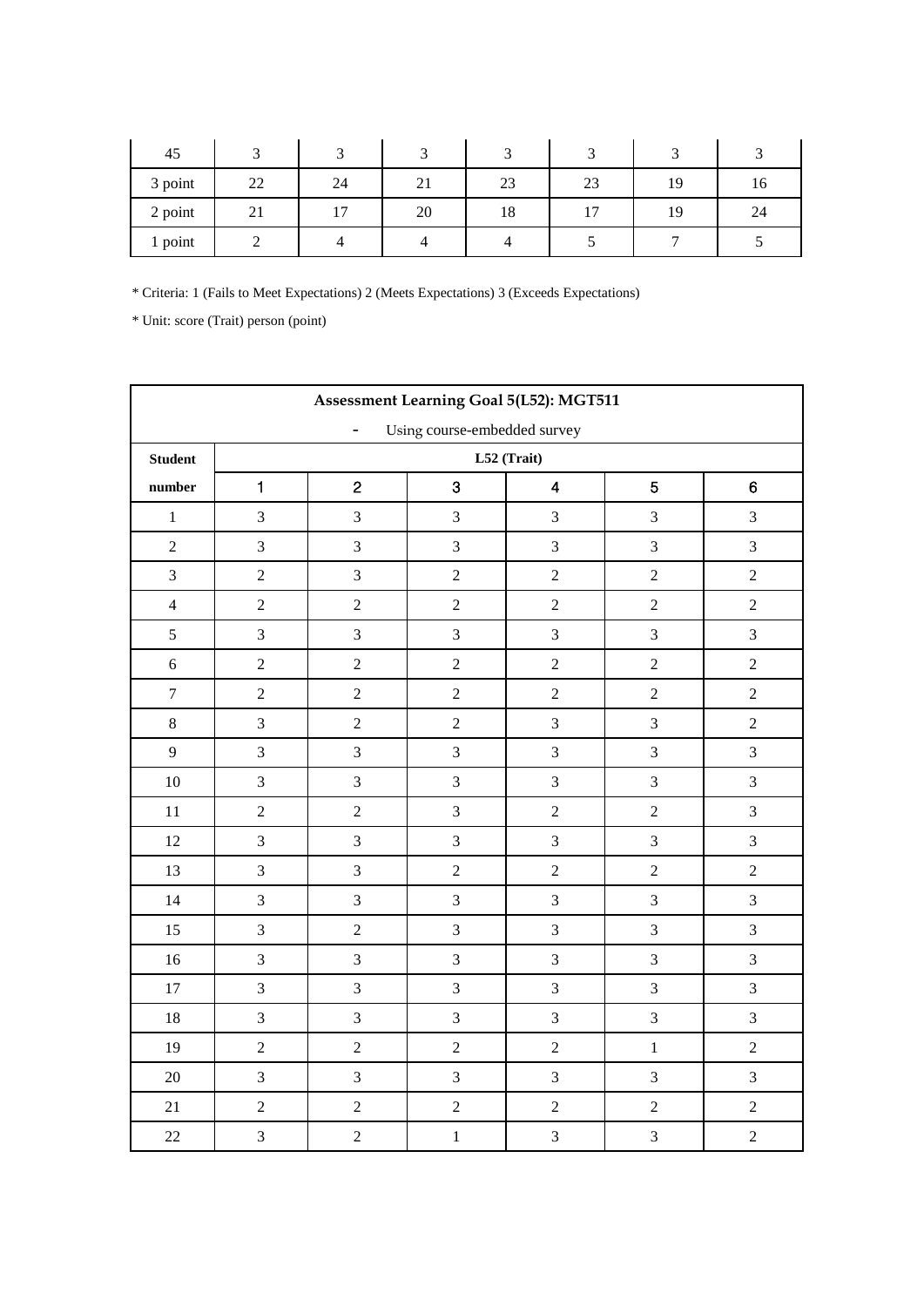| $23\,$  | $\mathfrak{Z}$ | $\mathfrak{Z}$   | $\mathfrak{Z}$ | $\mathfrak{Z}$   | $\mathfrak{Z}$ | $\mathfrak{Z}$   |
|---------|----------------|------------------|----------------|------------------|----------------|------------------|
| 24      | 3              | $\mathbf{2}$     | $\mathbf{1}$   | $\overline{2}$   | $\mathfrak{2}$ | 3                |
| 25      | 3              | 3                | $\mathfrak{Z}$ | $\overline{2}$   | 3              | 3                |
| 26      | $\sqrt{2}$     | $\sqrt{2}$       | $\sqrt{2}$     | $\sqrt{2}$       | $\overline{2}$ | $\sqrt{2}$       |
| $27\,$  | 3              | $\overline{2}$   | $\sqrt{2}$     | $\overline{2}$   | $\overline{2}$ | $\overline{2}$   |
| 28      | $\mathfrak{2}$ | 3                | $\mathbf{1}$   | $\overline{2}$   | 3              | 3                |
| 29      | $\mathfrak 3$  | $\overline{2}$   | $\mathfrak{Z}$ | 3                | $\overline{2}$ | $\overline{2}$   |
| 30      | $\overline{2}$ | 3                | $\overline{2}$ | $\overline{2}$   | 3              | $\mathfrak{Z}$   |
| 31      | 3              | 3                | $\overline{2}$ | $\overline{2}$   | 3              | $\overline{2}$   |
| 32      | $\mathbf{1}$   | 3                | $\mathfrak{Z}$ | 3                | $\mathfrak{Z}$ | 3                |
| 3 point | 21             | 19               | 17             | 17               | $20\,$         | 19               |
| 2 point | $10\,$         | 13               | 12             | 15               | $11\,$         | 13               |
| 1 point | $\mathbf{1}$   | $\boldsymbol{0}$ | $\mathfrak{Z}$ | $\boldsymbol{0}$ | $\mathbf{1}$   | $\boldsymbol{0}$ |

|                | <b>Assessment Learning Goal 5(L52): MGT514</b> |                                                 |                |                |                |                |  |  |  |  |  |  |  |
|----------------|------------------------------------------------|-------------------------------------------------|----------------|----------------|----------------|----------------|--|--|--|--|--|--|--|
|                | Using course-embedded survey                   |                                                 |                |                |                |                |  |  |  |  |  |  |  |
| <b>Student</b> |                                                | L52 (Trait)                                     |                |                |                |                |  |  |  |  |  |  |  |
| number         | 1                                              | $\overline{2}$<br>3<br>6<br>$\overline{5}$<br>4 |                |                |                |                |  |  |  |  |  |  |  |
| $\mathbf{1}$   | 3                                              | 3                                               | 3              | $\overline{2}$ | 3              | 3              |  |  |  |  |  |  |  |
| $\overline{2}$ | $\overline{2}$                                 | 3                                               | $\overline{2}$ | $\overline{2}$ | $\overline{2}$ | $\overline{2}$ |  |  |  |  |  |  |  |
| $\overline{3}$ | $\mathbf{1}$                                   | $\overline{2}$                                  | $\mathbf{1}$   | $\overline{2}$ | $\overline{2}$ | 2              |  |  |  |  |  |  |  |
| $\overline{4}$ | $\overline{2}$                                 | $\overline{2}$                                  | 3              | $\overline{2}$ | 3              | 3              |  |  |  |  |  |  |  |
| 5              | 3                                              | 3                                               | 3              | 3              | 3              | 3              |  |  |  |  |  |  |  |
| 6              | $\mathbf{1}$                                   | $\overline{2}$                                  | $\overline{2}$ | 3              | 1              | 1              |  |  |  |  |  |  |  |
| $\overline{7}$ | 3                                              | $\overline{2}$                                  | 3              | $\overline{2}$ | 3              | $\overline{3}$ |  |  |  |  |  |  |  |
| $8\,$          | $\overline{2}$                                 | 3                                               | $\overline{2}$ | $\overline{2}$ | 3              | $\mathfrak{Z}$ |  |  |  |  |  |  |  |
| 9              | 3                                              | 3                                               | 3              | 3              | 3              | 3              |  |  |  |  |  |  |  |
| 10             | $\overline{3}$                                 | 3                                               | 3              | 3              | 3              | 3              |  |  |  |  |  |  |  |
| 11             | 3                                              | 3                                               | 3              | 3              | 3              | 3              |  |  |  |  |  |  |  |
| 12             | $\overline{2}$                                 | $\overline{2}$                                  | $\overline{2}$ | $\overline{2}$ | $\overline{2}$ | $\overline{2}$ |  |  |  |  |  |  |  |
| 13             | 3                                              | 3                                               | 3              | 3              | 3              | 3              |  |  |  |  |  |  |  |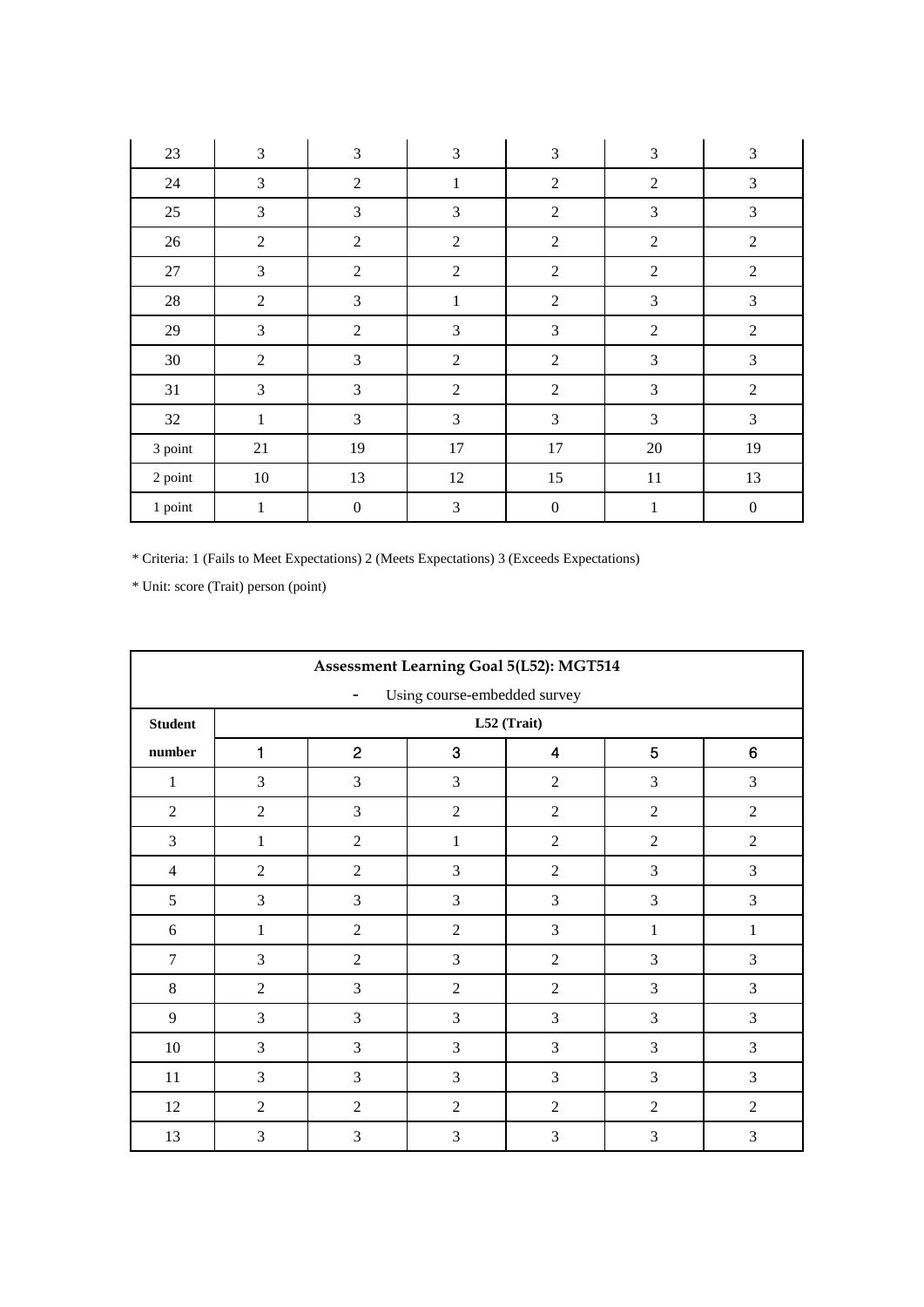| 14     | $\sqrt{2}$       | $\sqrt{2}$     | $\sqrt{2}$       | $\sqrt{2}$       | $\boldsymbol{2}$ | $\boldsymbol{2}$ |
|--------|------------------|----------------|------------------|------------------|------------------|------------------|
| 15     | $\sqrt{2}$       | $\overline{c}$ | $\sqrt{2}$       | $\sqrt{2}$       | $\boldsymbol{2}$ | $\overline{c}$   |
| $16\,$ | $\sqrt{2}$       | $\overline{2}$ | $\boldsymbol{2}$ | $\sqrt{2}$       | $\sqrt{2}$       | $\boldsymbol{2}$ |
| $17\,$ | $\mathfrak{Z}$   | $\overline{3}$ | $\mathfrak{Z}$   | $\overline{3}$   | $\mathfrak{Z}$   | $\overline{3}$   |
| $18\,$ | $\overline{3}$   | $\overline{3}$ | $\overline{3}$   | $\boldsymbol{2}$ | $\overline{2}$   | $\overline{3}$   |
| 19     | $\overline{c}$   | $\overline{c}$ | $\boldsymbol{2}$ | $\boldsymbol{2}$ | $\overline{2}$   | $\sqrt{2}$       |
| $20\,$ | $\mathfrak{Z}$   | $\overline{3}$ | $\sqrt{2}$       | $\overline{3}$   | $\mathfrak{Z}$   | $\overline{3}$   |
| 21     | $\sqrt{2}$       | $\overline{c}$ | $\boldsymbol{2}$ | $\overline{3}$   | $\overline{c}$   | $\overline{c}$   |
| $22\,$ | $\boldsymbol{2}$ | $\overline{c}$ | $\boldsymbol{2}$ | $\boldsymbol{2}$ | $\sqrt{2}$       | $\overline{c}$   |
| 23     | $\overline{2}$   | $\overline{3}$ | $\mathfrak{Z}$   | $\overline{3}$   | $\boldsymbol{2}$ | $\overline{2}$   |
| $24\,$ | $\overline{2}$   | $\overline{2}$ | $\overline{2}$   | $\overline{2}$   | $\overline{c}$   | $\overline{2}$   |
| 25     | $\sqrt{2}$       | $\overline{2}$ | $\sqrt{2}$       | $\,1$            | $\overline{2}$   | $\overline{2}$   |
| $26\,$ | $\sqrt{2}$       | $\overline{c}$ | $\boldsymbol{2}$ | $\boldsymbol{2}$ | $\mathfrak{Z}$   | $\mathfrak{Z}$   |
| $27\,$ | $\mathfrak{Z}$   | $\overline{c}$ | $\overline{c}$   | $\sqrt{2}$       | $\boldsymbol{2}$ | $\overline{3}$   |
| $28\,$ | $\boldsymbol{2}$ | $\overline{3}$ | $\overline{3}$   | $\sqrt{2}$       | $\boldsymbol{2}$ | $\boldsymbol{2}$ |
| 29     | $\sqrt{3}$       | $\overline{3}$ | $\overline{3}$   | $\mathfrak{Z}$   | $\mathfrak{Z}$   | $\overline{3}$   |
| $30\,$ | $\overline{3}$   | $\overline{3}$ | $\overline{3}$   | $\overline{3}$   | $\overline{3}$   | $\overline{3}$   |
| 31     | $\,1\,$          | $\mathbf 1$    | $\,1$            | $\,1\,$          | $\,1\,$          | $\,1$            |
| 32     | $\sqrt{2}$       | $\overline{3}$ | $\overline{3}$   | $\sqrt{2}$       | $\,1$            | $\overline{c}$   |
| 33     | $\overline{3}$   | $\overline{3}$ | $\,1\,$          | $\boldsymbol{2}$ | $\overline{c}$   | $\overline{c}$   |
| 34     | $\mathfrak{Z}$   | $\overline{3}$ | $\overline{3}$   | $\overline{3}$   | $\mathfrak{Z}$   | $\overline{3}$   |
| 35     | $\sqrt{3}$       | $\overline{3}$ | $\mathfrak{Z}$   | $\mathfrak{Z}$   | $\mathfrak{Z}$   | $\overline{3}$   |
| 36     | $\mathfrak{Z}$   | $\overline{3}$ | $\overline{3}$   | 3                | $\overline{3}$   | $\overline{3}$   |
| 37     | $\overline{c}$   | $\overline{c}$ | $\overline{c}$   | $\overline{c}$   | $\overline{c}$   | $\overline{c}$   |
| 38     | $\mathfrak{Z}$   | $\overline{3}$ | $\mathfrak{Z}$   | $\mathfrak{Z}$   | $\mathfrak{Z}$   | $\overline{3}$   |
| 39     | $\overline{2}$   | $\overline{3}$ | $\overline{3}$   | $\overline{3}$   | $\overline{3}$   | $\overline{2}$   |
| 40     | $\mathfrak{Z}$   | $\overline{3}$ | $\overline{3}$   | $\overline{3}$   | $\overline{3}$   | $\overline{3}$   |
| 41     | $\mathfrak{Z}$   | $\overline{3}$ | $\overline{3}$   | $\overline{3}$   | $\overline{3}$   | $\overline{3}$   |
| 42     | $\overline{3}$   | $\overline{3}$ | $\overline{3}$   | $\overline{3}$   | $\overline{2}$   | $\overline{2}$   |
| 43     | $\mathfrak{Z}$   | $\overline{3}$ | $\overline{3}$   | $\overline{3}$   | $\overline{3}$   | $\overline{3}$   |
| 44     | $\mathfrak{Z}$   | $\overline{c}$ | $\overline{3}$   | $\overline{2}$   | $\overline{c}$   | $\overline{3}$   |
| 45     | $\overline{2}$   | $\overline{2}$ | $\overline{c}$   | $\boldsymbol{2}$ | $\overline{c}$   | $\overline{2}$   |
| 46     | $\mathfrak{Z}$   | $\overline{3}$ | $\overline{3}$   | $\overline{3}$   | $\overline{3}$   | $\overline{3}$   |
| 47     | $\overline{2}$   | $\overline{2}$ | $\overline{c}$   | $\overline{2}$   | $\overline{c}$   | $\overline{2}$   |
| 48     | $\overline{2}$   | $\mathfrak{Z}$ | $\mathfrak{Z}$   | $\sqrt{2}$       | $\overline{2}$   | $\overline{2}$   |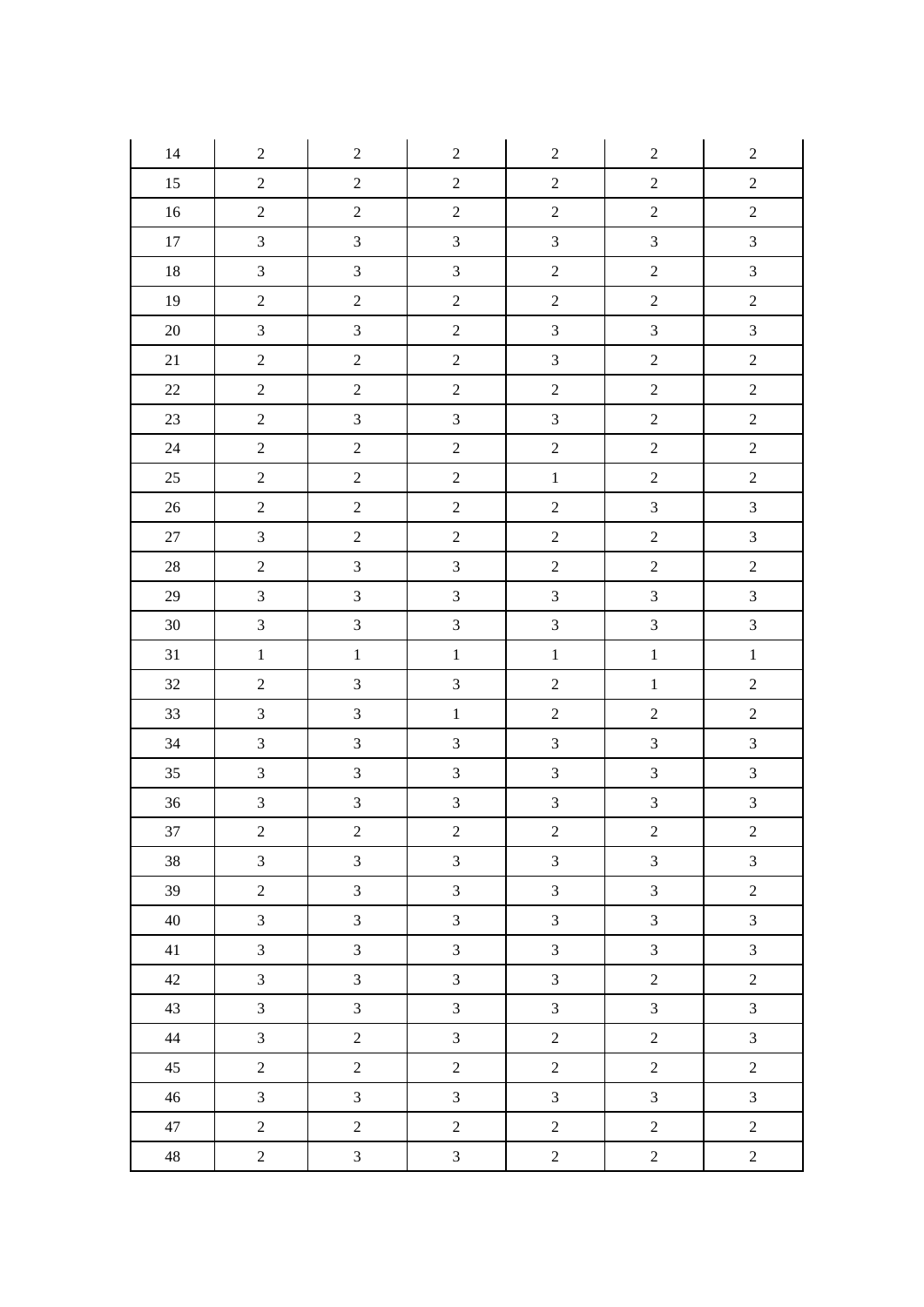| 3 point | 24               | 28 | $\mathcal{L}$<br>ا ت | $\sim$<br>,,,, | $\sim$<br>ل ک                  | ر_ر |
|---------|------------------|----|----------------------|----------------|--------------------------------|-----|
| 2 point | $\sim$<br>$\sim$ |    | 18                   | 24             | ΩΩ<br>$\overline{\phantom{a}}$ |     |
| 1 point |                  |    |                      |                |                                |     |

|                |                |                |                          |                         | Assessment Learning Goal 5(L53): MGT 511 |                  |                |                  |  |  |  |  |
|----------------|----------------|----------------|--------------------------|-------------------------|------------------------------------------|------------------|----------------|------------------|--|--|--|--|
|                |                |                | $\overline{\phantom{a}}$ |                         | Using course-embedded survey             |                  |                |                  |  |  |  |  |
| <b>Student</b> |                | $L$ 53 (Trait) |                          |                         |                                          |                  |                |                  |  |  |  |  |
| number         | $\mathbf{1}$   | $\overline{2}$ | $\overline{\mathbf{3}}$  | $\overline{\mathbf{4}}$ | 5                                        | 6                | $\overline{7}$ | 8                |  |  |  |  |
| $\,1\,$        | $\mathbf 1$    | 3              | $\overline{c}$           | $\overline{2}$          | 3                                        | $\overline{2}$   | $\sqrt{2}$     | $\,1$            |  |  |  |  |
| $\overline{2}$ | $\overline{2}$ | $\overline{2}$ | $\overline{2}$           | $\overline{2}$          | 3                                        | 3                | $\sqrt{2}$     | $\sqrt{2}$       |  |  |  |  |
| $\mathfrak{Z}$ | 3              | 3              | 3                        | 3                       | $\mathfrak{Z}$                           | 3                | 3              | $\mathfrak{Z}$   |  |  |  |  |
| $\overline{4}$ | $\overline{2}$ | $\overline{3}$ | $\overline{2}$           | $\overline{2}$          | $\overline{c}$                           | $\overline{2}$   | $\overline{2}$ | 3                |  |  |  |  |
| 5              | 3              | $\overline{3}$ | 3                        | 3                       | 3                                        | 3                | 3              | $\mathfrak{Z}$   |  |  |  |  |
| 6              | $\overline{2}$ | $\sqrt{2}$     | $\overline{c}$           | $\sqrt{2}$              | $\sqrt{2}$                               | $\mathbf{2}$     | $\sqrt{2}$     | $\sqrt{2}$       |  |  |  |  |
| $\overline{7}$ | $\overline{2}$ | $\overline{2}$ | $\overline{2}$           | 3                       | 3                                        | 3                | $\mathbf{1}$   | $\overline{2}$   |  |  |  |  |
| $\,8\,$        | $\sqrt{2}$     | $\sqrt{2}$     | $\overline{c}$           | $\sqrt{2}$              | $\boldsymbol{2}$                         | $\mathbf{2}$     | $\sqrt{2}$     | $\boldsymbol{2}$ |  |  |  |  |
| 9              | $\overline{3}$ | $\overline{3}$ | $\overline{3}$           | 3                       | 3                                        | 3                | 3              | 3                |  |  |  |  |
| 10             | $\overline{2}$ | $\mathbf{1}$   | $\overline{2}$           | 3                       | $\sqrt{2}$                               | $\mathbf{1}$     | $\mathbf{1}$   | $\sqrt{2}$       |  |  |  |  |
| 11             | $\overline{3}$ | $\overline{3}$ | $\overline{3}$           | 3                       | 3                                        | 3                | 3              | $\mathfrak{Z}$   |  |  |  |  |
| 12             | $\mathfrak{Z}$ | $\overline{3}$ | 3                        | 3                       | 3                                        | 3                | 3              | $\mathfrak{Z}$   |  |  |  |  |
| 13             | $\overline{3}$ | $\overline{3}$ | $\overline{3}$           | 3                       | 3                                        | 3                | 3              | $\mathfrak{Z}$   |  |  |  |  |
| 14             | $\mathfrak{Z}$ | $\overline{3}$ | 3                        | 3                       | 3                                        | $\mathfrak{Z}$   | $\mathfrak{Z}$ | $\mathfrak{Z}$   |  |  |  |  |
| 15             | 3              | $\overline{3}$ | 3                        | 3                       | 3                                        | 3                | 3              | $\mathfrak{Z}$   |  |  |  |  |
| 16             | $\overline{3}$ | $\sqrt{2}$     | 3                        | $\mathfrak{Z}$          | $\sqrt{2}$                               | $\boldsymbol{2}$ | $\sqrt{2}$     | $\mathfrak{Z}$   |  |  |  |  |
| 17             | $\mathfrak{Z}$ | $\overline{3}$ | 3                        | $\mathfrak{Z}$          | $\overline{3}$                           | 3                | 3              | $\mathfrak{Z}$   |  |  |  |  |
| $18\,$         | $\overline{3}$ | $\sqrt{2}$     | $\overline{c}$           | 3                       | $\mathfrak{Z}$                           | $\boldsymbol{2}$ | $\mathfrak{Z}$ | $\sqrt{2}$       |  |  |  |  |
| 19             | $\mathfrak{Z}$ | $\mathfrak{Z}$ | 3                        | $\mathfrak{Z}$          | $\mathfrak{Z}$                           | 3                | $\mathfrak{Z}$ | $\mathfrak{Z}$   |  |  |  |  |
| 20             | 3              | $\overline{3}$ | 3                        | 3                       | 3                                        | 3                | 3              | 3                |  |  |  |  |
| 21             | 3              | $\overline{3}$ | $\sqrt{2}$               | 3                       | $\sqrt{2}$                               | 3                | $\sqrt{2}$     | $\mathfrak{Z}$   |  |  |  |  |
| $22\,$         | $\overline{2}$ | $\sqrt{2}$     | $\sqrt{2}$               | $\overline{c}$          | $\mathbf 2$                              | $\sqrt{2}$       | $\sqrt{2}$     | $\sqrt{2}$       |  |  |  |  |
| 23             | $\overline{2}$ | $\,1\,$        | $\overline{c}$           | $\overline{c}$          | $\mathbf 2$                              | $\sqrt{2}$       | $\sqrt{2}$     | $\,1$            |  |  |  |  |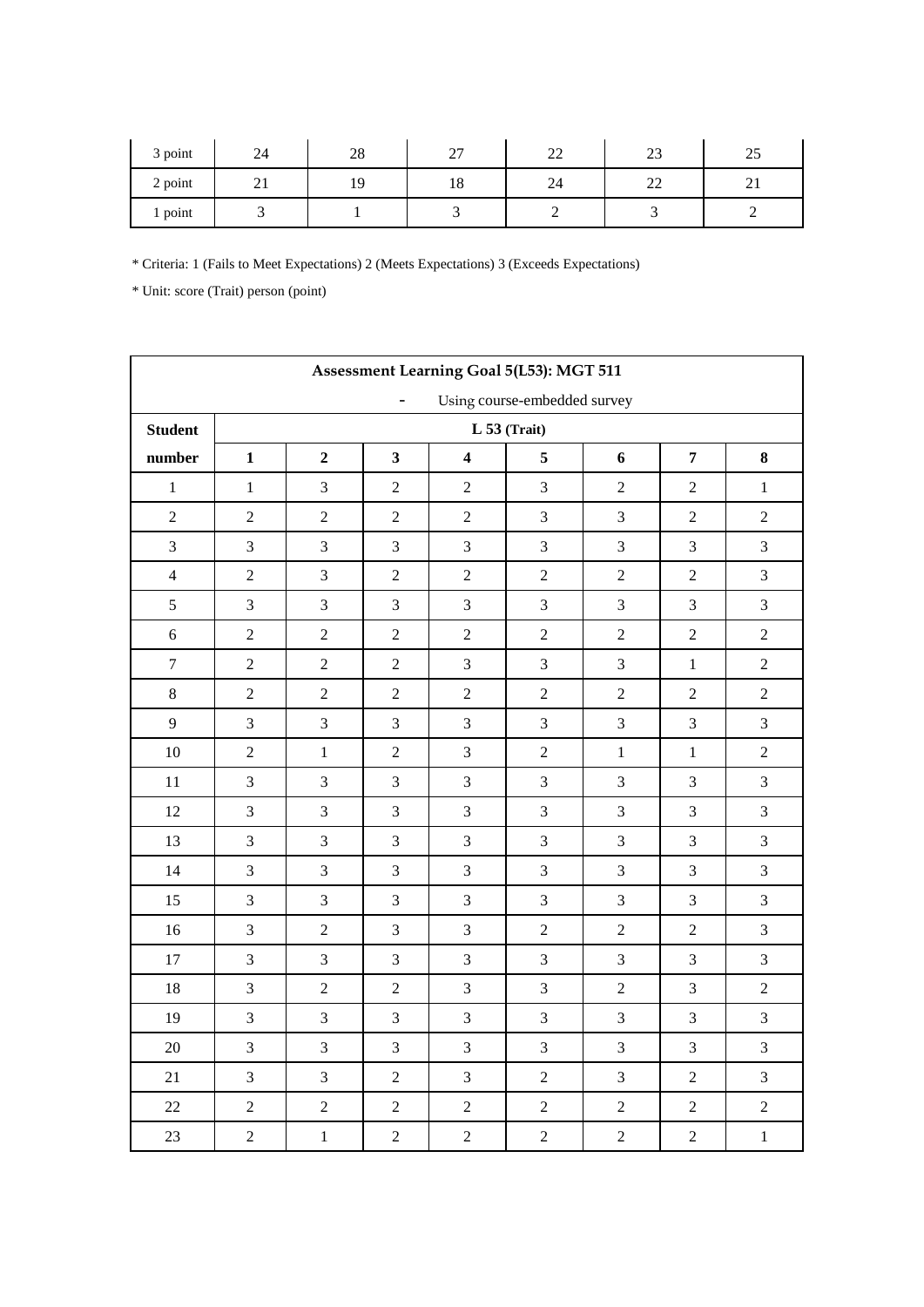| 24      | 3              | 3              | 3                | 3              | 3                | 3              | $\overline{2}$ | $\overline{2}$ |
|---------|----------------|----------------|------------------|----------------|------------------|----------------|----------------|----------------|
| 25      | $\overline{2}$ | 2              | $\overline{2}$   | $\mathfrak{2}$ | $\sqrt{2}$       | $\overline{2}$ | $\overline{2}$ | $\overline{2}$ |
| 26      | 3              | 3              | 3                | $\mathbf{1}$   | $\mathfrak{Z}$   | $\mathfrak{2}$ | $\mathfrak{2}$ | $\mathbf{1}$   |
| 27      | 3              | 3              | 3                | 3              | 3                | 3              | 3              | 3              |
| 28      | 3              | $\mathfrak{2}$ | 3                | 3              | $\mathfrak{2}$   | 3              | 3              | $\mathfrak{Z}$ |
| 29      | $\overline{2}$ | 3              | 3                | 3              | $\sqrt{2}$       | $\mathbf{1}$   | $\mathfrak{2}$ | $\mathfrak{2}$ |
| 30      | 3              | 2              | 3                | $\overline{2}$ | 3                | 3              | 3              | 3              |
| 31      | $\overline{2}$ | 3              | $\overline{2}$   | 3              | 2                | $\overline{2}$ | 3              | $\overline{2}$ |
| 32      | 3              | 3              | 3                | 3              | 3                | 3              | 3              | 3              |
| 3 point | 20             | 20             | 19               | 22             | 20               | 19             | 17             | 18             |
| 2 point | 11             | 10             | 13               | 9              | 12               | 11             | 13             | 11             |
| 1 point | 1              | $\mathfrak{2}$ | $\boldsymbol{0}$ | $\mathbf{1}$   | $\boldsymbol{0}$ | $\mathfrak{2}$ | $\mathfrak{2}$ | 3              |

| Assessment Learning Goal 5(L53): MGT 514                 |                |                |                         |                         |                |                |                |                |  |  |
|----------------------------------------------------------|----------------|----------------|-------------------------|-------------------------|----------------|----------------|----------------|----------------|--|--|
| Using course-embedded survey<br>$\overline{\phantom{a}}$ |                |                |                         |                         |                |                |                |                |  |  |
| <b>Student</b>                                           | $L 53$ (Trait) |                |                         |                         |                |                |                |                |  |  |
| number                                                   | $\mathbf{1}$   | $\overline{2}$ | $\overline{\mathbf{3}}$ | $\overline{\mathbf{4}}$ | 5              | 6              | $\overline{7}$ | 8              |  |  |
| $\mathbf{1}$                                             | 3              | 3              | 3                       | 3                       | 3              | 3              | 3              | 3              |  |  |
| $\overline{2}$                                           | $\overline{2}$ | $\overline{2}$ | $\overline{2}$          | $\overline{2}$          | $\overline{2}$ | $\overline{2}$ | $\overline{2}$ | $\overline{2}$ |  |  |
| 3                                                        | 3              | 3              | 3                       | 3                       | 3              | 3              | $\overline{2}$ | $\overline{2}$ |  |  |
| $\overline{4}$                                           | 3              | 3              | $\overline{2}$          | 3                       | $\overline{2}$ | 3              | 3              | $\overline{2}$ |  |  |
| 5                                                        | 3              | $\overline{3}$ | $\overline{2}$          | $\overline{3}$          | 3              | $\overline{2}$ | 3              | 3              |  |  |
| 6                                                        | 3              | 3              | 3                       | 3                       | 3              | 3              | 3              | 3              |  |  |
| $\tau$                                                   | $\overline{2}$ | 3              | $\overline{2}$          | $\overline{2}$          | $\overline{2}$ | 3              | $\overline{2}$ | 3              |  |  |
| $\,8\,$                                                  | 3              | 3              | 3                       | 3                       | 3              | 3              | 3              | 3              |  |  |
| 9                                                        | $\overline{2}$ | $\overline{2}$ | 3                       | 3                       | $\overline{2}$ | 3              | $\overline{2}$ | 3              |  |  |
| $10\,$                                                   | $\overline{2}$ | $\overline{2}$ | $\overline{2}$          | 3                       | 3              | $\overline{2}$ | 3              | 3              |  |  |
| $11\,$                                                   | 3              | 3              | 3                       | 3                       | 3              | 3              | 3              | 3              |  |  |
| 12                                                       | $\overline{2}$ | $\overline{2}$ | $\overline{2}$          | 3                       | 3              | 3              | 3              | $\overline{2}$ |  |  |
| 13                                                       | 3              | 3              | 3                       | 3                       | 3              | 3              | 3              | 3              |  |  |
| 14                                                       | $\mathbf{1}$   | $\mathbf{1}$   | $\mathbf{1}$            | $\mathbf{1}$            | $\mathbf{1}$   | $\mathbf{1}$   | $\mathbf{1}$   | $\mathbf{1}$   |  |  |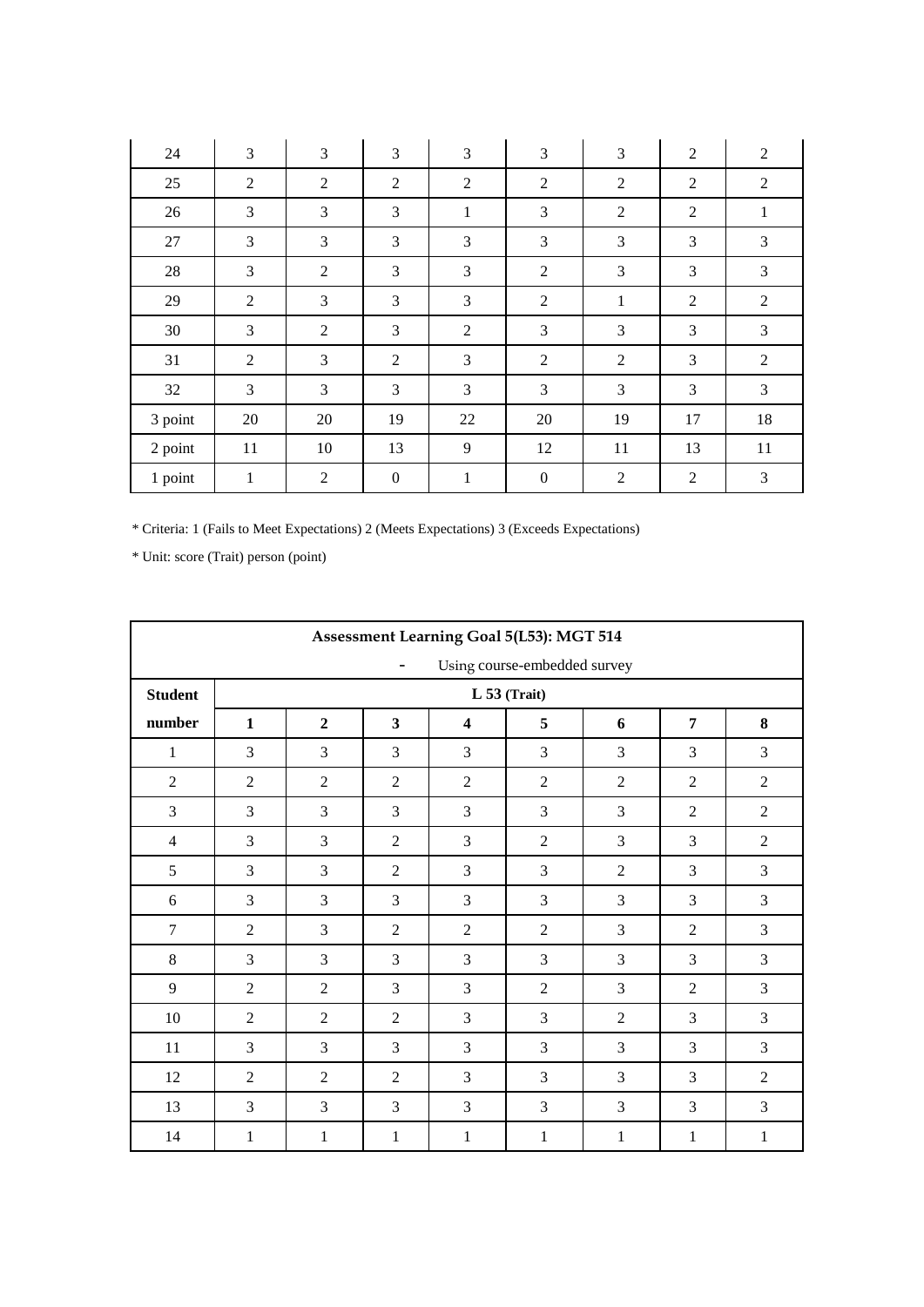| 15      | $\overline{2}$   | 3                | $\boldsymbol{2}$ | $\boldsymbol{2}$ | $\mathbf{1}$                | $\mathbf{1}$     | $\overline{2}$   | 3                           |
|---------|------------------|------------------|------------------|------------------|-----------------------------|------------------|------------------|-----------------------------|
| 16      | $\mathfrak{Z}$   | $\sqrt{2}$       | $\mathfrak{Z}$   | 3                | $\sqrt{2}$                  | $\sqrt{2}$       | $\mathfrak{Z}$   | $\sqrt{2}$                  |
| 17      | 3                | $\mathfrak{Z}$   | $\mathfrak{Z}$   | $\mathfrak{Z}$   | $\mathfrak 3$               | $\mathfrak{Z}$   | $\mathfrak{Z}$   | $\mathfrak{Z}$              |
| 18      | $\mathfrak{Z}$   | $\mathfrak{Z}$   | $\mathfrak{Z}$   | $\overline{3}$   | $\mathfrak{Z}$              | $\mathfrak{Z}$   | $\mathfrak{Z}$   | $\mathfrak{Z}$              |
| 19      | $\sqrt{2}$       | $\overline{2}$   | $\boldsymbol{2}$ | $\overline{2}$   | $\sqrt{2}$                  | $\overline{2}$   | $\sqrt{2}$       | $\boldsymbol{2}$            |
| $20\,$  | 3                | $\mathfrak{Z}$   | $\mathfrak{Z}$   | $\mathfrak{Z}$   | $\ensuremath{\mathfrak{Z}}$ | $\mathfrak{Z}$   | $\mathfrak{Z}$   | $\mathfrak{Z}$              |
| 21      | 3                | $\mathfrak{Z}$   | $\overline{3}$   | 3                | $\mathfrak{Z}$              | $\mathfrak{Z}$   | $\mathfrak{Z}$   | $\mathfrak{Z}$              |
| $22\,$  | $\overline{c}$   | $\overline{2}$   | $\overline{2}$   | $\overline{c}$   | $\sqrt{2}$                  | $\sqrt{2}$       | $\sqrt{2}$       | $\boldsymbol{2}$            |
| $23\,$  | $\mathfrak{Z}$   | $\sqrt{2}$       | $\mathfrak{Z}$   | $\overline{2}$   | $\ensuremath{\mathfrak{Z}}$ | $\mathfrak{Z}$   | $\mathfrak{Z}$   | $\boldsymbol{2}$            |
| 24      | $\sqrt{2}$       | $\overline{2}$   | $\overline{2}$   | $\overline{2}$   | $\mathfrak{Z}$              | $\mathfrak{Z}$   | $\mathfrak{Z}$   | $\mathfrak{Z}$              |
| 25      | $\boldsymbol{2}$ | $\overline{2}$   | $\overline{2}$   | $\overline{2}$   | $\sqrt{2}$                  | $\sqrt{2}$       | $\sqrt{2}$       | $\boldsymbol{2}$            |
| 26      | $\mathfrak{Z}$   | $\mathfrak{Z}$   | $\overline{c}$   | $\mathfrak{Z}$   | $\ensuremath{\mathfrak{Z}}$ | $\boldsymbol{2}$ | $\boldsymbol{2}$ | $\ensuremath{\mathfrak{Z}}$ |
| 27      | $\overline{2}$   | $\overline{2}$   | $\overline{2}$   | $\overline{2}$   | $\boldsymbol{2}$            | $\sqrt{2}$       | $\sqrt{2}$       | $\sqrt{2}$                  |
| $28\,$  | $\overline{c}$   | $\boldsymbol{2}$ | $\overline{2}$   | 3                | $\sqrt{2}$                  | $1\,$            | $\sqrt{2}$       | $\boldsymbol{2}$            |
| 29      | 3                | $\mathfrak{Z}$   | $\mathfrak{Z}$   | $\overline{2}$   | $\mathfrak{Z}$              | $\sqrt{2}$       | $\mathfrak{Z}$   | $\sqrt{2}$                  |
| $30\,$  | $\mathfrak{Z}$   | $\sqrt{2}$       | $\boldsymbol{2}$ | $\overline{2}$   | $\sqrt{2}$                  | $\sqrt{2}$       | $\mathfrak{Z}$   | $\sqrt{2}$                  |
| 31      | $\mathfrak{Z}$   | $\mathfrak{Z}$   | $\mathfrak{Z}$   | $\mathfrak{Z}$   | $\mathfrak{Z}$              | $\mathfrak{Z}$   | $\mathfrak{Z}$   | $\mathfrak{Z}$              |
| $32\,$  | $\mathfrak{Z}$   | $\boldsymbol{2}$ | $\mathfrak{Z}$   | $\mathfrak{Z}$   | $\ensuremath{\mathfrak{Z}}$ | $\mathfrak{Z}$   | $\mathfrak{Z}$   | $\mathfrak{Z}$              |
| 33      | $\mathfrak{Z}$   | $\mathfrak{Z}$   | $\mathfrak{Z}$   | 3                | $\mathfrak{Z}$              | $\mathfrak{Z}$   | $\mathfrak{Z}$   | $\mathfrak{Z}$              |
| 34      | $\mathbf{2}$     | $\overline{2}$   | $\overline{2}$   | $\overline{c}$   | $\sqrt{2}$                  | $\sqrt{2}$       | $\sqrt{2}$       | $\sqrt{2}$                  |
| 35      | $\mathfrak{Z}$   | $\mathfrak{Z}$   | $\mathfrak{Z}$   | 3                | $\mathfrak{Z}$              | $\mathfrak{Z}$   | $\mathfrak{Z}$   | $\mathfrak{Z}$              |
| 36      | $\overline{2}$   | $\sqrt{2}$       | $\sqrt{2}$       | $\overline{2}$   | $\sqrt{2}$                  | $\sqrt{2}$       | $\sqrt{2}$       | $\sqrt{2}$                  |
| 37      | $\overline{c}$   | $\sqrt{2}$       | $\sqrt{2}$       | $\overline{c}$   | $\sqrt{2}$                  | $\overline{c}$   | $\sqrt{2}$       | $\sqrt{2}$                  |
| $38\,$  | $\overline{2}$   | $\sqrt{2}$       | $\overline{c}$   | $\overline{c}$   | $\sqrt{2}$                  | $\sqrt{2}$       | $\sqrt{2}$       | $\overline{c}$              |
| 39      | $\overline{3}$   | $\overline{3}$   | $\overline{3}$   | $\overline{3}$   | $\sqrt{2}$                  | $\overline{3}$   | $\overline{3}$   | $\overline{3}$              |
| 40      | $\overline{3}$   | $\mathfrak{Z}$   | $\overline{2}$   | $\overline{3}$   | $\mathfrak{Z}$              | $\mathfrak{Z}$   | $\mathfrak{Z}$   | $\mathfrak{Z}$              |
| 41      | $\mathfrak{Z}$   | $\overline{3}$   | $\mathfrak{Z}$   | $\overline{3}$   | $\overline{2}$              | $\overline{3}$   | $\mathfrak{Z}$   | $\mathfrak{Z}$              |
| 42      | $\overline{2}$   | $\mathfrak{Z}$   | $\mathfrak{Z}$   | $\overline{2}$   | $\overline{2}$              | $\mathfrak{Z}$   | $\overline{2}$   | $\mathfrak{Z}$              |
| 43      | $\mathfrak{Z}$   | $\mathfrak{Z}$   | $\mathfrak{Z}$   | $\mathfrak{Z}$   | $\overline{3}$              | $\mathfrak{Z}$   | $\mathfrak{Z}$   | $\mathfrak{Z}$              |
| 44      | $\overline{2}$   | $\overline{2}$   | $\,1$            | $\,1$            | $\,1$                       | $\overline{2}$   | $\mathfrak{Z}$   | $\overline{2}$              |
| 45      | $\overline{3}$   | $\overline{2}$   | $\overline{2}$   | $\overline{3}$   | $\mathfrak{Z}$              | $\overline{3}$   | $\mathfrak{Z}$   | $\mathfrak{Z}$              |
| 46      | $\overline{3}$   | $\mathfrak{Z}$   | $\mathfrak{Z}$   | $\overline{2}$   | $\sqrt{2}$                  | $\sqrt{2}$       | $\mathfrak{Z}$   | $\mathfrak{Z}$              |
| 47      | $\overline{2}$   | $\mathfrak{Z}$   | $\overline{2}$   | $\overline{2}$   | $\sqrt{2}$                  | $\overline{2}$   | $\overline{2}$   | $\overline{2}$              |
| 48      | $\overline{2}$   | $\overline{2}$   | $\mathfrak{Z}$   | $\overline{2}$   | $\overline{2}$              | $\,1$            | $\sqrt{2}$       | $\,1$                       |
| 3 point | 27               | $26\,$           | 24               | 27               | $24\,$                      | 26               | 29               | $27\,$                      |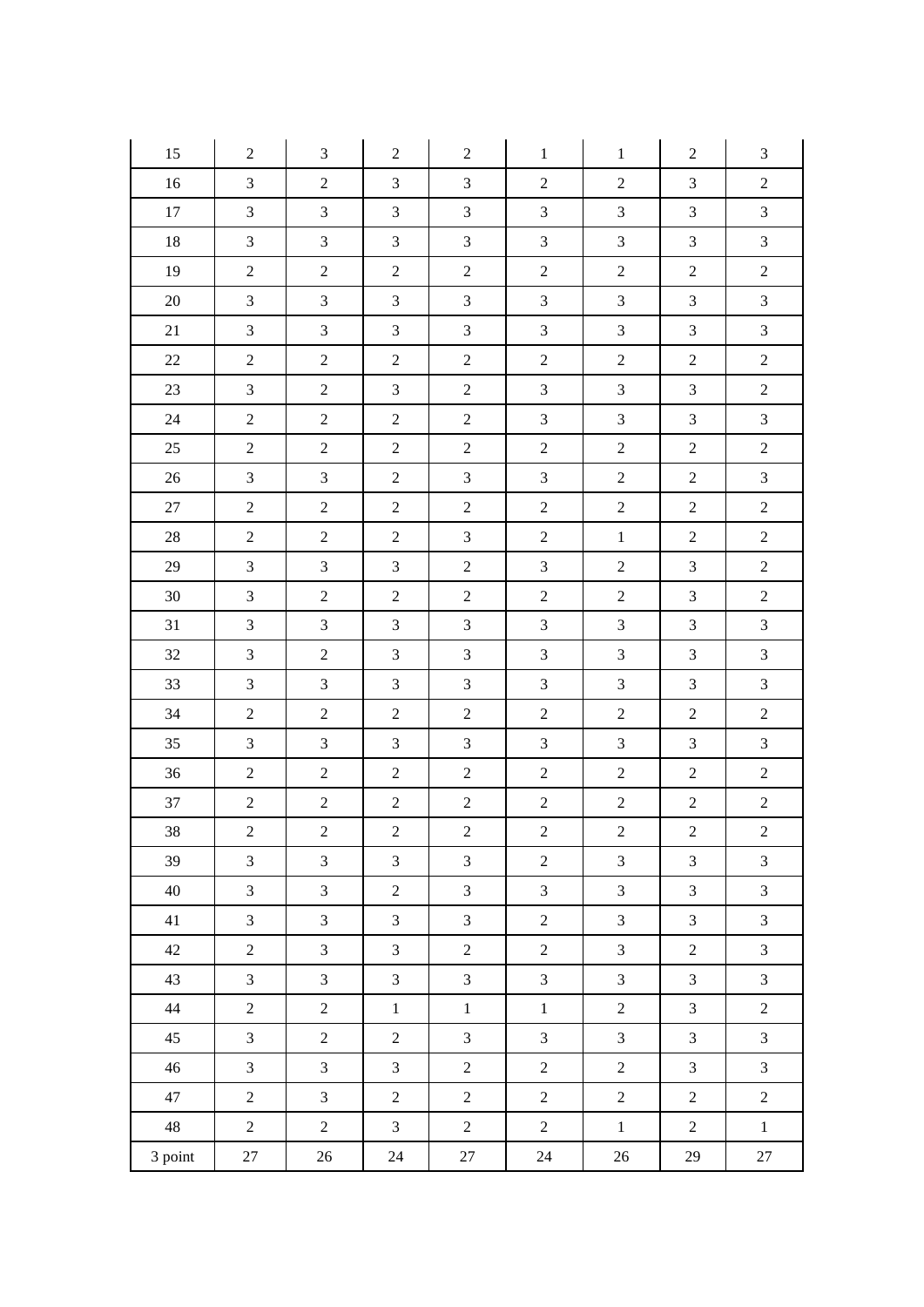| $2$ point | $\Delta$<br>∠∪ | ∠⊥<br>-- | $\sim$<br>$\overline{\phantom{a}}$ | . . | $\sim$<br>$\sim$ 1 | ⊥∪ | 1C<br>ΙU |  |
|-----------|----------------|----------|------------------------------------|-----|--------------------|----|----------|--|
| point     |                |          |                                    |     |                    |    |          |  |

| Assessment Learning Goal 5(L53): MGT530E |                                                                                                              |                  |                |                |                             |                             |                |                             |  |
|------------------------------------------|--------------------------------------------------------------------------------------------------------------|------------------|----------------|----------------|-----------------------------|-----------------------------|----------------|-----------------------------|--|
|                                          | Using course-embedded survey<br>-                                                                            |                  |                |                |                             |                             |                |                             |  |
| <b>Student</b>                           | $L$ 53 (Trait)                                                                                               |                  |                |                |                             |                             |                |                             |  |
| number                                   | $\mathbf 2$<br>$\mathbf{3}$<br>5<br>$\overline{7}$<br>$\mathbf 1$<br>$\overline{\mathbf{4}}$<br>$\bf 8$<br>6 |                  |                |                |                             |                             |                |                             |  |
| $\mathbf{1}$                             | 3                                                                                                            | $\sqrt{2}$       | $\mathfrak{Z}$ | $\sqrt{2}$     | $\mathfrak{Z}$              | $\mathfrak{Z}$              | $\sqrt{2}$     | $\mathfrak{Z}$              |  |
| $\sqrt{2}$                               | $\sqrt{2}$                                                                                                   | $\sqrt{2}$       | $\sqrt{2}$     | $\mathbf{1}$   | $\,1\,$                     | $\mathbf 1$                 | $\mathbf{1}$   | $\mathbf{1}$                |  |
| $\mathfrak{Z}$                           | $\mathfrak{Z}$                                                                                               | $\mathfrak{Z}$   | $\sqrt{2}$     | $\mathfrak{Z}$ | $\ensuremath{\mathfrak{Z}}$ | $\mathfrak{Z}$              | $\sqrt{2}$     | $\ensuremath{\mathfrak{Z}}$ |  |
| $\overline{4}$                           | 3                                                                                                            | $\mathfrak{Z}$   | 3              | $\mathfrak{Z}$ | $\ensuremath{\mathfrak{Z}}$ | $\mathfrak{Z}$              | $\mathfrak{Z}$ | $\ensuremath{\mathfrak{Z}}$ |  |
| 5                                        | $\mathfrak{Z}$                                                                                               | $\mathfrak{Z}$   | $\mathfrak{Z}$ | $\mathfrak{Z}$ | $\mathfrak{Z}$              | $\mathfrak{Z}$              | $\mathfrak{Z}$ | $\mathfrak 3$               |  |
| $\sqrt{6}$                               | $\mathfrak{Z}$                                                                                               | $\overline{3}$   | 3              | $\mathfrak{Z}$ | $\sqrt{2}$                  | 3                           | $\mathfrak{Z}$ | $\ensuremath{\mathfrak{Z}}$ |  |
| $\tau$                                   | 3                                                                                                            | $\mathfrak{Z}$   | 3              | $\mathfrak{Z}$ | $\mathfrak{Z}$              | $\ensuremath{\mathfrak{Z}}$ | $\mathfrak{Z}$ | $\ensuremath{\mathfrak{Z}}$ |  |
| $\,8\,$                                  | $\sqrt{2}$                                                                                                   | $\mathbf{1}$     | $\overline{2}$ | $\overline{2}$ | $\sqrt{2}$                  | $\mathfrak{Z}$              | $\sqrt{2}$     | $\mathfrak{Z}$              |  |
| 9                                        | $\sqrt{2}$                                                                                                   | $\sqrt{2}$       | $\sqrt{2}$     | $\sqrt{2}$     | $\sqrt{2}$                  | $\sqrt{2}$                  | $\sqrt{2}$     | $\boldsymbol{2}$            |  |
| $10\,$                                   | 3                                                                                                            | $\mathfrak{Z}$   | $\mathfrak{Z}$ | $\mathfrak{Z}$ | $\mathfrak{Z}$              | $\mathfrak{Z}$              | $\mathfrak{Z}$ | $\ensuremath{\mathfrak{Z}}$ |  |
| 11                                       | $\overline{2}$                                                                                               | 3                | 3              | $\overline{3}$ | $\mathfrak{Z}$              | 3                           | $\mathfrak{Z}$ | $\mathfrak{Z}$              |  |
| 12                                       | $\overline{2}$                                                                                               | $\sqrt{2}$       | $\mathfrak{Z}$ | $\overline{2}$ | $\sqrt{2}$                  | $\sqrt{2}$                  | $\sqrt{2}$     | $\mathfrak 3$               |  |
| 13                                       | $\overline{2}$                                                                                               | 3                | $\overline{2}$ | $\overline{2}$ | $\sqrt{2}$                  | $\sqrt{2}$                  | $\sqrt{2}$     | $\sqrt{2}$                  |  |
| 14                                       | $\sqrt{2}$                                                                                                   | $\sqrt{2}$       | $\sqrt{2}$     | $\overline{3}$ | $\sqrt{2}$                  | $\,1\,$                     | $\mathfrak{Z}$ | $\sqrt{2}$                  |  |
| 15                                       | $\mathbf{1}$                                                                                                 | $\mathbf{1}$     | $\,1\,$        | $\sqrt{2}$     | $\mathbf{1}$                | $\mathbf 1$                 | $\mathbf 1$    | $\mathbf 1$                 |  |
| $16\,$                                   | 3                                                                                                            | $\mathfrak{Z}$   | $\mathfrak{Z}$ | $\mathfrak{Z}$ | $\mathfrak{Z}$              | $\boldsymbol{2}$            | $\sqrt{2}$     | $\ensuremath{\mathfrak{Z}}$ |  |
| 17                                       | 3                                                                                                            | $\overline{2}$   | $\sqrt{2}$     | 3              | $\mathfrak{Z}$              | $\mathfrak{Z}$              | $\mathfrak{Z}$ | $\mathfrak 3$               |  |
| 18                                       | $\mathfrak{Z}$                                                                                               | $\mathfrak{Z}$   | 3              | $\mathfrak{Z}$ | $\mathfrak{Z}$              | 3                           | $\mathfrak{Z}$ | $\mathfrak{Z}$              |  |
| 19                                       | $\ensuremath{\mathfrak{Z}}$                                                                                  | $\mathfrak 3$    | $\mathfrak{Z}$ | $\mathfrak{Z}$ | $\ensuremath{\mathfrak{Z}}$ | $\ensuremath{\mathfrak{Z}}$ | $\mathfrak{Z}$ | $\sqrt{3}$                  |  |
| $20\,$                                   | $\overline{c}$                                                                                               | $\boldsymbol{2}$ | $\,1\,$        | $\overline{c}$ | $\overline{c}$              | $\overline{c}$              | $\mathfrak{Z}$ | $\overline{c}$              |  |
| 21                                       | $\overline{2}$                                                                                               | $\overline{2}$   | $\overline{2}$ | $\overline{2}$ | $\overline{2}$              | $\overline{2}$              | $\overline{2}$ | $\overline{2}$              |  |
| 22                                       | $\overline{2}$                                                                                               | $\overline{2}$   | $\mathbf{1}$   | $\overline{2}$ | $\overline{2}$              | $\overline{2}$              | $\overline{2}$ | $\overline{2}$              |  |
| 23                                       | $\overline{3}$                                                                                               | $\overline{3}$   | $\overline{3}$ | $\overline{3}$ | $\overline{3}$              | $\mathfrak{Z}$              | $\overline{2}$ | $\sqrt{2}$                  |  |
| 24                                       | $\mathfrak{Z}$                                                                                               | $\mathfrak{Z}$   | 3 <sup>7</sup> | $\mathfrak{Z}$ | $\mathfrak{Z}$              | $\mathfrak{Z}$              | $\mathfrak{Z}$ | $\mathfrak{Z}$              |  |